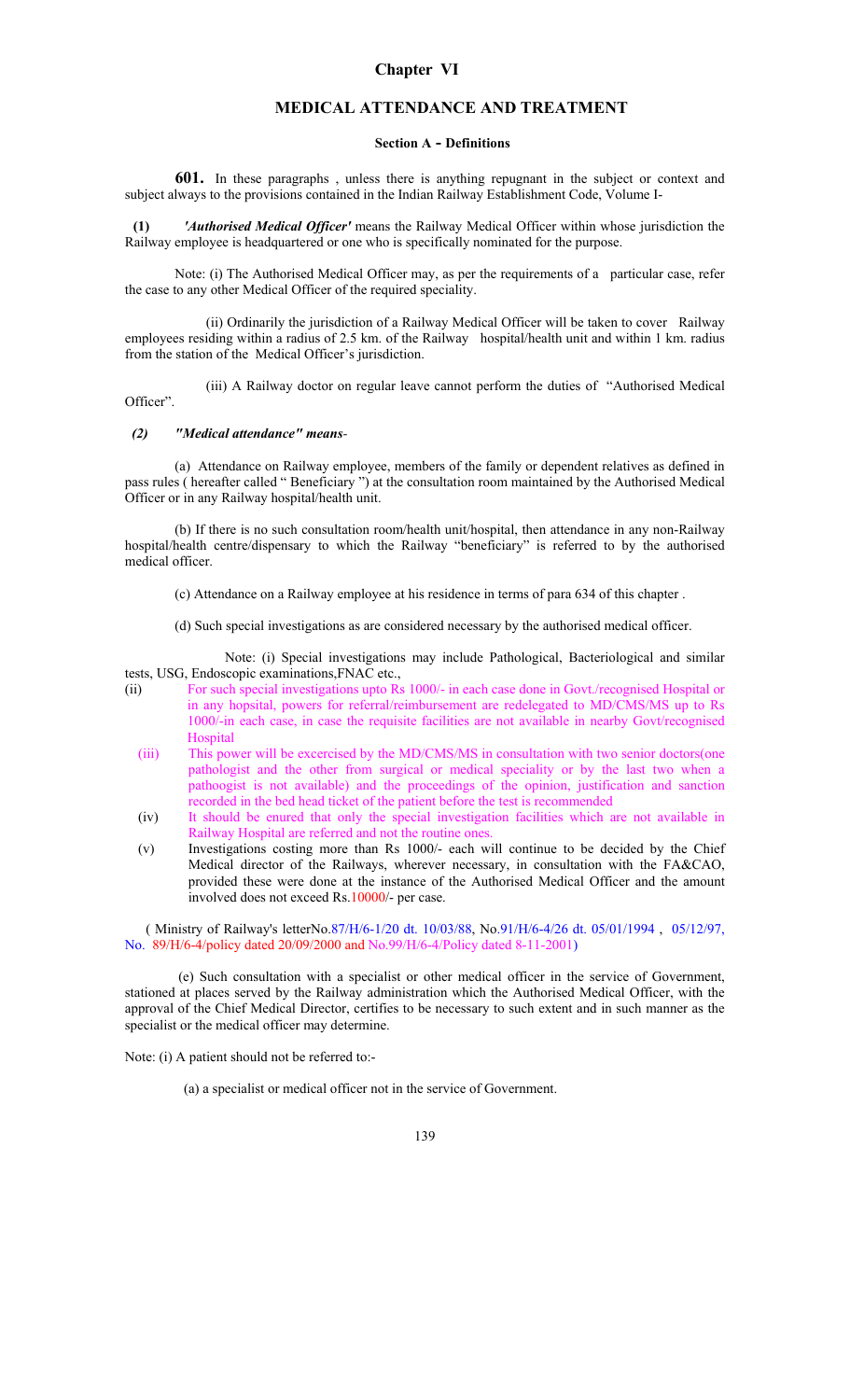(b) a specialist or medical officer in the service of Government but posted outside the place served by the Railway administration.

(ii) Consultation with a specialist or other medical officer means obtaining an opinion on the case and advice as to the line of treatment, and management of the case, but not treatment by him.

(iii) If the Authorised Medical Officer is of the opinion that the case of a patient is of such a serious or special nature as to require medical attendance by some person other than himself, he may, with the approval of the Chief Medical Director of the Railway (which shall be obtained beforehand unless the delay involved entails serious danger to the health of the patient)-

(a)send the patient to the nearest specialist or other medical officer by whom, in his opinion, medical attendance is considered necessary for the patient, or

(b) if the patient is too ill to travel, request such specialist or other medical officer to attend upon the patient.

 (iv) A specialist or medical officer summoned as above, on production of a certificate by the Authorised Medical Officer, will be entitled to travelling allowance as admissible to him under the rules applicable to him.

 (v) Honorary specialists attached to Government Hospital or other recognised hospitals may be considered as Government specialist for the purpose of this Sub-para subject to the condition that such consultation will be permissible only in places where Government specialists are not available and only on the advice of the authorised medical officer who should obtain prior approval of the Chief Medical Director. The fees paid to the honorary specialists for consultation at their private consulting rooms will be reimbursed to the Railway employees in accordance with the rates prescribed for Government specialists. The consultation with the honorary specialists at their private consulting rooms will be permissible only in emergent cases.

(vi) The State Government, where agreeable, should debit the Railway administration concerned by preferring bills or by raising debits in respect of consultation fees of Government specialists. Otherwise reimbursement to the Railway employees concerned would be permissible as per rules.

#### **(3) (A)** *"Treatment" means* **-**

 the use of all medical and surgical facilities available at the Railway hospital/health unit or the consulting room of the Authorised Medical Officer and includes:

 (a) the employment of such pathological, bacteriological, radiological and other methods as are considered necessary by the Authorised Medical Officer ;

 (b) the supply of such medicines, vaccines, sera or other therapeutic substances as are ordinarily stocked in the hospital;

the supply of such medicines, vaccines, sera or other therapeutic substances etc., not ordinarily stocked, which the Authorised Medical Officer may certify in writing to be essential for the recovery or for the prevention of serious deterioration in the condition of the patient.

(d) such accommodation as is ordinarily provided in the hospital suited to the status of the Railway employee concerned. If accommodation suited to his status is not available, accommodation of a higher class may be allotted provided it can be certified by the medical officer in charge of the Government/recognised hospital:-

 (i) that accommodation of the appropriate class was not available at the time of admission of the patient, or, if subsequently available, the condition of the patient did not permit shifting, and

 (ii) that the admission of the patient into the hospital could not be delayed due to the nature of the illness until accommodation of the appropriate class became available.

 Note:- In the case of admission of a Railway *"beneficiary"* in a Government or a recognised hospital, the Hospital authorities, where agreeable, should debit to Railway administration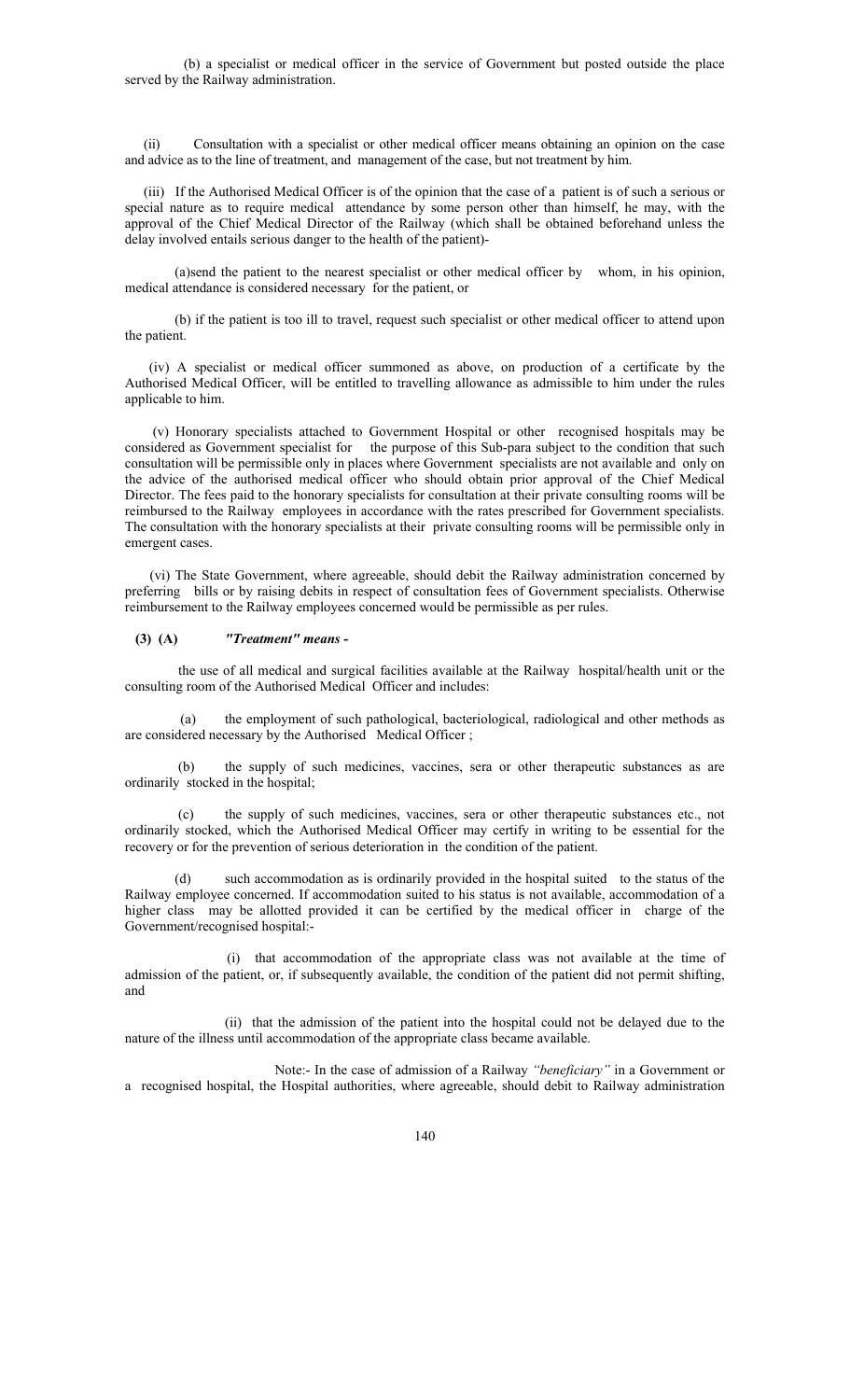concerned by preferring bills or by raising debits in respect of the charges for accommodation provided in the hospital. Otherwise, reimbursement to the Railway employee concerned would be permissible as per rules.

(e) such nursing as is ordinarily provided to in-patients by the hospital.

 (Engagement of special nurses will be allowed to the extent indicated in sub section (3) of Section C of this Chapter).

(f) the specialist consultation as described in para  $(2)(e)$ above.

 (g) shifting of the patient for treatment or examination from residence to a hospital or from one hospital to another hospital in an ambulance belonging to the Railway or Government or a local authority, etc.

Note:-(i) If, in any situation, an ambulance cannot be pressed into service to attend to an exceptionally emergent case, alternative arrangements of taxi or other suitable and available transport vehicle should be made to ensure prompt transport. The nominal payment that may be involved in such cases may be met out of the contingencies. Assistant Divisional Medical Officers may be delegated with powers for incurring of such contingent expenditure. However, all such cases, where public transport facilities are hired, should be reviewed by the competent higher authority such as MS/CMS in charge of the division to ensure that engagement of taxi etc, is not made on frivolous grounds.

 (ii) In exceptional cases, when the patients are not actually fit to resume duty but are discharged from the hospital e.g., fracture cases discharged with plaster of Paris cast, amputation cases, convalescent cases recommended sick leave, etc., with the specific approval in writing of the Medical Officer in charge of the hospital, the facility of transporting patients to their residence in an ambulance may also be allowed free of cost.

 (h) Blood transfusion charges paid to a Government Institution or any other local organisation registered/ approved for the supply of blood to patients in hospitals.

- (i) free diet to the extent indicated in sub-section(2) of Section C of this Chapter.
- (j) The dental treatment to the extent indicated in para 637 of this Chapter."

#### **(B) It does not include:-**

 (a) Massage treatment, except that in the case of poliomyelitis, may be allowed as part of the general treatment.

 (b) Testing of eye sight for glasses except at Railway hospitals where facilities exist for the same.

 Note:- (i) If local conditions warrant, the Railways may have their own arrangements for manufacturing and supplying of glasses to Railway *"beneficiaries"* on no-profit- no-loss ' basis. This scheme should be financed from the Staff Benefit Fund. In the case of group D staff, only 50 percent of the cost of spectacles may be borne by the Staff Benefit Fund.

 (ii) Reimbursement of charges incurred in connection with treatment by a private oculist is not admissible under any circumstances whatsoever even if it is taken on the advice of the Authorised Medical Officer.

(c) Taxi, tonga or other conveyance charges incurred to convey a patient from his residence to the hospital or vice versa, except as provided in clause A(g) above.

 (d) Cottage booking fee, admission fee, dhobi charges and charges for attendants/ ayahs at the hospital.

(e) Special articles of diet not ordinarily provided by the hospital to its in-patients.

(f) Charges incurred on account of treatment for immunizing or prophylactic purposes except at Railway hospitals at the discretion of the Authorised Medical Officer.

Note:- Cost of vaccination, inoculations and injections for prophylactic and immunizing purposes taken before commencement of international travel by Railway employees and members of their families and dependent relatives in order to procure health certificates required under International Travel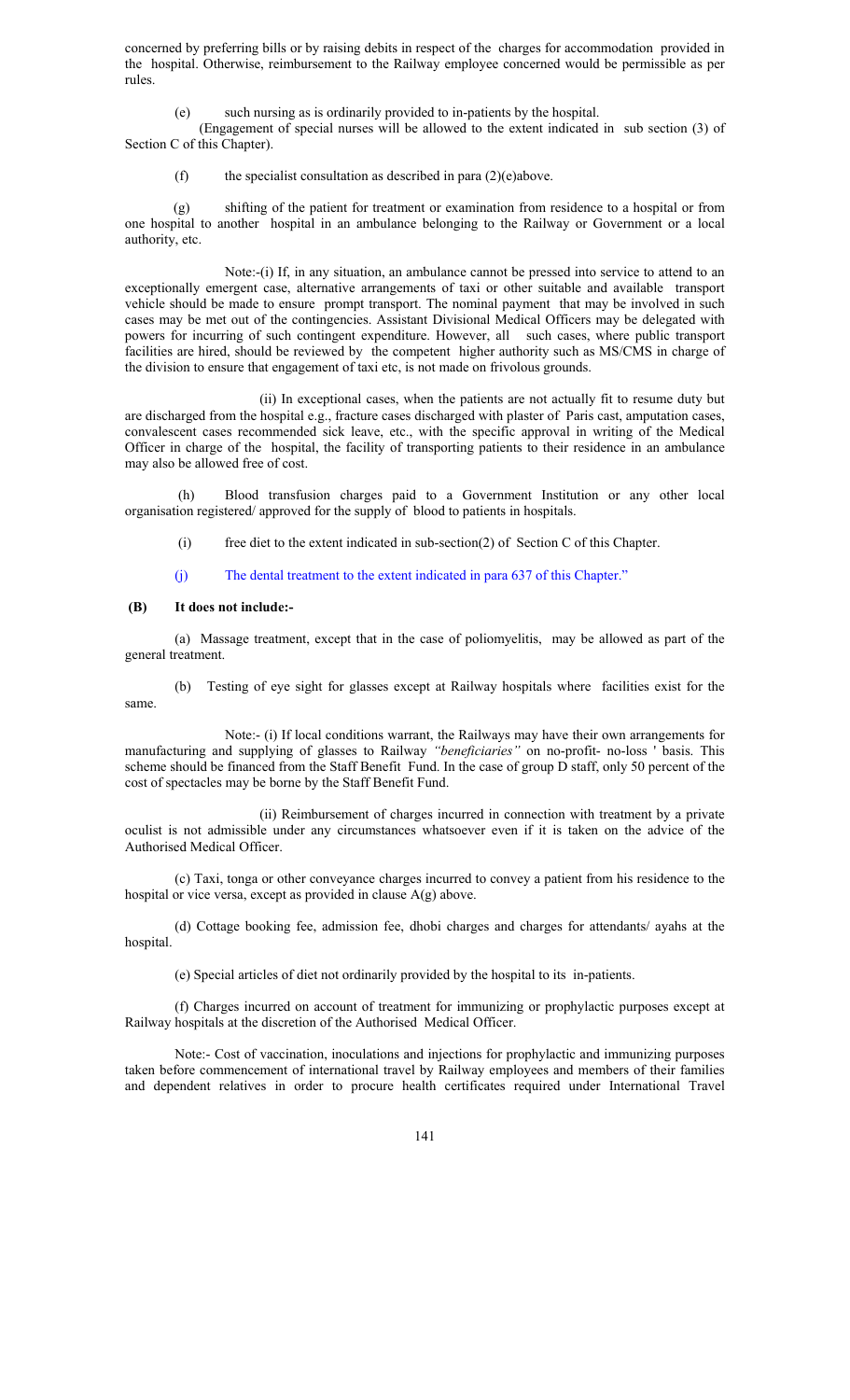Regulations, may be reimbursed to them from the Railway revenue provided they are travelling on duty or on authorised leave in circumstances in which they are entitled to fares at Railway expense.

 **(4)** *"Railway employees***",** for the rules contained in this Manual, means persons who are members of a service or who hold posts under the administrative control of the Ministry of Railways excepting such of the employees of the Ministry of Railways as are covered by the Medical Attendance and Treatment Rules issued from time to time by the Ministry of Health and Family Welfare.

**(5**) *"Family members", and "dependent relatives" for purposes of these rules, will include all such persons as are eligible under Pass Rules.* 

#### *(para 601 sub para (5) of R.I 1995 Edition)*

Note:- In a case where both husband and wife are Railway employees, the husband/wife may be allowed to avail himself/herself of the medical attendance and treatment facilities either according to his/her own status or according to the status of the spouse, whichever is more favorable. Their children may also be allowed these concessions according to the status of either of their parents and the preferential claim for reimbursement of medical expenses.

 **(6)** *"Beneficiary" is defined as a Railway employee or his/her family member or a dependent relative as defined in the Pass Rules.* 

 **(7)** *"Patient*" means a person to whom the rules in this Chapter apply and who has fallen ill.

(Rules 103(17),103(43),109(7),601,602,604,605. Ministry of Railways decision below Rule 609, Note and Ministry of Railways decision below Rule 610(i), Note 2 under Rule 615,621 of the Indian Railway Establishment Code, Volume I(1985) edition and the notes thereunder, and Ministry of Railways' letters No.E52ME3/198/3 dated 29th December 1952 No.MH59ME1/30/Medical dated 14th May 1960, No.61/M.& H/7/69, dated 23rd June 1961, No.62/H/7/52, dated 22nd October 1962, No.63/H/1/4,dated 7th August 1963, No.65/H/1/51 dated 23rd May 1966, No.66/H/1/49 dated 7th March 1967, No.67/H/1/50 dated 3lst January 1968, No.66/H/I/33 dated 9th December 1968, No.69/H/1/17 dated 19th August 1969, No.70/H/13/29, dated 23rd July 1971 and 13th December 1971, No.72/H/6-I/27 dated 11th January 1973, No.F(X)I-64/PW4/8 dated 16th July 1975, No.E(W)/74/PS5-I/11 dated 8th September 1976, No.F(X)I-64-PW4/8 dated 16th July 1975, No.79/H/6-1/31 dated 5th April 1980 and No.85/H/6-1/3 dt. 15/05/1989).

#### **Section B** - **Extent of Application**

#### **Sub-Section (1)-Railway employees**

 **602.** Medical attendance and treatment facilities shall be available, free of charge, to all "Railway employees", their "family members" and "dependent relatives", (as defined under Pass Rules) irrespective of whether the employees are in Group A, B, C or D, whether they are permanent or temporary, in accordance with the detailed rules as given in Section C & D of this Chapter.

 Note:-For this purpose the Railway staff employed in the offices mentioned below shall be regarded as attached to the Railway administration noted against each office:

| (i) Advanced Permanent Way Training School, Pune               |   | Central Railway       |
|----------------------------------------------------------------|---|-----------------------|
| <i>(ii)</i> Railway Recruitment Board, Bhopal                  |   | $$ Do                 |
| (iii) Director, Rail Movements, Kolkata                        |   | Eastern Railway       |
| (iv) Railway Recruitment Board, Patna                          |   | $$ Do                 |
| (v) Chairman, Railway Recruitment Board, Kolkata               |   | $$ Do                 |
| (vi) Chief Mining Engineer(Dy. Coal Commissioner, Production.) |   | $$ Do                 |
| (vii) Deputy Director Railway Stores (Steel), Kolkata          |   | Do                    |
| (viii) Research Designs and Standards Organization, Lucknow    |   | Northern Railway      |
| (ix) Chairman, Railway Recruitment Board, Allahabad            |   | $$ Do                 |
| (x) Railway Recruitment Board, Srinagar                        |   | $$ Do                 |
| (xi) Railway Recruitment Board, Chandigarh                     |   | $$ Do                 |
| (xii) Diesel Locomotive Works, Varanasi                        |   | North Eastern Railway |
| (xiii) Railway Rates Tribunal, Chennai                         |   | Southern Railway      |
| (xiv) Integral Coach Factory, Perambur                         |   | $$ Do                 |
| (xv) Chairman, Railway Recruitment Board, Chennai              |   | $$ Do                 |
| (xvi) Railway Recruitment Board, Bangalore                     |   | $$ Do                 |
| ( <i>xvii</i> ) Railway Recruitment Board, Thiruvananthapuram  | . | $$ Do                 |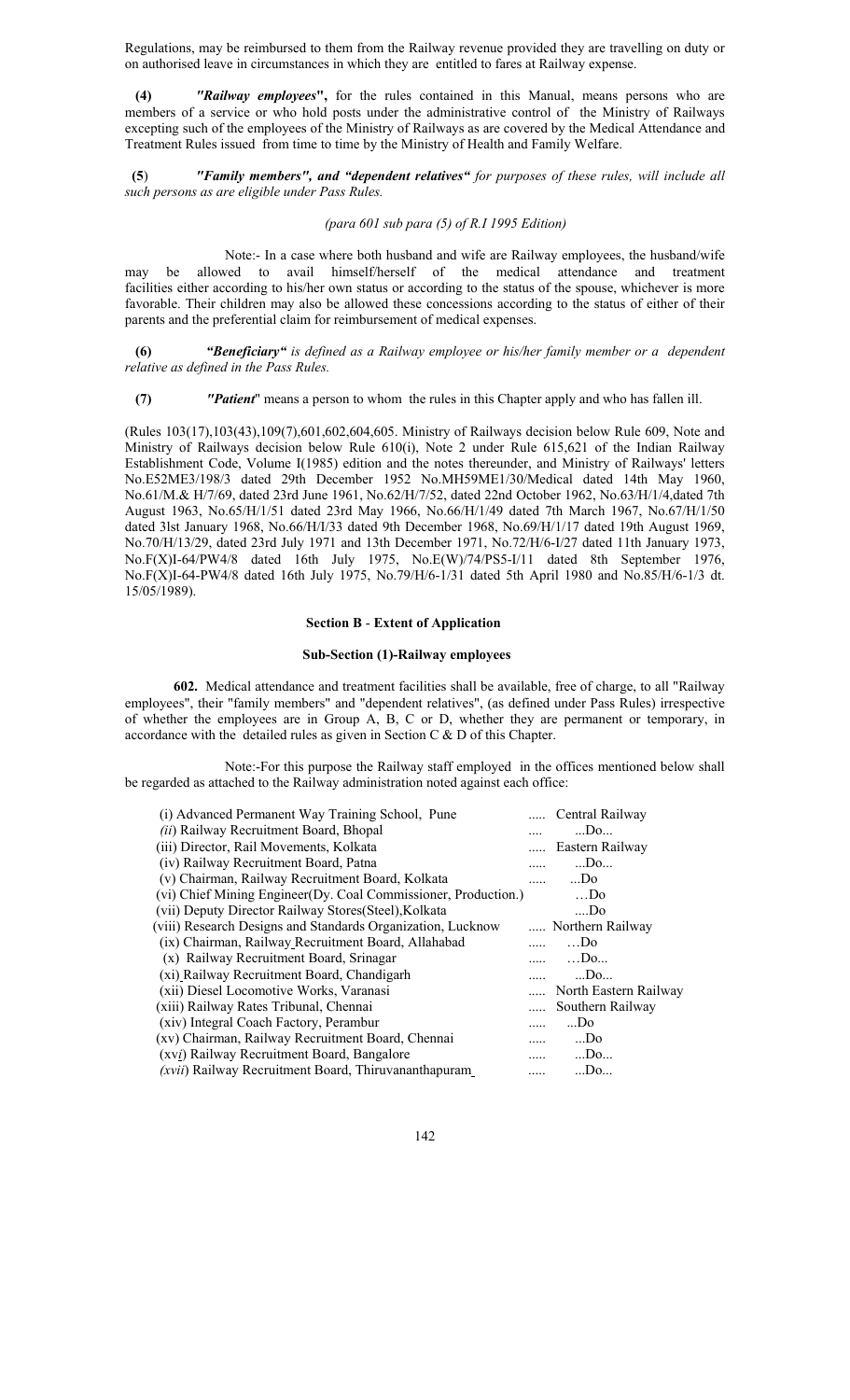| (xviii) Indian Railway School of Signal and Telecom | South Central Railway,                       |
|-----------------------------------------------------|----------------------------------------------|
| Secunderabad                                        |                                              |
| (xix) Railway Recruitment Board, Secunderabad       | Do                                           |
| (xx) Railway Recuitment Board, Ranchi               | South Eastern Railway                        |
| (xxi) Railway Recruitment Board, Bhubaneswar        | $$ Do                                        |
| (xxii) Railway Electrification                      | The Railways in their                        |
|                                                     | respective areas.                            |
| (xxiii) Tank Wagon Controller, Mumbai               | Western Railway                              |
| (xxiv) Railway Recruitment Board, Ajmer             | $$ Do<br>$\cdots$                            |
| (xxv) Railway Staff College, Baroda                 | $$ Do<br>$\cdots$                            |
| (xxvi) Railway Recruitment Board, Ahmedabad         | $$ Do<br>.                                   |
| (xxvii) Chairman, Railway Recruitment Board, Mumbai | $$ Do<br>$\cdots$                            |
| (xxviii) Railway Recruitment Board, Guwahati        | N.F. Railway<br>$\cdots$                     |
| (xxix) Metropolitan Transport Project, Kolkata      | The Railways in their respective<br>$\cdots$ |
|                                                     | areas <i>i.e.</i> the E.R and S E Railway.   |
| (xxx) Metropolitan Transport Project, Mumbai        | The Railways in their respective<br>.        |
|                                                     | areas <i>i.e.</i> the Central and Western    |
|                                                     | Railways.                                    |
| (xxxi) Metropolitan Transport Project, Chennai      | Southern Railway.<br>.                       |

 (Rule 602 Sub-section 2 Note of R.I 1995 reprint. and Ministry of Railways letters no.69/H/I/38 dated 6th October 1969, No.71/H/1-1/35 dated 5th November 1971 and No.80/H/6-1/3 dated 22nd February 1980).

#### **Sub-Section(2)-Railway employees on leave/leave preparatory to retirement.**

 **603**. A Railway employee on leave, including leave preparatory to retirement, is eligible for the same medical attendance as would be admissible to him/her while on duty.

## (Rule 602 sub section 3 -R.I 1995 reprint)

#### **Sub-Section(3)** -**Re-employed Railway employees**

 **604**. Retired Railway employees, on their re-employment in Railways, are entitled to medical attendance and treatment facilities, free of charge, as per details given in Sections C&D of this Chapter.

#### (Ministry of Railways' letter No.E.51ME1/3/3 dated 26th February 1951)

## **Sub-Section(4)**- **Officers and staff of the Commissioner of Railway Safety**

 **605.** The staff and officers attached to this establishment are entitled to free medical attendance and treatment for self and family members in accordance with the detailed rules as given in Section C &D of this Chapter, irrespective of whether they were transferred from the Railways or recruited directly by the Ministry of Tourism and Civil Aviation.

## ( Ministry of Railways' letter No.66/H/16/3,dated 16th November 1966)

## **Sub-Section(5)** - **Audit Staff**

**606.** (1) Railway Audit Staff are governed by the following rules:

(i) The normal entitlement of the Railway Audit employee is the G.C.S (MA) rules or the C.G.H.S rules as are in operation but the employee can exercise an option to avail of the Railway Medical facilities for himself and dependant members of the family in terms of the provisions of para 19 of the Railway Audit Manual.

(ii) An employee will be governed either by Railway medical facilities or the Civil medical facilities but not both simultaneously.

(iii) The option to avail of either the Railway medical facilities or the Civil medical facilities will be available to each individual employee and need not be exercised by all the employees of an office as a whole.

(iv) The option once exercised will not be changed except in the event of the change of residence at the same station or transfer to another station.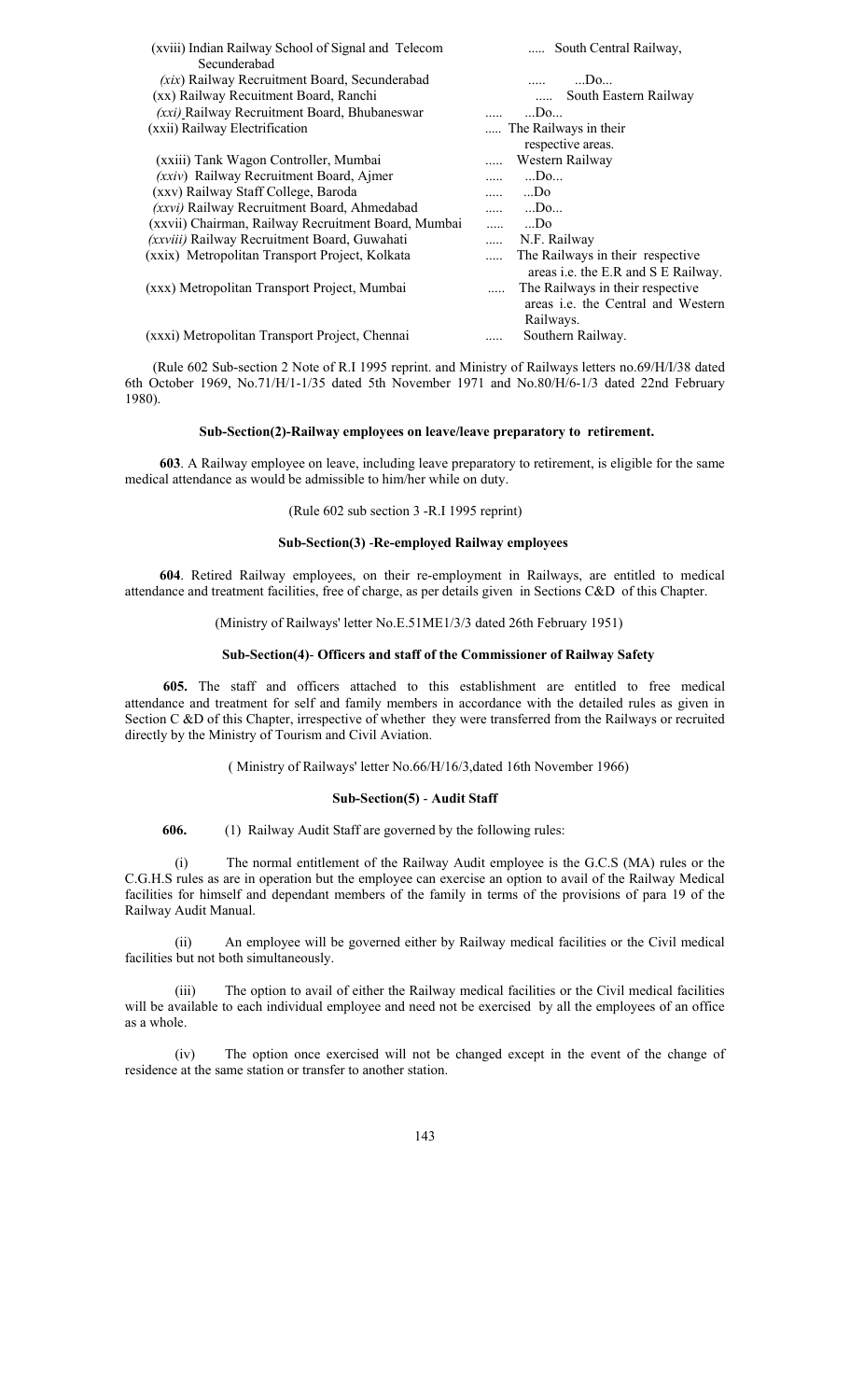(v) When a Railway audit staff opts for Railway facilities, medical attendance and treatment to the extent available to Railway employees of corresponding status will be available, free of charge, to the Railway Audit staff/and their family members, in accordance with the detailed rules as given in Section C &D of this Chapter.

#### (CAG's letter No. 3309-NGE I/112-78 dated 24-09-80)

 (2) Audit staff posted in North east Frontier Railway, and their families, who have been permitted Railway Medical facilities, when referred for medical treatment by the Chief Medical Director/N.F.Railway to the hospitals on other Railways for any specialist treatment, will get appropriate treatment in those Railway hospitals. However, if the N.F.Railway Audit staff are required to be referred to civil hospitals, recognised under the Railway Medical Attendance Rules for medical treatment, the cost of such medical treatment will be borne by the Audit Department themselves.

(M.O. R's letters No.E46ME38/3,dt.24/06/1964, No.64/H/7/158 dt. 9/11/64 and No. 81/H/6-1/47 dt. 2/02/82)

#### **Sub-Section(6)** - **Railway employees on deputation to Rail India Technical and Economic Services Ltd.(RITES) Indian Railway Construction Company Ltd.(IRCON)**

 **607**. Railway employees on deputation to RITES/IRCON may be permitted to continue to avail of the medical facilities in accordance with the detailed rules as given in Section C&D of this Chapter. However, RITES/IRCON would pay annual contribution on the basis of per capita expenditure on a Railway employee on an All-Indian Railways basis multiplied by the number of Railway employees on deputation with them who have opted for these rules.

(Ministry of Railways' letter No.79/H/6-3/8,dated 18th July 1980)

#### **Sub-Section(7)** - **Railway employees on deputation with Trade Unions, etc.**

**608.** Railway employees on deputation with Trade Unions or other similar organisations as full-time paid union workers may be permitted to continue to avail of the medical facilities, free of charge, in accordance with the detailed rules as given in Section C&D of this Chapter.

(Ministry of Railway's letters No.MH59/ME1/21/Medical,Dt.01/08/l960 and No. E(L) 60UTI -111,dt..  $21/12/1960$ ).

### **Sub-Section(8)**-**Trade Union officials who are Ex-Railway employees**

**609.** (1) Medical attendance and treatment facilities will be available, free of charge, to the trade union officials who are ex-railway employees, in accordance with the detailed rules as given in Section C &D of this Chapter, on the following terms and conditions:-

 (i) The ex-Railway employees should have resigned from the Railway service and the resignation accepted by the Railway administration.

(ii) The ex-employee should be president, vice-president or general secretary at the All-India level or the Zonal level of a recognised trade union. The office bearers at the divisional or branch level etc. would not be eligible for the facility.

 (iii) The benefits would be admissible till they attain the normal age of retirement of a railway employee.

 (2) The above officials after attaining the age of superannuation may elect to join the *"Retired Employees' Liberalised Health Scheme '97"*. The rate of contribution in their cases will be on the basis of last pay drawn on the Railways.

(Ministry of Railways' letters No.E (LU)71UT3-2,dt. 02/071971 and No.E (LR)III-78 UTF-3,dated 1st March 1978)

#### **Sub-Section (9)**-**Quasi-Railway Organisations**

**610**. (1) Free medical attendance and treatment facilities in Railway Hospitals are available to the staff themselves of the:-

(i) Consumer Co-operative Societies,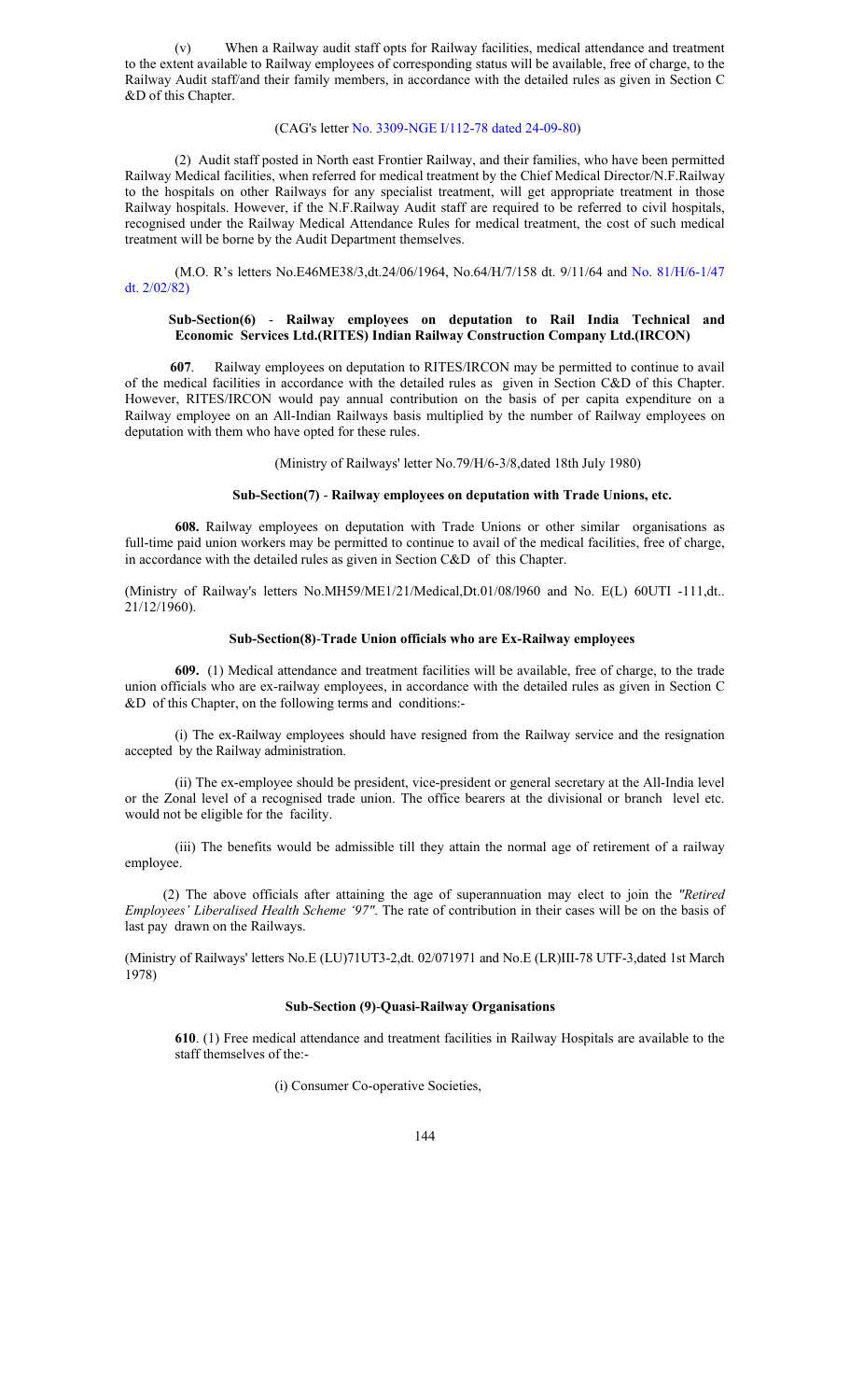(ii) Staff Benefit Fund Committees,

(iii) Railway Institutes,

(iv) Railway Officers' Clubs,

- (v) Station Committees,
- (vi) Statutory canteens on Indian Railways and

 (vii) Whole time (not part time ) employees of the AIRF/NFIR & Zonal recognised unions/Federations. The number of beneficiaries on this account is restricted to the current level of whole time workers/officers employed by the Federations/recognised unions.

Note: The above mentioned staff should obtain medical fitness certificates from the Railway Medical Officers who, while issuing such certificates, will make sure that the applicant is not suffering from any old and chronic disease requiring medication on a permanent basis. Zonal Railways may issue medical identity cards to such staff only after scrutinizing the medical certificate.Such cards should have expiry date as the end of the financial year and be renewed at the start of the next year on receiving authority letter from the concerned organisation.

 (2) Free out door treatment facilities only will be available to the family members of the quasi-Railway Organisations as mentioned in Para 610 (1). All such beneficiaries should be issued identity cards with photographs of beneficiaries mentioning "VALID FOR OUT-DOOR TREATMENT ONLY"

 (3) Medical attendance and treatment facilities are available to the staff and to the members of their families of the Co-Operative credit Societies and Banks on payment on per capita basis, the per capita charge being calculated on the basis of total expenditure on medical services (excluding health services) incurred on Railway employees in India during the previous financial year.

(4) The staff (but not their family members) of the Canteens on the Railways run by Co-operative Societies specially formed for the purpose and in the Ministry of Railway's office may be extended free medical treatment in the outpatient departments only. However, charges are levied for all investigations.

(5) Indoor medical facilties to the family members of the quasi-Railway organisations as mentioned in Para 610(1) above will be made available on payment at per capita basis. The per capita charge is calculated on the basis of total expenditure on medical services (excluding health services) incurred on Railway employees in Indian Railways during the previous financial year.

 Note: All those who are permitted /entitled for medical treatment on per capita basis under paras 610 and 623, can only avail of medical facilities available locally in respective Railway hospital/Health Units without any referral to other Intra-Railway or Inter Railway Hospitals/Health Units or any other intra -Railway or inter -Railway Hospitals/Health units or any other non Railway Hospitals. For availing of treatment in any super specialty centers, such beneficiaries will be treated as outsiders. For this purpose the term ' super specialty ' denotes those specialised services for which separate centres have been developed at various Railway Zones i.e. Cardiovascular Surgery at Perambur, Plastic surgery at Byculla, Gastroenterology at J.R.H, Orthopedic Surgery at Howrah, Orthopedic centre and Cancer treatment facilities at C.R.I/Varanasi.

(MOR's decision No.2 below Rule 602-R.I, MOR's letters No.64/H/7/116,dated 31st August 1965, No.71/H/1-1/18,dated 14th September 1971 and No.73/H/6-1/24, dated 1st October 1973 and Rly Bd.'s No. E(W) 97 CNT-4 dt. 15/11/1979 , M.O.R's letter No.88/TGII/1010/51/ Medical/ Policy dt. 09/12/1988, M.O.R's letter No.90/H/6-1/13 dt. 28/05/1993, 24/08/93, 25/11/94, and Bd.'s No90/H/6-1/13 dt. 23/11/94 , No 90/H/6-1/13 dt 24/05/1995, dt 22/06/1995and 08/09/97and letter No.98/H-1/2/1 dt 7-2- 02))

### **Sub-Section(10)**-**Apprentices**

**611**. Medical attendance and treatment facilities, free of charge, will be admissible to all Apprentices other than those governed by the Apprentice Act, 1961, but not to their family members, on the same scale as available to Railway employees, but confined only to the extant facilities as available in Railway hospitals and health units. For the purpose of medical attendance and treatment they may be classified according to the categories for which they are Apprentices. For the purpose of recovery of diet charges, the stipend drawn by them should be treated as pay. No reimbursement facilities are available in non-Railway institutions or T.B institutions where beds have been reserved for Railway employees.

 Note: (i) Trade Apprentices as are governed by the Apprentice Act 1961, but otherwise come within the definition of the phrase "family members" or "dependent relatives" of a Railway employee, will be eligible for medical attendance and treatment facilities according to the status of the Railway employee, under the normal rules.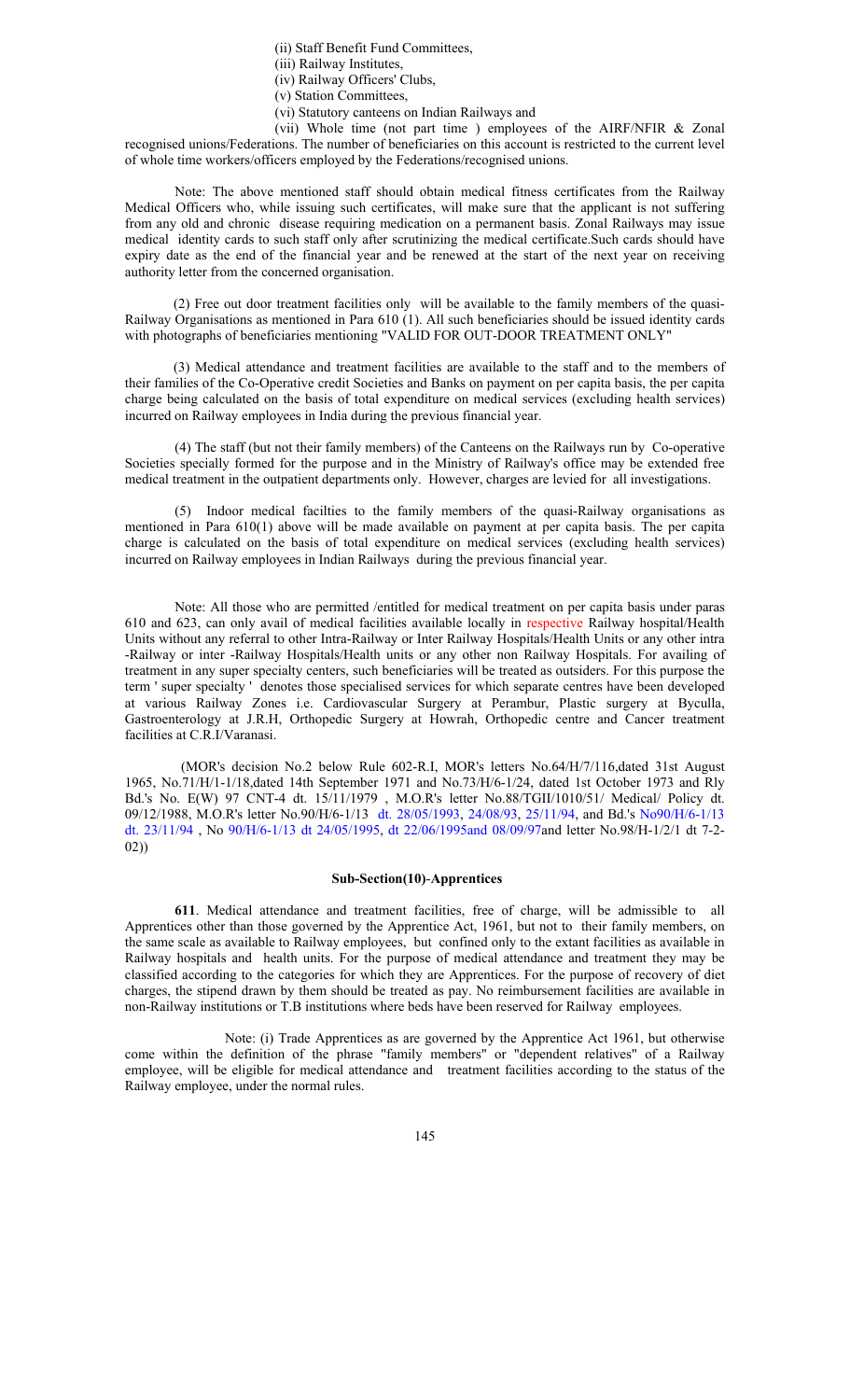(ii) Free medical treatment may be accorded to all Apprentices, including those governed by the Apprentice Act, 1961, when personal injuries are caused to them by accidents arising out of and in the course of the training as Apprentices.

 (Sub-section 10 of 602-R-1 1995 reprint and MOR's letters No. MH 58 ME1/24/Medical dt..12/01/1960, No 64/H/1/51 dt. 23/05/1966. No.E(Trg)/64/TRI/89 dt. 27/05/1966 and No.E(Trg)1/67/TRI/15 dt. 08/02/1968)

#### **Sub-Section(11) Retired Employees**

**612 A** "Retires Employees Liberalised Health Scheme-1997 ('RELHS-1997").

(1) Retired Railway employees covered under RELHS-97 will be provided with full medical facilities as admissible to serving employees in respect of medical treatment, investigations, diet, and reimbursement of claims for treatment in Govt. or recognised non railway hospitals. They will also be eligible inter-alia, for a) ambulance services b) medical passes c) home visits d) medical attendance for first two pregnancies of married daughters at concessional rates and e ) treatment of private servants as applicable to serving railway employees.

Note: (i) Those who join the RELHS-97 shall hold identity cards with photographs of all the beneficiaries.

(ii)For the purpose of d) of subpara (1)above special identification cards will be issued duly affixing photographs of married daughters with clear instructions on the card which shall read " ONLY FOR CONFINEMENT AND TREATMENT DURING ANTE-NATAL AND POST NATAL PERIODS FOR THE FIRST TWO PREGNANCIES AT CONCESSIONAL RATES"

(2) **Eligibility**: Minimum 20 years of qualifying service in the Railways will be necessary for joining the scheme and the following categories of persons will be eligible to join the same:

- (i) All serving Railway employees desirous of joining the scheme will be eligible to join it in accordance with the procedure laid down herein under "Mode of Joining",
- (ii) All retired Railway employees who were members of the old RELHS will automatically be included in the RELHS '97.
- (iii) Spouse of the Railway employee who dies in harness.

These orders are not applicable to those Railway servants who quit service by resignation.

#### (3) **Family/Dependents**

Definition of 'family' for the purpose of this scheme will be the same as in respect of the serving Railway employees. The definition of "dependant" will be the same as in the Pass Rules.

#### (4) **Rate of contribution**

a) For joining RELHS '97, one time contribution equal to the last month's basic pay will have to be made at the time of retirement by those opting to join the scheme. The persons who are already members of the existing RELHS are not required to make any fresh payment. However, those who have joined the existing RELHS after 1.1.96 will have to pay the difference of one time contribution on account of introduction of fifth pay commission's revised pay scales w.e.f. 1.1.96. It will be the responsibility of the Railway Administration to realise the amount due from the concerned RELHS members.

b) In respect of pre 96 retirees the basis for the one time contribution will be the revised pension drawn by the retired railway employee for joining the RELHS-97. The rate of contribution shall be calcualted as under.

- i) a) For employees who retired before 1-1-96 : Revised basic pension as on 1-1-96 including commuted value( Gross pension) multiplied by the figure of two. (b) all those who retired prior to 1.1.96 and joined RELHS between 1.1.96 and 30.9.96 are required to pay a one time contribution equal to their last pay drawn.
- ii) For family pensioners: A sum equivalent to double the amount of their revised normal family pension as on 1-1-96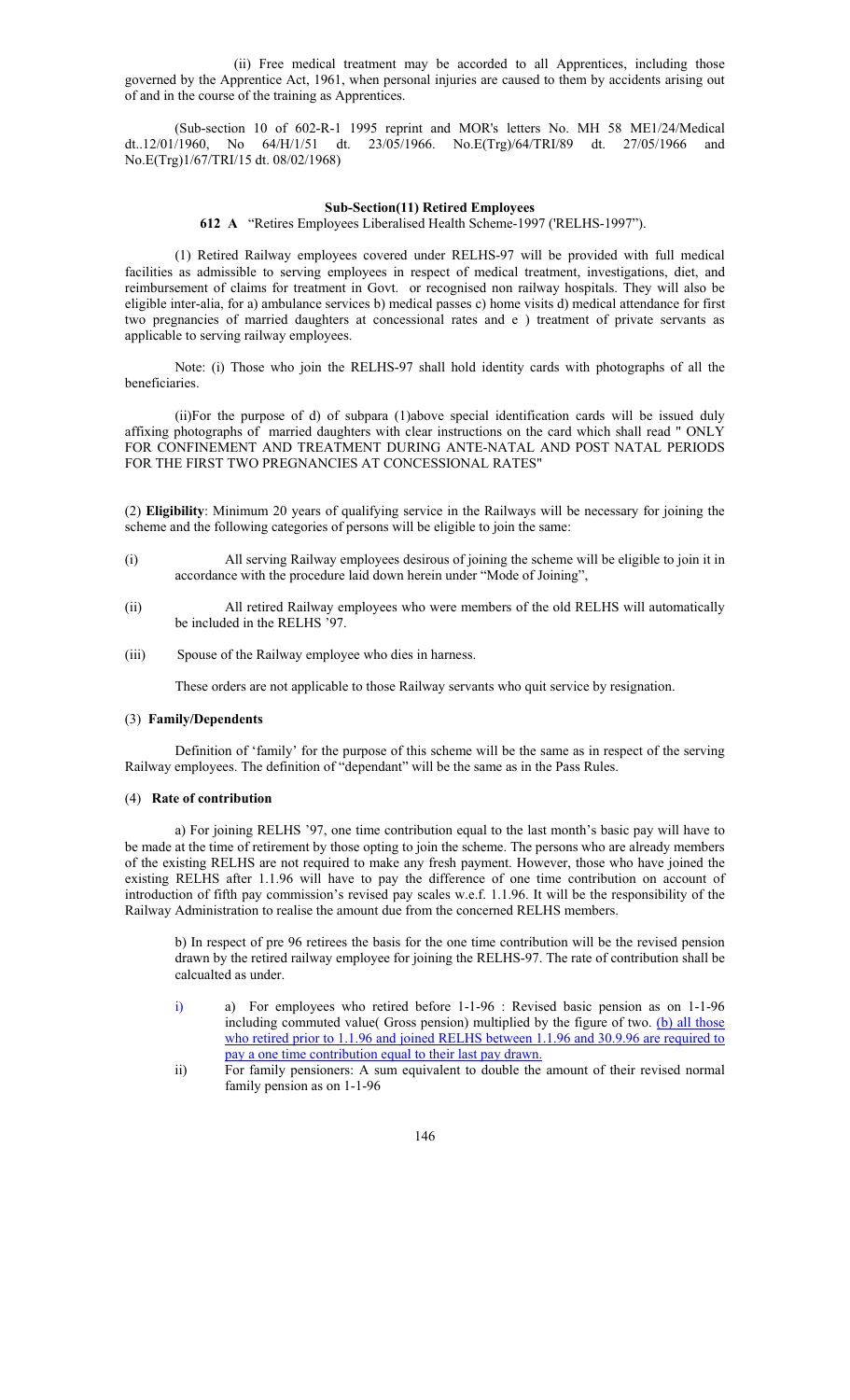iii) For SRPF Optees : For those SRPF Optees or their widows for whom ex-gratia payment has been approved on the basis of the recommendations of the V CPC, a one time contribution at twice the ex-gratia monthly payment may be deposited.

## (Rly Bd's Letter NO2000/H/28/1(RELHS) dt 23-06-2000)

## (5) **Mode of Joining**

a) All employees will have to give their option to join the RELHS '97 at least 3 months prior to their date of retirement. The option given once will be treated as final. No further chance will be given subsequent to retirement.

b) Such of the post 1-1-96 retirees who have not yet joined the scheme will be given another chance to join by 31-12-99.

c) For pre 1-1-96 retirees there is no cut-off date for joining RELHS-97. However they have to pay the contribution at rates mentioned in the preceding paragraphs.

d) Members of RRECHS will also have the option to switch over to RELHS '97 by making payments as mentioned in sub-para(4) above before 31-12-99.

 (Authority: Ministry of Railways letter No.91/H/28/1 dated 23.10.97, dt. 26/03/1999 and 97/H/28/1 dt. 17-05-1999)

#### **B. Retired Railway Employees Contributory Health Scheme(RRECHS)**

- (1) RRECHS will continue for the existing memmbers of the scheme. No new members will be allowed to join the scheme
- (2) The benefits under the scheme will be limited to out door treatment of retired railway employee and his/her spouse in Railway hospitals/health units
- (3) The beneficiary may avail of the facilities from the hospital where he/she is registered irrespective of the railways he/she has retired from.
- (4) The retired railwauy employee and his/her spouse will be entitled to the sevices of the railway doctor of the same rank as retired employee was entitled to at the time his/her retirement. Free supply of medicines and drugs ordinarily stocked in Railway hospitals for the treatment of outpatients may be permitted by the railway doctor treating the case, who may also refer the case to the Hony. Consulatnt attached to the railway hospitals for which no separate charges will be levied. Routine examination of blood, urine and stool includng blood sugar, blood cholesterol, blood urea examiantion and routine Chest x-ray P.A view and routine E.C.G may be done free. Separate charges based on 40 % of the schedule of charges laid down for outsiders will however be recovered for indoor treatment, specialised treatment, other pathological examinations, radilological examinations and operations. Cost of medicines not ordinarily stocked in railway hospitals for treatment in the outpatient department , charges for blood when supplied form railway hospitals and charges for diet will be recovered in full. The facility for out door treatment for chronic diseases like T.B., Leprosy, Cancer and Diabetes etc. are as available to serving railway employees may be extended.
- (5) The existing members of the scheme who wish to continue in the scheme have to pay revised rates of contributuion at the following rates w.e.f 01/02/2000 in advance for either six months or whole year in acash or by cheque.

| Categories of the staff | Rate of monthly contribution |
|-------------------------|------------------------------|
| Group 'D'               | $R_S$ 9/-                    |
| Group 'C'               | $Rs.18/-$                    |
| Group 'B'               | $Rs\ 27/-$                   |
| Gropu 'A'               | $Rs.36/-$                    |

- (6) The benefits of the scheme may be extended to the dependenat children of the retired railway employees on payment of additional charges at half the rates as mentioned in suub para 5 above for each dependenat child, the other terms and condirtions remaining unaltered.
- (7) Endorsement for the contribution made from time to time should be made on the identity card.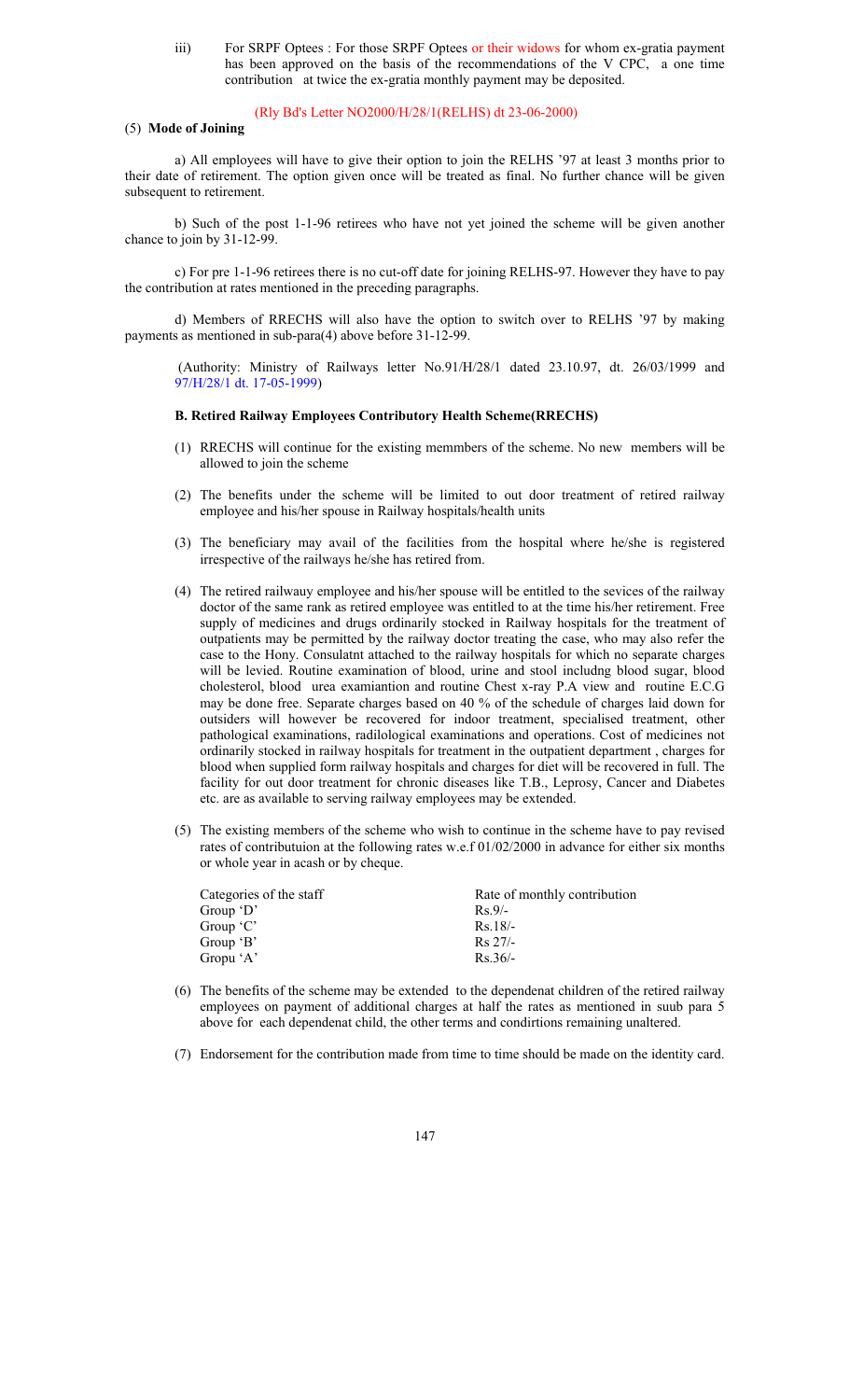- (8) In thr event of death of the beneficiary /beneficiaries before the expiry of the term for which contributions have been paid, the contribution already paid is not refundable to their heirs.
- (9) No reimbursement is allowed in cases where the beneficiaries have to take medical treatment in places other than the railway hospitals. If referred to other railway hospitals for indoor treatment charges may be recovered by the treating hospitals.
- (10) No medical pass can be issued.

Note: (i) Advance payment covering bed charges for 10 days as also other expexted dues in full, subject to a minimum of Rs. 50/- is a precondition for admission of a beneficiary as an indoor patient. Further payment should be ensured for amounts that may become or expectd to be due. The doctor in-charge of the case has to take it as his personal responsibility. Settlement of dues may be finalised at the time of discharge of the patient.

(iii) A person who is in this scheme should keep his/her identity card valid by paying the subscriptions regularly in time and getting his card renewed.The card can not be renewed for short intermittent periods without payment for the intervening spells irrespective of whether the beneficiry has availed of any treatment or not during those spells.

( Rly Bd's No 83/H/6-2/6 dt 15/09/1984, No.84/H/6-2/9 dt 15/06/1985, No.88/H/6-2/19 dt 10/05/1988, No.81/H/6-2/8 dt.24/08/1982, No.82/H/6-2/6 dt. Nil/12/1982 and Bd's Letter No..97/H/28/1(pt) dat 30/08/1999)

#### **Sub-Section(12)**-**Railway employee enrolled/commissioned in the Territorial Army**

**613.** A Railway employee enrolled/commissioned in the Territorial Army will be entitled to treatment by military medical services during the periods of training and embodiment. The family members and dependent relatives of the employees will be governed by the Railway Medical Attendance and Treatment Rules during the period the Railway employee is in training in military service.

#### **Sub-Section(13)**-**Government Railway Police Personnel**

**614.** Medical attendance and treatment facilities, both outdoor and indoor, may be made available at the specific request of the State Government concerned, to the personnel themselves of both the "Order" Police and the "Crime" Police wings of the Government Railway Police. Debits on per capita basis, the charge being calculated on the basis of total expenditure on medical services (excluding health service) incurred on Railway employees on all Indian Railways during the previous financial year, may be raised against the State Governments concerned leaving it to the State Governments to pass on the debits to the Railways in respect of the "Order" Police.

Note:(1) No separate charges will be levied for the medicines ordinarily stocked in Railway hospitals and health units, nor will the doctors charge any fees for consultations in Railway hospitals and health units.

(2) The expenses incurred for the treatment of Government Railway Police personnel in civil hospitals and dispensaries, at places where Railway medical facilities are not available, will not be reimbursed.

(3) For the calculation of the charges to be recovered from a State Government, the total strength of the Government Railway Police personnel of the State should be taken into account irrespective of actual number of persons availing of the facilities.

 (Rule 1274-G.I and MOR's letters no. MH59ME5/102/Medical, dated 14th 15th March 196l, No.62/H/I/1, dated  $6<sup>th</sup>$  April 1962, 26th April 1962 and 17th November 1962).

#### **Sub-Section(14)**-**Private servants**

**615.** The private servant of a Railway employee(i.e. a person employed on a salary in personal service of the Railway employee concerned on a whole-time basis) as is eligible for passes, is also eligible for medical attendance and treatment as outdoor patient and also, to the extent accommodation is available, as indoor patient, at all Railway hospitals and health units. In case of indoor treatment, charges at 40 percent of the schedule of charges laid down for outsiders may be levied for the specialised and indoor treatment and for all investigations.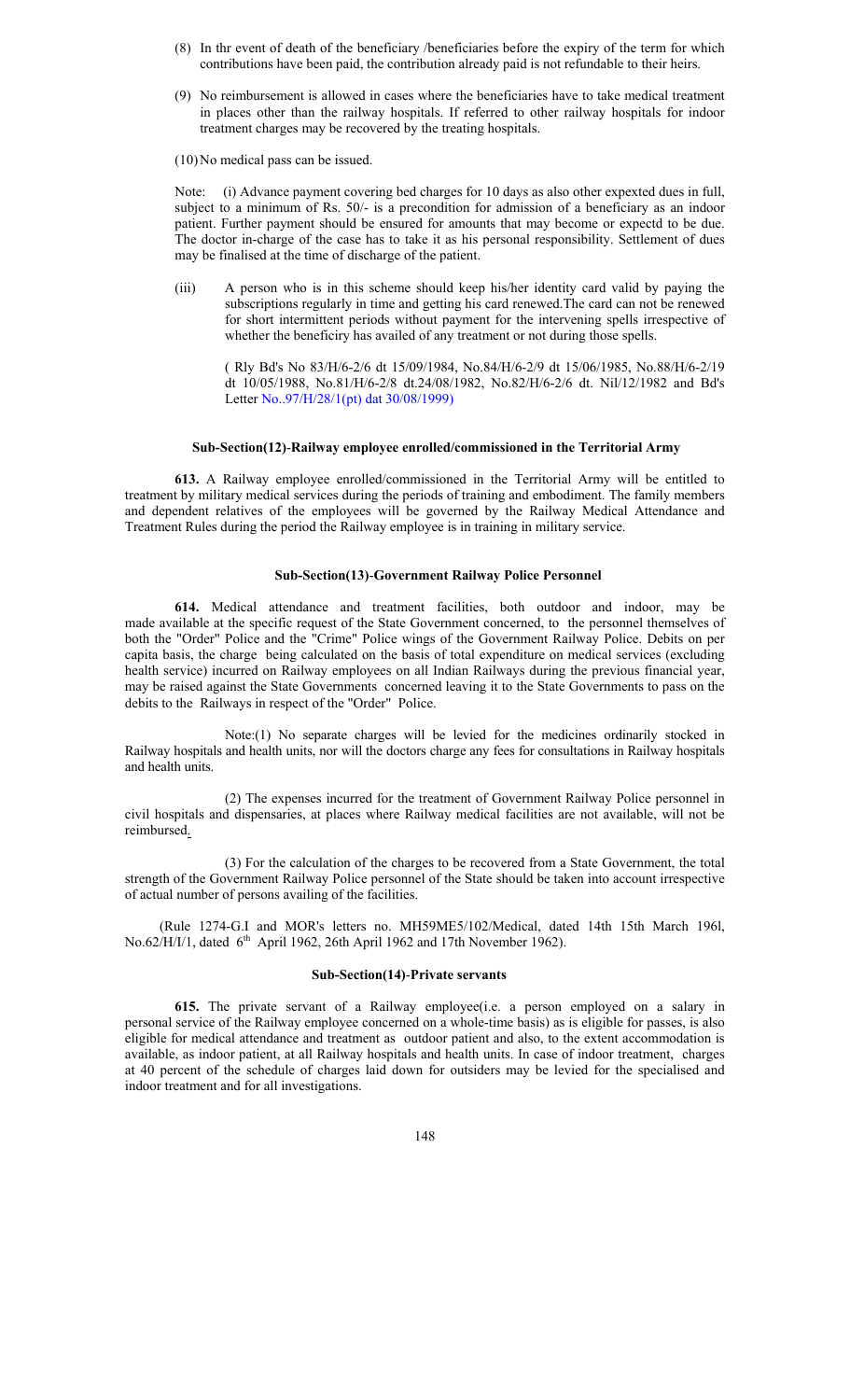Note: The outpatient treatment should be confined to short routine illness and not diseases requiring prolonged management of cases.

 (Rule 631-R.I.and Ministry of Railway's letters No.65/H/7/189, dated 3rd January, l967 and 10th November l967 and No.71/H/I/1/16, dated 29th March l972).

#### **Sub-Section(15)- Casual Labour**

**616.** All casual labour, project as well as non-project, may be given medical facilities(for self only) in out-patient department. The service cards of the employees may be utilised as the identification card for this purpose.

Note: (i) When they develop post-sterilization complication and require indoor treatment, free diet also is admissible.

 (ii) Casual labour (both project as well as open line) with more than three months service will be entitled to same rights and privileges as admissible to regular Railway employees i.e., for self and family members.

 (Ministry of Railway's letters No.66/H/(FP)6/74, dated 11th June 1973.,No.E(NG)II 77CL/2 dated 3rd May l978., and No.E(NG)II/92/CL/27dt. 27/09/1993).

#### **Sub-Section(16) - Contractors, their staff and labourers**

**617.** (1) Contractors engaged by Railway administration and their staff are not entitled to free medical attendance and treatment facilities. They and their family members may be treated in Railway hospitals and health units as private patients and charged accordingly.

(2) Contractor's labor (but not their family members) may be given free medical treatment facilities in Railway hospitals and health units in places where no other hospitals etc., are available, provided the contractor pays the cost of the diet, medicines and dressings.

## **Sub-Section(17)**-**Licensed Porters**

 **618.** (1) Licensed porters are eligible for free outdoor medical treatment for self, wife and dependent children only at Railway hospitals and health units. However, charges are levied for all laboratory, X-ray examination and other investigations.

 (2) Free medical attendance and treatment facilities as indoor patient (excluding diet) will be available in Railway hospitals only when the licensed porters sustain grievous injuries while carrying passengers' luggage. This will be certified by the Station Master/Station Superintendent concerned that the party was hurt while working as a licensed porter in the Railway premises and as also about his identity. A free Railway Pass may be issued to cover his journey to the line doctor/hospital/health unit where necessary.

 Note: (a) Every bonafide licensed porter should be issued a Medical Identity card bearing the photographs of all entitled members, duly attested by the competent authority engaging him. This card should mention the name of his wife and dependent children who are the bonafide beneficiaries. The same should have clear indication of 'VALID FOR OUT DOOR TREATMENT ONLY'

 (b) Every licensed porter on the termination of his service or transfer of his license must surrender his medical card to the competent authority before he is relieved. Utmost care is required to be taken to avoid fraudulent use of the card by unauthorized persons.

 (c) Any licensed porter, if found to be indulging in fraudulent use of this medical card, must be given deterrent punishment/cancellation of his license.

 (Ministry of Railways' letters No.69-TGII/1010/29/SG/R-42 and 43, dated 26th August 1969, No.69-TCII/1010/24, dated 21st October 1971,No.66/H(FP/6)74 Pt.II, dated 28th May 1973, No.73/H/6-1/24 dated 1st October 1973,No.69-TGII/1010/29/SG/R-42 and 43, dated 3rd March l976 and No.95/H/ 6-1/17 dt. 21/06/1995).

## **Sub-Section (18).-Licensed Shoe Shine Boys**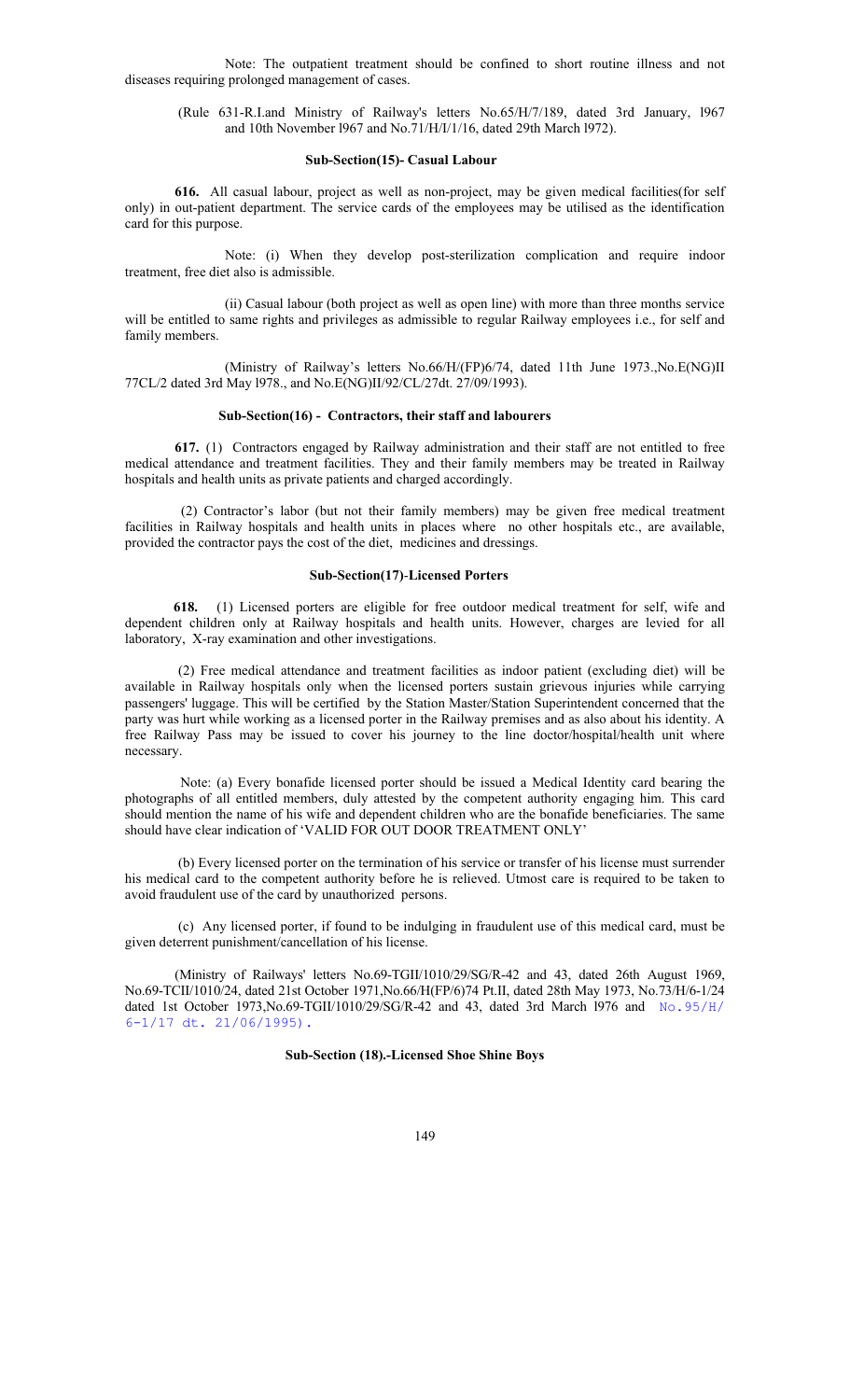**619.** Licensed Shoe shine Boys working at the Railway Stations are eligible for free outdoor medical treatment for self only at Railway hospitals and health units subject to the following conditions. However, charges are levied for laboratory, X-rays and other investigations.

(a) Every bonafide licensed shoe-shine boy should be issued a Medical Identity card bearing his name and photograph, duly attested by the authority competent to issue licenses to them. It should be clearly mentioned on the Medical Identity Card that it is 'VALID FOR OPD TREATMENT ONLY'

 (b) Every licensed shoe shine boy on transfer of his license must surrender his medical card to the competent authority before he is relieved. Utmost care is required to be taken to avoid fraudulent use of the card by any unauthorised person.

 (c )Any licensed shoe-shine boy, if found to be indulging in the fraudulent use of this medical card, must be given deterrent punishment/cancellation of his license.

#### ( Rly Bd.'s No.95/H/6-1/17 dt. nil/06/1998)

#### **Sub-Section (19)**-**Commission Vendors**

 **620.** Free medical treatment facilities are available to the commissioned vendors/bearers engaged on commission basis in the departmental catering on the Railways as outdoor patients for self only. Free medical attendance and treatment facilities as indoor patients will be available only when they sustain injuries in the course of their duties.

 Note: The outpatient treatment should be confined to short routine illnesses and not diseases requiring prolonged management of cases.

 (Ministry of Railways' letters No.62/H/I/70, dated 16th February 1963 and No.61)H/1/70 Pt.A, dated 17th March 1964 and No.71/H/1-1/16 dated 16th June 1971).

#### **Sub-Section (20)**-**Pool Officer**

 **621.** The Pool Officers of the Council of Scientific and Industrial Research, New Delhi, attached to the Railways, are not entitled to free medical attendance and treatment facilities.

(Ministry of Railways' letter No.E(GR/1/64RCI/52, dated 23rd August 1965).

### **Sub-Section(21) - Outsiders**

 **622.** (1) Free medical attendance and treatment facilities are not admissible to outsiders.

(2) However, when spare accommodation is available after meeting the needs of Railway beneficiaries, the Railway administration may allot up to a maximum of 10 per cent of the beds in a Railway hospital for outsiders.

(3) Different charges as shown in Annexure I have been laid down for different types of accommodation in health units/polyclinics and wards of various hospitals. For the calculation of charges to be recovered from outsiders, the day should be counted from midnight and the charges for hospital stay should be for a full day even if the stay in the hospital is for a fraction of a day. These charges are inclusive of accommodation, ordinary medicines and professional services but do not include charges for X-ray examination, pathological, bacteriological and analytical tests etc. The charges for different types of accommodation, investigations, blood transfusion and treatment procedures have been given in Annexure I to this Chapter and should be separately paid for. The charges for items not specified in Annexure I may be decided by the Railway administration locally in consultation with their F.A & C.A.O s.

(4) Outsiders seeking admission in the Railway hospitals for medical or surgical treatment require thorough medical examination by the concerned doctors at the time of admission. For this examination/consultation, a fee of Rs.40/- (valid for 15 days) should be charged, in addition to the usual charges for all clinical and pathological investigations. Where the visits by outsiders are for investigations only and no examination by or consultation with the doctor is involved, only the prescribed charges for the investigations should be realised.

(5) Separate charges are also levied for diet and special medicines. The rate of recovery in respect of diet may be full cost of the diet plus 50 per cent of the overhead rounded of to the nearest rupee. Half diet charges are levied only if discharged at or before 12 noon.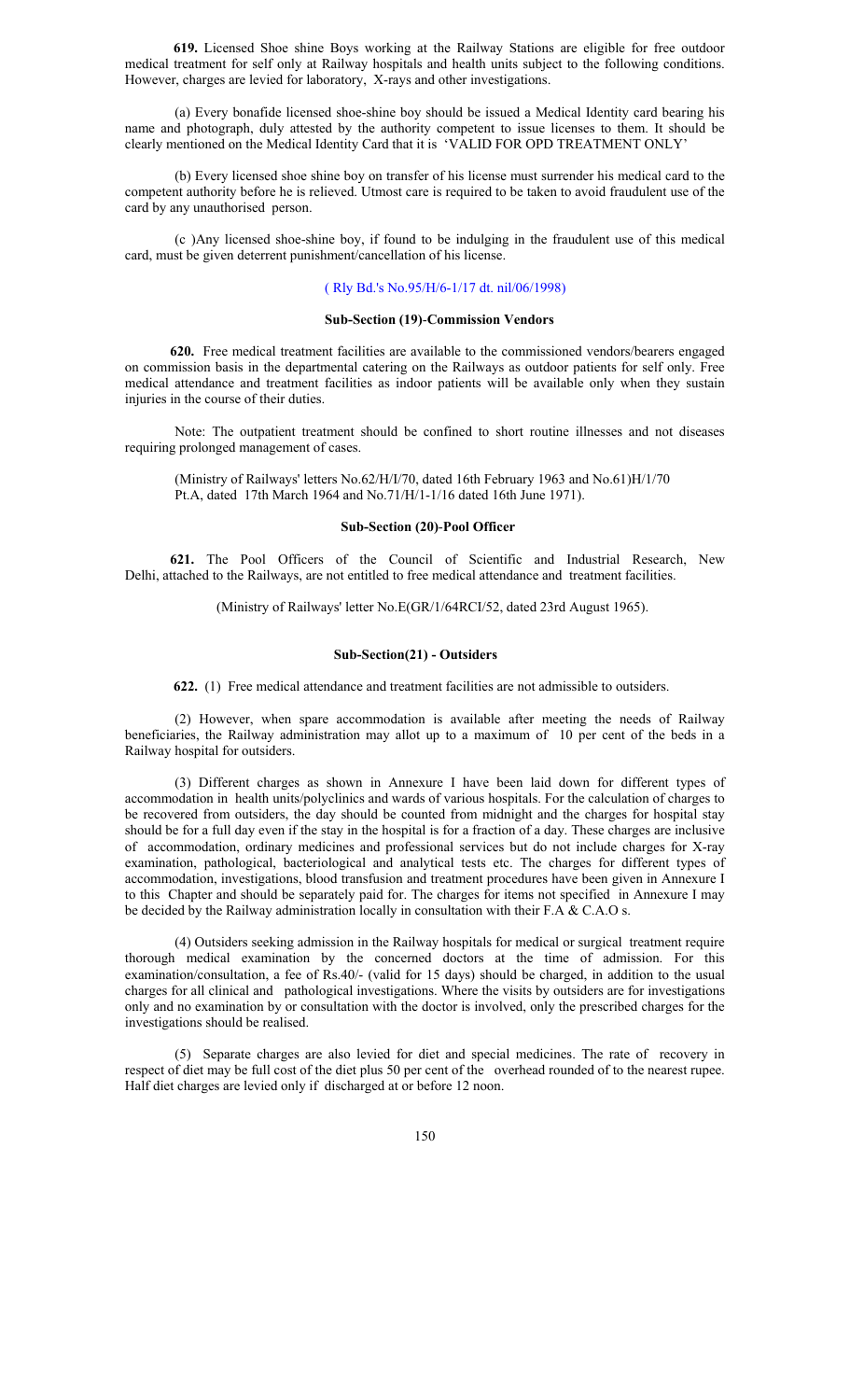(6) Charges for blood transfusion are laid down in annexure I.

(7) The bed charges also do not include fees for confinement cases and fees for operations. Fees for different types of operations, to be levied from outsiders, are as follows:-

O.T.Charges + Fees for operation

| (a) Trivial operations under L.A $\text{Rs } 70/-$ |            |                   |             | $+$ Rs 250/-   |
|----------------------------------------------------|------------|-------------------|-------------|----------------|
| under $G.A$                                        |            | $\cdots$          | $Rs$ 150/-  | $+$ Rs 250/-   |
| (b) Minor operations                               |            | $\cdots$ $\cdots$ | $Rs.300/-$  | $+$ Rs 600/-   |
| (c) Major operations                               | $\ddotsc$  |                   | $Rs.500/-$  | $+$ Rs 2500/-  |
| (d) Special Operations                             |            |                   | $Rs$ 1000/- | $+$ Rs 5000/-  |
| $(e)$ C.A.B.G                                      |            |                   | $Rs$ 1000/- | $+$ Rs 8000/-  |
| (f) Open heart surgery                             | $\dddotsc$ |                   | $Rs$ 1000/- | $+$ Rs 10000/- |
| (g) Closed heart surgery.                          |            |                   | $Rs$ 1000/- | $+$ Rs 10000/- |

(Bd's No.89/H/6-1/2 dated 24/12/1991& 2000/H/6-1/45 dt.15.5.2001.)

 Note: Outsiders undergoing tubectomy or vasectomy in Railway hospitals/health units are exempt from any charges, including for consultation, routine investigations, operation, admission, if necessary, and medicines required for these operations.

## (Ministry of Railway's letter No.95/H(FW)/9/13 dt. 31/05/1996)

 (8) A list broadly classifying the operations into major, minor, trivial, and special is contained in Annexure II to this Chapter. In doubtful cases, however, the decision of the Chief Medical Director in regard to classification shall be final.

(9) Fees levied from outsiders for confinement cases to Railway hospitals are as follows:-

| (a) Normal labour without episiotomy $\ldots$ |               |          |          | Rs.1375+ labor room charges  |
|-----------------------------------------------|---------------|----------|----------|------------------------------|
| (b) Normal labour with episiotomy             | $\sim$ $\sim$ |          | $\cdots$ | Rs.1625+ labour room charges |
| (c) Abnormal labour<br>$\cdots$               |               | $\cdots$ |          | Rs.2000+ labour room charges |

 Note: (1) There will be no sharing of any charges recovered for bed/cabin(Srl. No.2(i) of Annexure I) theatre/labour room charges( Srl No XVIII of Annexure I).These are to be credited in full to the Railway revenue. However, other charges given in Annexure I to this chapter are to be shared between the Railway medical personnel (including Medical officers) and the Railway administration in the ratio of 1:4. The total amount realised from outsiders should be credited to the Railway revenue first and the claim has to be preferred later. 80% of the amount so realised should be retained by the Railway. Balance 20% will be available for sharing amongst doctors and hospital staff as follows:.

| (a) Doctors                                           | 40% |
|-------------------------------------------------------|-----|
| (b) Para medical Group'B' or 'C' Staff                | 35% |
| (c) Ministerial and other Group 'C' staff in separate |     |
| functions like laundry, diet ambulance etc.,          | 5%  |
| $(d)$ Group 'D' Staff                                 | 20% |

The proportion allotted to various categories should be divided equally among members of the category.

## (Bd.'s No 88/H/2-1/14 dt. nil/11/90)

 (2) Advance payment, covering bed charges for ten days as also other expected dues in full, subject to a minimum amount which may vary from Rs 500/- to 1000/- depending upon the type of the case, is a precondition for admission of an outsider as an indoor patient. Further payments should be ensured for amounts that may become or be expected to be due. The doctor in charge of the case has to take this as his personal responsibility. Settlement of dues may be finalized at the time of the discharge of the patient.

(3) Married daughters of the Railway employees, should be charged at 40% of the scheduled charges fixed for outsiders for bed, operation, laboratory tests, X-ray etc. including Ante-natal and post natal check-up period for the first two confinements. O.T. charges will not be levied for the first two confinements. Full charges are to be levied for diet and medicines.The consultation fee in OPD valid for a fortnight as applicable to outsiders should be levied in full.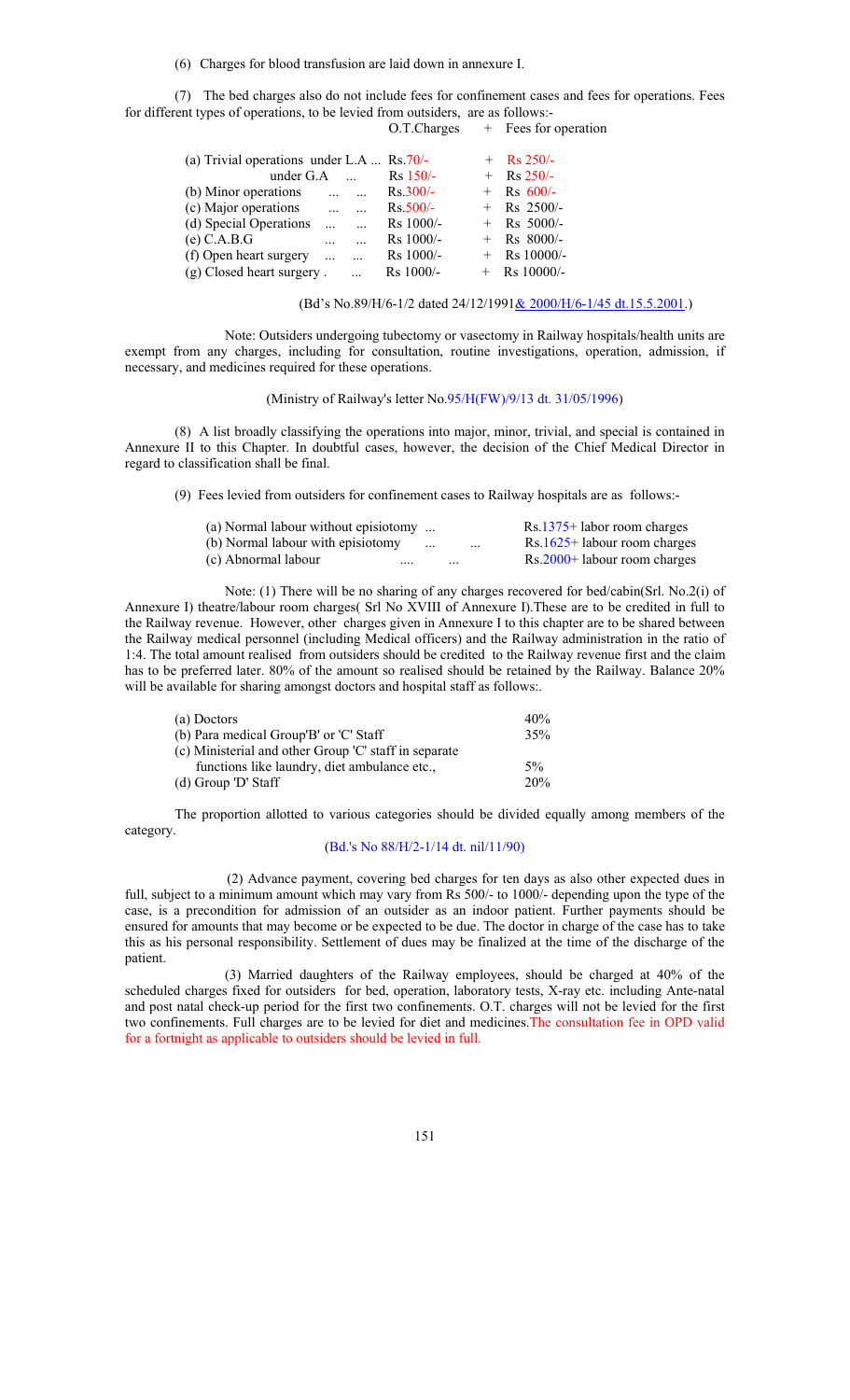(4) Freedom fighters travelling on a valid first class pass: Medical facilities, as are available in Railway hospitals, may be provided to freedom fighters, free of cost, as and when they undertake '*Bharat Darshan*' on a valid first class Pass.

## (Bd.'s Letter No 84/H/17/3 dt. 09/04/84 and No. 86/H/6-3/15 dt 21/05/1987)

 (5) The Chairman and members of the Passengers' Amenities Committee will be governed by the Railway Medical Attendance Rules during their tenure as the Chairman/members of the committee.

#### (Rly Bd.'s letter No ERB-I/96/23/27 dt. 17/02/97)

(.Ministry of Railway's letters No.E55ME5/ 70/Medical dated 7th/ 15 November, 1956. No.MH59MEI/5/Medical, dated 26th September 1959.No.63/H/7/92, dated 4th/5th September, 1963, No.PC-62/PS-5/MH-2, dated 1st October,1964. No.66/H/1/27, dated 7th October,l967 and 4th April,1968, No.65/H/1/21, dated 26th February 1969 and No.66/H/1/27, dated 5th July,1969, No.71/H/16/8 dated 13th October 1971, No.69/H/7/40, dated 18th January 1972, No. 72/H/6-3/8, dated 22nd June 1972, No.72/H/6-3/12, dated 16th August 1972, No.68/H/10/19, dated 9th March 1971, No.74/H/6-3/3, dated 25th March,1974, No.75/H/6-3/11, dated 8th March 1976, No.76/H/6-3/2, dated 3rd June,1976, No.75/H/6-3/11, dated 16th July,1976, No.76/H/6-3/3, dated 3rd December,1976, No.76/H/6-3, dated 7th December 1978, No.76/H/6-3/4, dated 10th January 1979,No.77/H/6-3/6, dated 17th February 1979, No.79/H/6-3/9, dated 7th September 1979, and No.77/H/6-3/4, dated 22nd September 1979. M.O.R's letter No. 89/H/6-1/2 dt. 25/09/1989 , No.88/H/(FW)/7/2 dt. 05/05/1988 , No 84/H/6-3/13 dt. 30/09/85, dt. 21/05/87 and dt. 17/08/95 )

#### **Sub Section-22 - Employees of other Government Departments**

 **623.** (1) For the employees of other Government departments residing at places where there are no government hospitals/dispensaries other than the Railways, the concerned government department may enter into an agreement with the Ministry of Railway on "no-profit- no -loss" terms for the grant of Railway medical attendance and treatment facilities to their employees in such places.

 (2) Medical attendance and treatment facilities of both the outdoor and indoor type will be made available to such employees and their family members. The indoor accommodation will be given to them only if the same is not required for the use of Railway beneficiaries.

(3) For these services, the Government department concerned will be required to pay annually to the Railway administration, the charges calculated on per capita basis for the total number of their employees in the area to whom the Scheme has been extended, irrespective of the number of employees who actually availed of the Railway medical facilities. The rates for purposes of such calculations will be as per Railway's per capita expenditure on medical and health facilities to their own employees in the preceding financial year. The charges are inclusive of accommodation, ordinary medicines and professional services

 (4) Accommodation, ordinary medicines, and professional services shall be free. Separate charges will, however, be levied for X-ray examination, pathological, bacteriological and analytical tests, diet, special medicines, confinement cases and operations at the scale laid down for outsiders in Sub-Section(21).

 (5) Separate charges will also be levied for visits by the Railway Medical Officers to the residence of the employees and their family members at the same scales as laid down for Railway employees in Para 634.

 Note: (i) The per capita rates referred to in Paras 623(3), and 610 of this chapter will be based on the All-India Railway average and not on the per capita expenditure of the concerned Railway administration.

 (ii) The charges mentioned in Para 623(4) above are to be paid by the employees themselves in the first instance, which may subsequently be claimed by them from their own department as per the rules of that department.

(iii) The fees mentioned in Para 623(5) above, may be retained by the Railway doctor in full. Higher fees will not be charged for night visits.

# **Sub-Section (23)**

**Central Government employees governed by the C.S.(M.A.) Rules 1944.**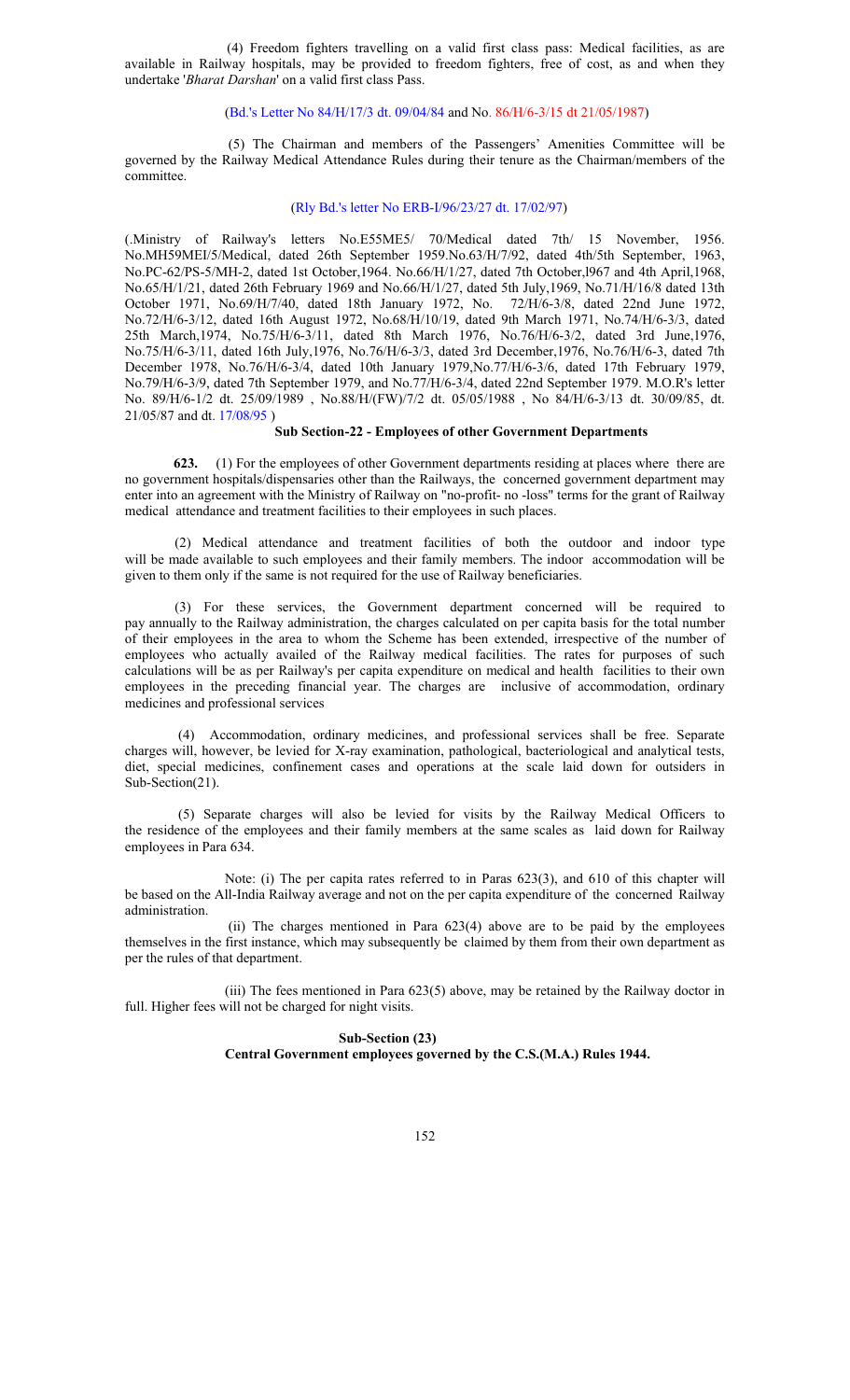**624.** Central Government employees governed by the C.S.(.M.A) Rules 1944 and orders issued thereunder can, subject to the availability of accommodation, avail of such medical attendance and treatment as admissible to outsiders in Railway hospitals on payment of charges as prescribed for outsiders. Preference would, however, be given to these employees amongst outsiders.

#### (Ministry of Railways' letter No.74/H/6-3/14 dated 4th August 1975).

Note: 1) The Chairman, Vice Chairman and Members of Railway Claims Tribunal shall be entitled to medical treatment and hospital facilities as provided in the Central Govt. Health Scheme and in places where the CGHS is not in operation, as provided in the CS(MA) rules 1944.

2) Notwithstanding any thing contained in 1) above, the Chairman, Vice Chairman and Members of Railway Claims Tribunal shall be entitled, at their option, to avail of the health service facilities applicable to officers of equivalent pay scales under the Railway administration or where there are no equivalent pay scales, to facilities applicable to officers drawing the highest pay scale under the Railway administration.

## (Ministry Of Railway's No.89/H/10/2 dt. 30/11/1989)

#### **Sub-section(24).Railway employees on deputation in India/abroad/posted abroad:-**

 **625.** Railway employees sent on deputation to other Govt. Departments/Corporations/Undertakings may be governed by the Medical Attendance Rules of the borrowing Department/ Corporation/Undertaking. The borrowing Department/Corporation/ Undertaking may, however, allow the Railway employee, at his option, to enjoy Railway medical facilities, provided a contribution to Railway revenue is made by the borrowing Department/Corporation/Undertaking or by the Railway employee concerned, as may be mutually agreed upon between them, at the rates of recovery prescribed from time to time for Government employees of his status under the Central Govt. Health Scheme.

( sub-section 19 under Rule 602-R.I 1995 reprint.)

 (1) Railway employees on deputation abroad and India-based Railway employees posted abroad:- Railway employees working in posts outside India and/or sent abroad on deputation may be divided into the following three categories for the purpose of grant of medical facilities, viz..-

(a) those who are sent on "short-term" deputation abroad i.e. when the period of continued stay abroad does not exceed six months;

(b) those who are sent on "long-term" deputation abroad i.e. for a period in excess of six month;

and

(c) India-based Railway employees posted abroad.

(2) Railways employees falling under category 1(a) above will governed by the orders issued by the Ministry of External Affairs from time to time, whereas those falling under 1 (b) and 1(c) above will be entitled to medical facilities as are admissible under the Assisted Medical Attendance Scheme as published by Ministry of External Affairs and as corrected from time to time.

(3) Subject to the provisions of the Assisted Medical Attendance Scheme, the concessions admissible thereunder are also applicable to wives, children and step-children residing with and wholly dependent on the employees falling under 1(b) and 1(c) above.

(Ministry of External Affairs' Memorandum No. 1 (i) 19/MP-55 dated 13th September 1955).

## **Families in India of employees posted abroad**.

(1) Free medical attendance and treatment will also be admissible to families in India of employees posted abroad, provided medical attendance and/or treatment is in accordance with the rules and orders in force in India.

(2) The employee concerned should arrange to collect from his family in India all the necessary certificates, bills, receipts, vouchers, etc. that are required to accompany any claim for refund under the relevant rules and orders. He should then submit his claim to his Accounts Officer through the Head of the Mission/post in which he is serving. The claim should be made out in the salary bill form and supported by the prescribed application form, necessary bills, vouchers and certificates as required under the rules. When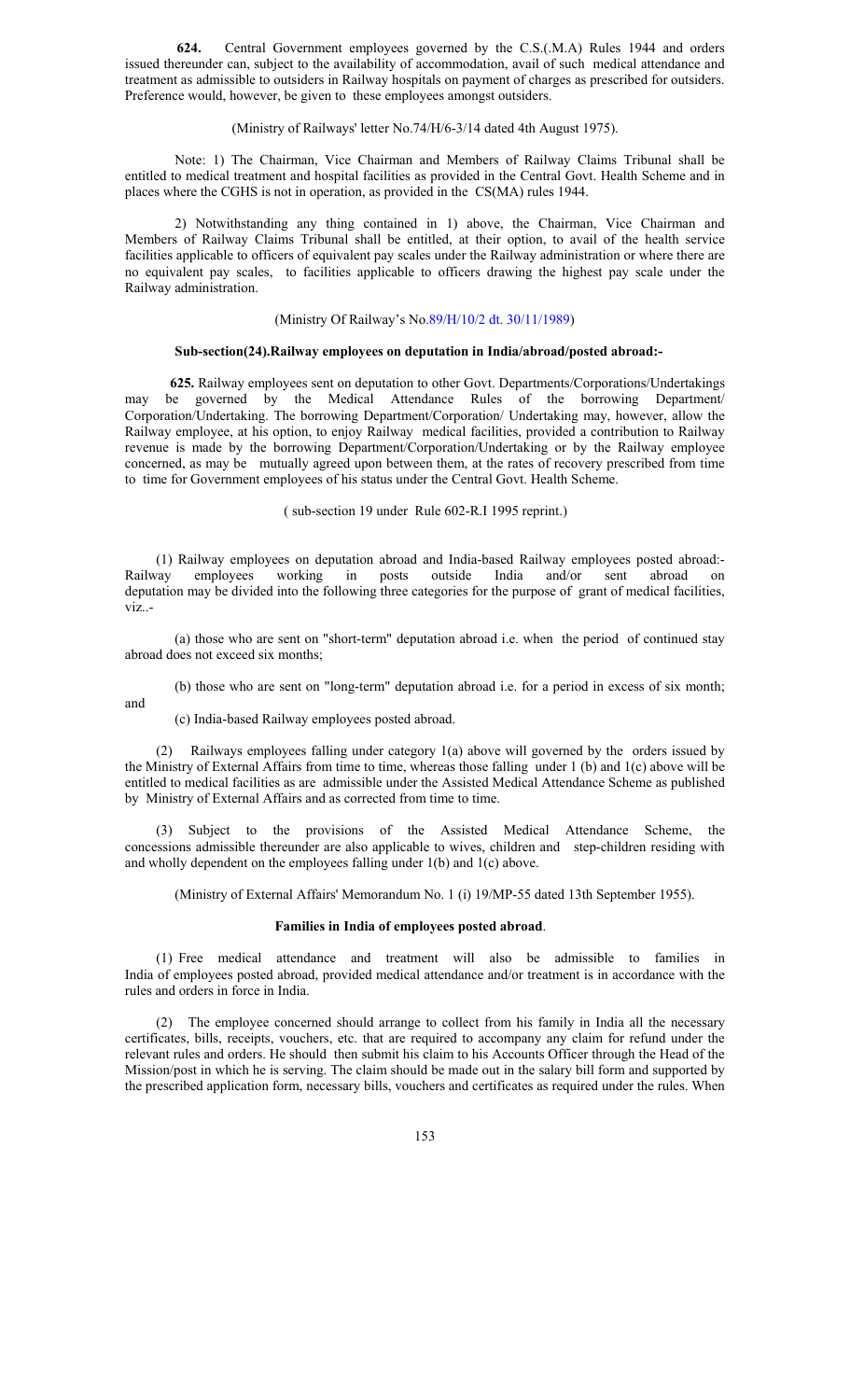the payment is authorised by the Accounts Officer, it should be made payable in India to person duly nominated by the employee to receive payment on his behalf. Refunds for expenditure incurred in India shall not be made in a foreign currency. The nomination shall generally accompany the claim so that after the claim has been passed by the Accounts Officer, that officer can issue a letter of authority to the nominee to receive the payment. The expenditure on such refunds should be debited to the Railways.

(Ministry of External Affairs' Memorandum No. 1(i) 19/MP-55 dated 13th September 1955).

 (3) **Medical Examination:** For the purposes of the Assisted Medical Attendance Scheme, the examining medical authority for both the gazetted and non-gazetted Railway employees will be the MS/CMS of the division.

(4) **The Controlling Officer:** The 'Controlling Officer' in the case of medical claim of the Railway employees serving in/deputed to Missions/post abroad will be the Head of the Mission/post concerned.

. .

#### ( 602 sub-section 4 of R.I 1995 reprint. ). **Families of Railway Employees on secondment to foreign service.**

 **(5)** Families, left behind in India, of Railway employees on secondment abroad on foreign service terms may be treated at par with the families of retired railway employees governed by the Retired Railway Employees Contributory Health Scheme.

#### (M.O.R's letter No.78/H/6-1/27 dated 21/09/1978)

**626. Identity card necessary for availing of facilities in Railway hospitals-** (1) No medical treatment facilities should be provided to a Railway beneficiary if the medical identity card is not produced for the purpose.

 (2) In the case of licensed porters, commission vendors etc., who are not regular employees of the Railway but who are entitled to Railway medical facilities on a restricted scale, they may be issued identity cards with an additional endorsement indicating the category to which they belong, like "licensed porter" " commission vendor", etc.

 (3) In so far as casual labour is concerned , their service book which indicates whether they are in service or not at the particular point of time ,may serve as the medical identity card.

 (4) In emergencies, however, a patient, even in the absence of identification papers, has to be attended first, including administration of such medicines, and use of such appliances as may be necessary. With the help of Welfare Inspectors, efforts should be made to establish the patient's identity. In case the patient is found to be a non-Railway beneficiary, he should be treated as an outsider and charged accordingly or transferred to a non-Railway hospital as soon as the patient's condition stabilizes and the expenditure incurred written off with concurrence of the competent authority.

 (Ministry of Railway's letters No.79/H/6-1)24, dated 30th July 1979, No.76/H/6-1/10, dated 25th May 1978 and No.79/H/6-1/22, dated 26th July 1979).

#### **Sub-Section (25)** - **General**

 **627. Non-entitled persons temporarily staying with Railway employees residing in places where outside medical help is not readily available**: Relations of Railway employees not covered by the Railway Medical Attendance and Treatment Rules and friends temporarily staying with Railway employees residing at places where outside medical help is not readily available, will be entitled to medical attention by Railway doctors, who may charge fees as indicated in Paragraph 634(2).

(MOR's letters No.62/H/7/89 dated 27th July 1962 and No.E58ME5/74/Med. dated 4<sup>th</sup> June 1963).

 **628. Passengers who take ill while travelling**: (1) While it is not incumbent on the Railways to provide medical relief to passengers who take ill, such assistance is invariably rendered in practice as a matter of courtesy to a customer.

 (2) Charges for medical aid to passengers afflicted with sudden illness or injury (other than as a result of a railway accident in which case it is the duty of the Railway administration to provide free medical attendance and treatment facilities) are levied on the principle that the relationship between a bona fide passenger and a Railway doctor must be that of a private patient and his medical attendant. A Railway doctor attending such a passenger may be allowed to recover consultation fee at the following rates:-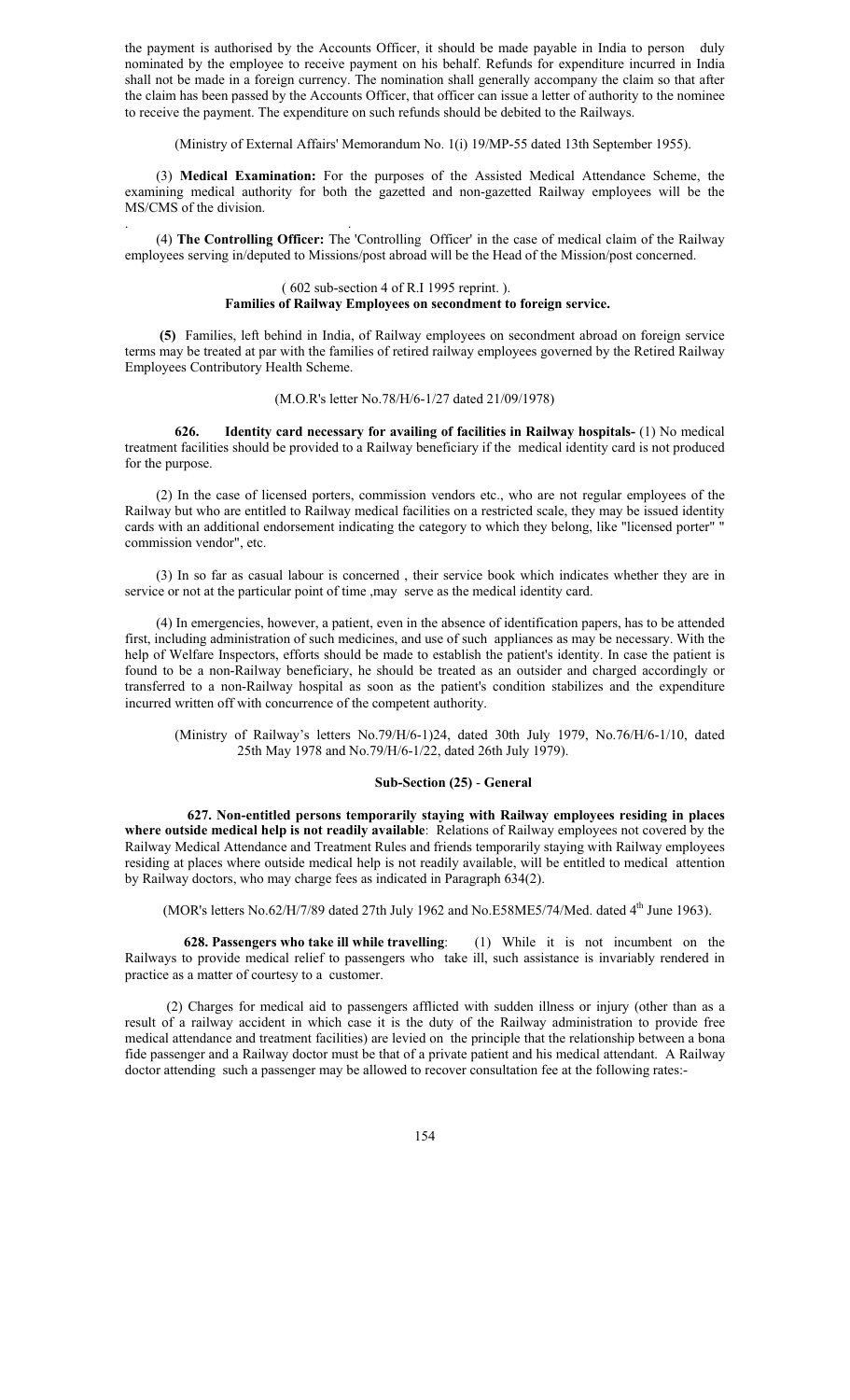Consultation fee of Rs.20/- irrespective of the grade of the attending Medical Officer; This fee is retained in full by the attending doctor:

#### (Rly Bd.'s No 82/H/6-1/22 dt. 30/03/89)

 (3) As regards the charges for medicines, injections, etc., the same may be recovered at the following rates and the amount so recovered will be credited, in full, to the Railway revenue:-

(i) Re.1 per tablet or dose of mixture.

(ii) Maximum retail price as mentioned on the strip per dose of higher antibiotic.

(iii) Rs.5 per sterile dressing of wounds.

 (iv) Rs.10 per injection (which includes the cost of the common items eg. the injecting materials).

#### (Bd's No.99/H/6-5/1 dated 27/08/1999)

 (4) In the case of indigent passengers, where it is not possible to recover the cost of medicines etc., these may be issued free on the certificate of indigence from the doctor. The expenditure, if any, incurred in connection with the hospitalisation of such cases, may be treated as a part of ordinary expenses of working the Railway hospitals.

 Note: If and when a Railway doctor is not available for attending on a passenger or trespasser taking ill while travelling or on railway premises, the services of a non-Railway doctor may be obtained with the full knowledge and consent of the parties concerned that the patient or somebody on his behalf will pay to the doctor direct. For this purpose, a list of non-Railway doctors of the neighborhood should be maintained by Station Superintendents as detailed in Para 707 of chapter VII of this manual.

(Note (1) below item 51 of Appendix VII-GII and Ministry of Railway's letters No.65/H/7/44, dated 17th October, 1966, No.68/H/I/17, dated 14th January 1969 and No.70/H/13/32, dated 7th May 1971). 17th October, 1966, No.68/H/I/17, dated 14th January 1969 and No.70/H/13/32, dated 7th May 197l).

 **629. Persons transferred to Railways from other services**: A Government employee transferred either temporarily or permanently to a post under the Ministry of Railways, shall be entitled to medical attendance and treatment facilities in accordance with the rules as detailed in Section C&D of this Chapter.

#### (Rule 611-R.I.)

 **630. Immunisation facilities to non-entitled persons**: Prophylactic immunisations, to guard against the spread of communicable diseases in an epidemic form, particularly in the case of large projects, may be extended, free of charge, to casual labour, contractors' labour and even to those persons who are otherwise not eligible normally, like the local shopkeepers, etc. who, in their unprotected state, may be a source of danger to the Railway community in general.

(Ministry of Railways' letter No.65/H/7/120, dated 13th July 1965).

 **631. Persons arrested under the Railway (Unlawful Possession) Act, 1966:** Persons arrested under the Railway Property (Unlawful Possession) Act, 1966, and requiring medical attendance and treatment during the period of detention under the Railway Protection Force may be offered the same in the following cases -

(i) where civil medical facilities are not available within easy reach.

(ii) where the denial of these facilities could be dangerous or injurious to the life of such persons, or

 (iii) when such cases are specially referred to Railway doctor by the officials of the Railway Protection Force( for example, Assistant Sub-Inspectors, Sub-Inspectors and Inspectors).

(Ministry of Railways' letter No.68/Security/Spl./70/4, dated 15th March 1969.)

 **632. Persons governed by all India Services (Medical Attendance) Rules 1954:-** Persons governed by the All India Services (Medical Attendance) Rules 1954 have been made eligible for obtaining medical attendance and treatment in Railway hospitals. The terms and conditions will be as shown in sub section (22) of Section B of this chapter.

#### **Section C** - **Scope of Medical Attendance and Treatment**

 **Sub-Section(1) - General**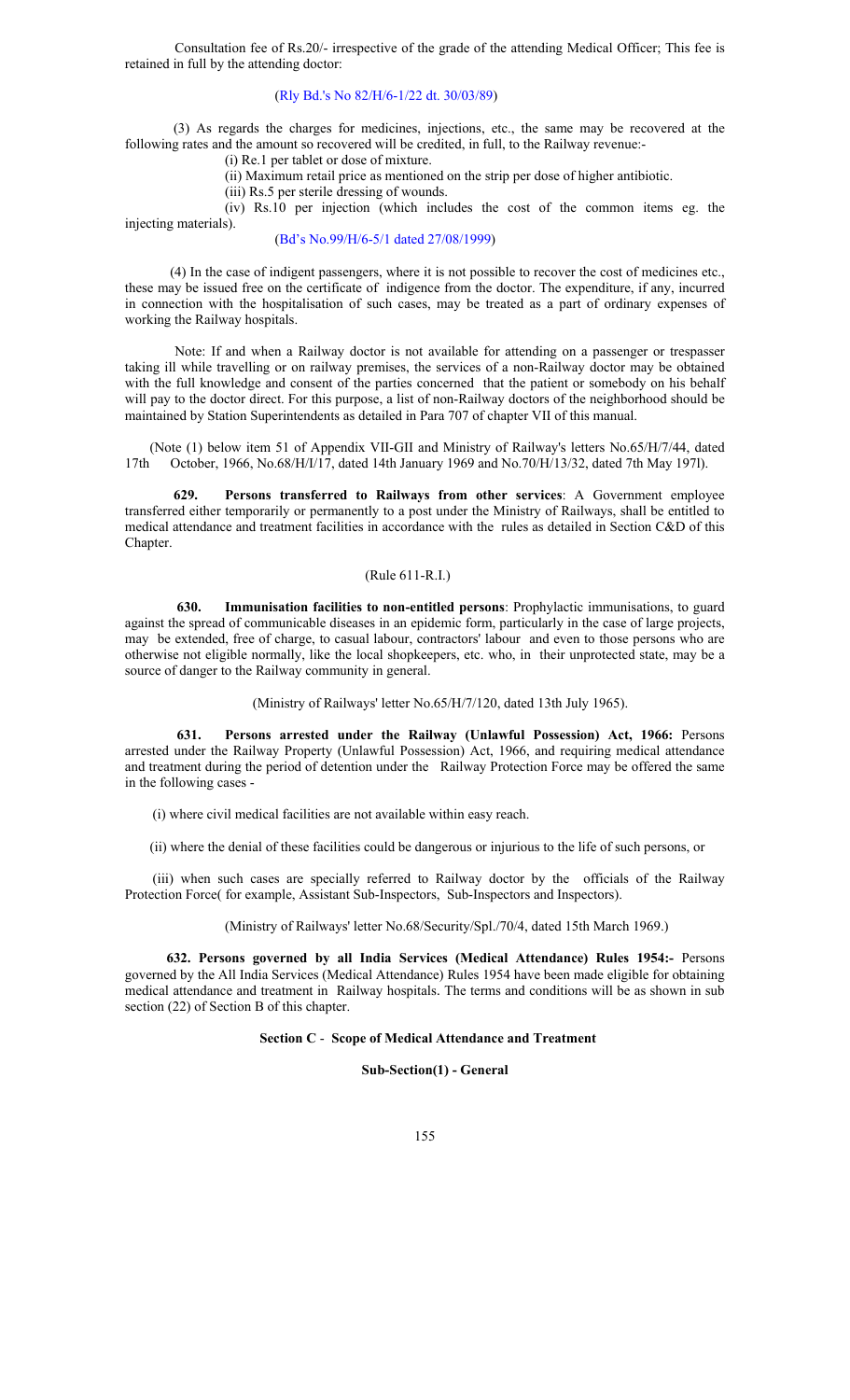**633. Medical attendance and treatment :-**The Railway *"beneficiaries"* are entitled, free of charge, to medical attendance and treatment-

 (a) in such Railway hospital, health unit or consulting room maintained by the Authorised Medical Officer, at or near the place where the patient falls ill, as can, in the opinion of the Authorised Medical Officer, provide the necessary and suitable facilities; or

(b) if there is no such hospital, health unit or consulting room as referred to in clause (a) above, in such Government hospital, health centre or dispensary at or near that place, as can, in the opinion of the Authorised Medical Officer, provide the necessary and suitable facilities; or

(c) if there is no such hospital, health centre or dispensary as referred to in clause (a) and (b) above, any other hospital with which arrangements have been made for the treatment of the Railway employees at as near that place as can, in the opinion of the Authorised Medical Officer provide the necessary and suitable medical facilities.

 Note:-(i) Allotment of hospital accommodation in the Railway hospitals depends on the condition and seriousness of the disease, and not on the status of the patient. However, in some Government/recognised hospitals, accommodation in special wards is provided according to the status of the patient. In so far as the Railway employees are concerned, those drawing a basic pay of Rs.4875/- and above p.m. would be considered to be eligible for 'special' wards.

(ii) Family members may avail of medical facilities from a medical institution referred to in sub-para(b) and (c) above without the intermediary of the Authorised Medical Officer.

 (Rule 609 R.I and MOR's letters No.67/H/1/58 dt. 23/05/1968, No.71/H/1-1/6 dt. 09/10/1971, and No. 79/H/6-1/5 dt. 03/02/1980)

 **634. Attendance at residence:-**(1) Attendance at residence is restricted to:-

(a) a gazetted Railway employee when he falls sick. No charges are to be levied in such cases.

 (b) a non-gazetted Railway employee, when he falls sick and is as a result, compelled to be confined to his residence. No charges are to be levied in such cases.

(c) a member of a gazetted/non-gazetted Railway employee's family or dependent relative, when visited by the Authorised Medical Officer. In all such cases, however, the employee concerned should pay the visiting fee, as per schedule.

 Note:- Railway employees, it is expected, will not call doctors to their residence for trivial ailments and thus waste the doctor's time.

 (2) For visits at residence of Railway employees drawing Rs. 3725/- and above per month for attendance on their family members and dependent relatives, emergent or otherwise, the Railway doctors are entitled to receive fees. The payment of fees in such cases may be regulated by the visit.

| Gazetted Railway employee<br>and non gazetted Railway employee<br>drawing a pay of Rs 4875/- or more<br>per month |           | Non gazetted employee<br>drawing a pay of less<br>than Rs.4875/- but not less<br>than Rs.3725/ per month |
|-------------------------------------------------------------------------------------------------------------------|-----------|----------------------------------------------------------------------------------------------------------|
| Sr.Divl.Medical Officer                                                                                           | $Rs 20/-$ | $Rs$ 12/-                                                                                                |
| Divl.Medical Officer                                                                                              | $Rs 16/-$ | $Rs$ 10/-                                                                                                |
| Asst.Divl.Medical Officer                                                                                         | $Rs$ 12/- | $Rs 6/-$                                                                                                 |

Note: (i) No fee should be charged from any employee drawing less than Rs 3725/- per month.

# (Bd.'s No 82/H/6-1/22 dt. 23/05/87)

 (ii) When there is more than one member of a Railway employee's family or dependent relative to be examined at the residence, visiting fees may be charged for each member separately.

 (iii) When a Railway Medical Officer is called upon to render medical assistance to a Railway *"beneficiary*" at an out station, he may be granted travelling allowance as on tour while the medical service rendered is free. When, however, the doctor is entitled to charge fees as provided above, he may claim travelling allowance only if he deposits the fees received into the Railway revenue. While preferring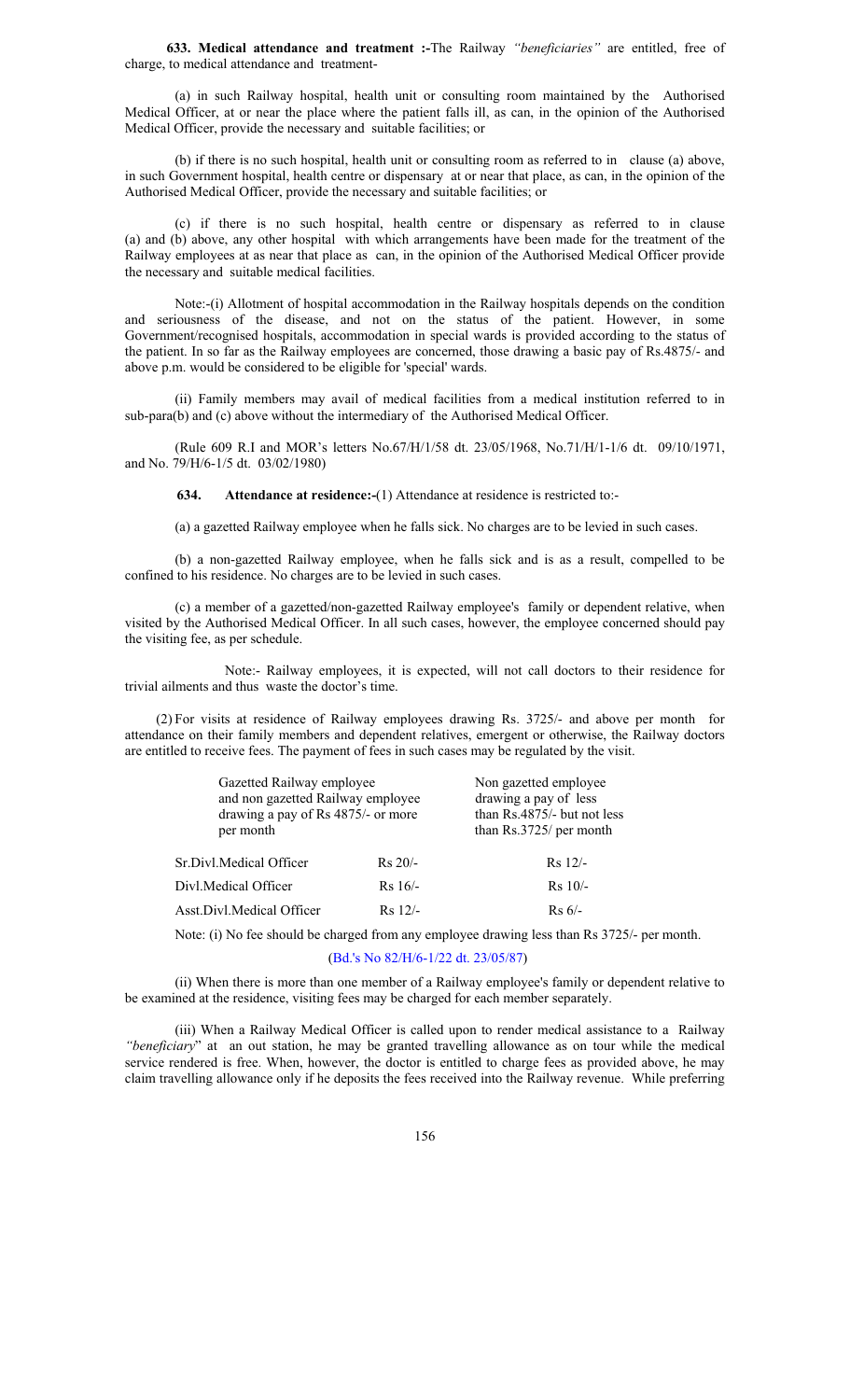claims for the travelling allowance in such cases, the doctor should indicate the amount of fees received by him and give a certificate on the bill that the fees received by him has already been credited to the Railway revenue.

(iv) No extra fee for conveyance is to be charged.

 (Rule 605 R.I 1995 reprint MOR's letters No. 62/H/1/20 dt. 06/05/1964 and No.65/H/&/44 dt. 17/10/1966)

#### **635. Special Provision regarding female and child beneficiaries**:

At places where there are no Railway hospitals or Government hospitals, female beneficiaries and children of Railway employees up to 12 years of age, may directly obtain medical attention and treatment, without the intermediary of the Authorised Medical Officer*.*

 (Rule 606-R.I and MOR's decision No.1 thereunder ,and M.O.R's letters No.64/h/154 dt. 11/12/1964,. No. 66/H/11/9 dt. 20/03/1967, No.76/H/11/ dt. 17/04/1970 and No.80/H/6-4/15 dt. 21/08/1980)

#### **636. Supply of artificial limbs and appliances**:-

(1) A Railway 'beneficiary' (injured on duty or not), requiring artificial limbs and appliances, would be entitled to reimbursement of both hospitalization charges and the full cost of artificial limbs and appliances, as recommended by the Orthopedician, as also the cost of repairs, renewals and adjustments thereof from time to time, subject to the following conditions:

(i) Production of certificate from a specialist in the concerned speciality in the Railway hospital that the purchase, repairs and renewals or adjustments are essential.

(ii) Purchase, repairs, renewals or adjustments being done at the rehabilitation department of a Medical College, artificial limb centre, Pune or such other organisations and centres recognised for the purpose by the Central/State Governments concerned.

 (iii) The cost of the repairs or adjustments of the limb/appliance should not exceed the cost of the replacement of the limb/appliance.

Note:- The above para does not apply to the supply or replacement of heart pacemakers and heart valves for which para 666 may be referred to.

(MOR's letter No.80/H/6-4/33 dt. 05/12/1980 and 05/02/81)

(2) Supply of Breast Implant/Prosthesis in cases where patients undergo Mastectomy would be as under:-

(i) Patients wIlling to undertake permanent Breast implantation may undergo such implantation at Zonal level Railway Hospital. Implants may be arranged by the Zonal Hospital, itself.

(ii) Patients opting for external prosthesis may submit the reimbursement claim upto an upper limit of Rs. 5,000/-. Replacement will be allowed once in 5 (five) years only. Each such case should be thoroughly scrutinized and examined by a suitable lady doctor of the Railway Hospital.

## (Authority Board's letter No. No.2005/H/2313 dated:5-8-2005)

 **637. Provision of dental treatment:** (1) Free treatment may be given to all Railway *"beneficiaries"* in regard to the following ailments in all Railway dental clinics and at all places where Railway dental attention facilities have been provided:-

- (i) Extraction, (ii) Scaling and gum treatment, (iii) Root canal treatment, and
- (iv) Filling of teeth.

..

(2) In addition, free dental treatment of a major kind is also admissible in cases where it is considered as a part of any general or constitutional ailment, that the teeth are the source of disturbance. Treatment of such conditions may include treatment of any condition involving the jaw bones, operation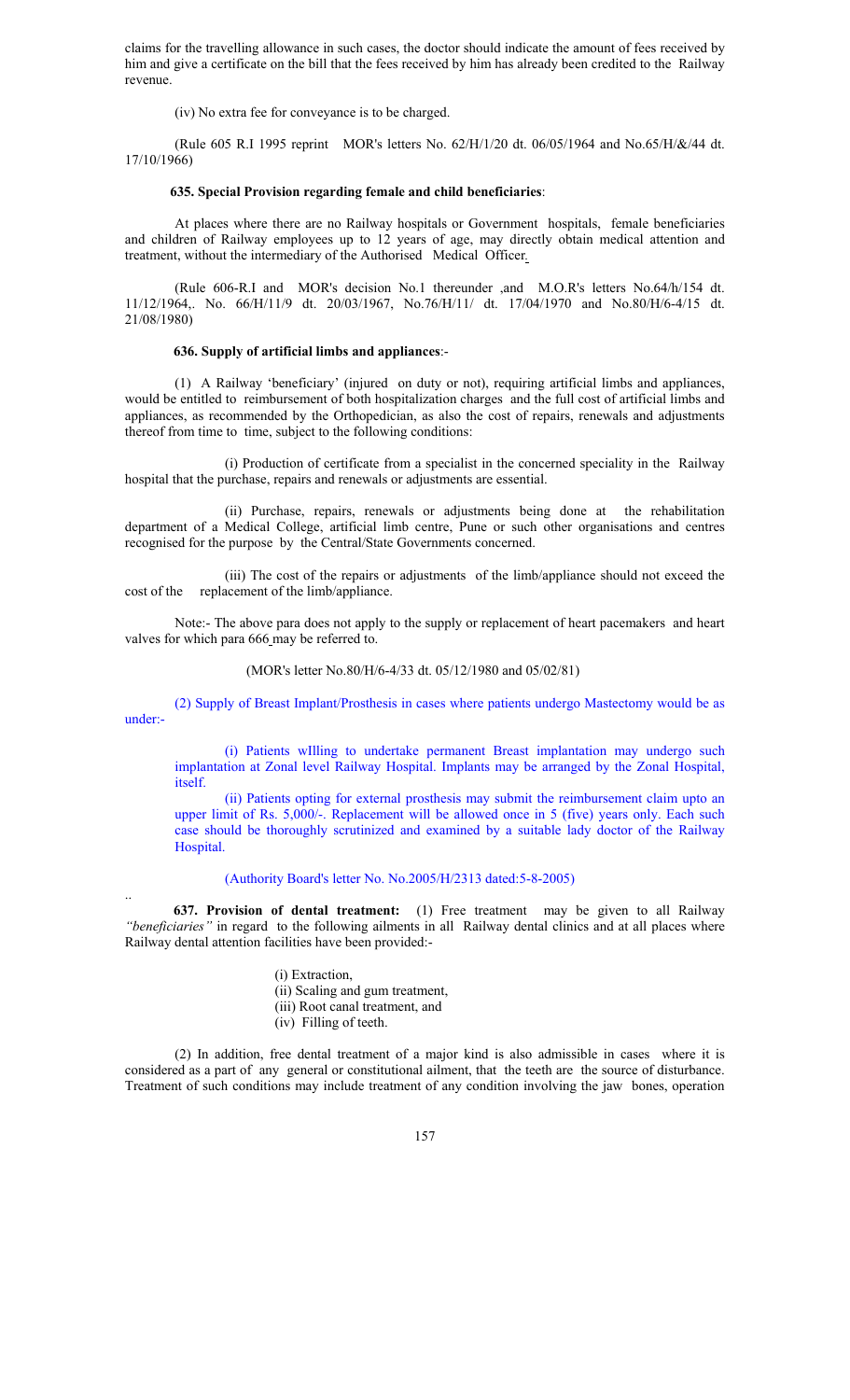of gums for the extraction of growths, surgical operation needed for the removal of odontomes and impacted wisdom teeth.

Note: The supply of artificial dentures is excluded from the scope of dental treatment.

 ( Para 608 R.I 1995 reprint and MOR's letters No.E57me5/85/Medicaldt. 9/10/03/1961, and No.62/H/7/31 dt. 30/04/1962)

 **638. Donation of blood:** (1) For donating blood to blood banks attached to Railway hospitals or other Govt. hospitals, or for donating blood on being called upon in emergencies etc., the Railway employee will not be required to obtain any prior permission of the Government.

(2) When a Railway employee or a member of his family or an outsider donates blood to the blood bank attached to the Railway hospital, every effort should be made to encourage them. The Railway may consider issue of cards to voluntary blood donors with the offer of free replacement if the donor needs blood transfusion for self or his family within a period of 12 months.

(Rly Bd.'s letters No. 84/H/6-1 dt. 040685 and No.90/H/8/3 dt. 15/03/91)

(3) Railway employee who donates blood to a Railway hospital on a working day, may be granted special casual leave for that day. This special casual leave will be granted even if the donor is returned back without donating blood on medical grounds.

(4) A Railway employee who comes from an out station to donate blood to a Railway hospital, may be granted complimentary pass of the same class, as admissible to him under the normal rules, to cover the journey. He may also be allowed a minimum of journey time apart from the one day special casual leave for rest.

(5) As blood is considered to be a therapeutic substance used in treatment of patients, any expenditure incurred by the Railway hospitals for obtaining blood for their blood banks shall be debited to the Railway revenue and allocated under the head "Medicines."

 Note: As far as possible, Railway employees should be encouraged to donate blood voluntarily and not with any mercenary motive.

## ( MOR's letter No.65/H/7/248 dt. 05/02/1966)

#### **Sub-Section(2)**- **Instructions regarding Diet**

 **639. Diet to be provided in Railway hospitals:** Railway administration should, as a rule, provide cooked food to all the in-patients in Railway hospitals.

 **640. Scale-** (1) The scale of diet to be served in Railway hospitals should be drawn up by the Railway administration with a view to suit the local conditions and basic caloric requirements of the patients.

(2) The scale of diet provided in Railway hospitals should be published in the Weekly Gazette once a year for general information.

 **641. Charges:** Diet supplied to patients in Railway hospitals will be charged as per the following schedule:-

Charges are to be fixed by the various Zonal Railways for the hospitals under their control.

| Categories:                                                                           |                                                          |
|---------------------------------------------------------------------------------------|----------------------------------------------------------|
| (A) Railway employees:-                                                               | Charges per day                                          |
| 1. Railway Employee                                                                   |                                                          |
| (a) Whose basic pay does not exceed Rs.4000/- p. m.<br>in case of group'D' categories | Free                                                     |
| (b) All Railway employees in group 'C' whose basic pay is                             |                                                          |
| Rs 4200/- or below per month                                                          | $\ldots$ 75 % of the charges as<br>fixed by the Railways |
| 2. Railway employees whose pay is above Rs $4201/-$ & above<br>per month              | Full Charges as fixed<br>by the Railways.                |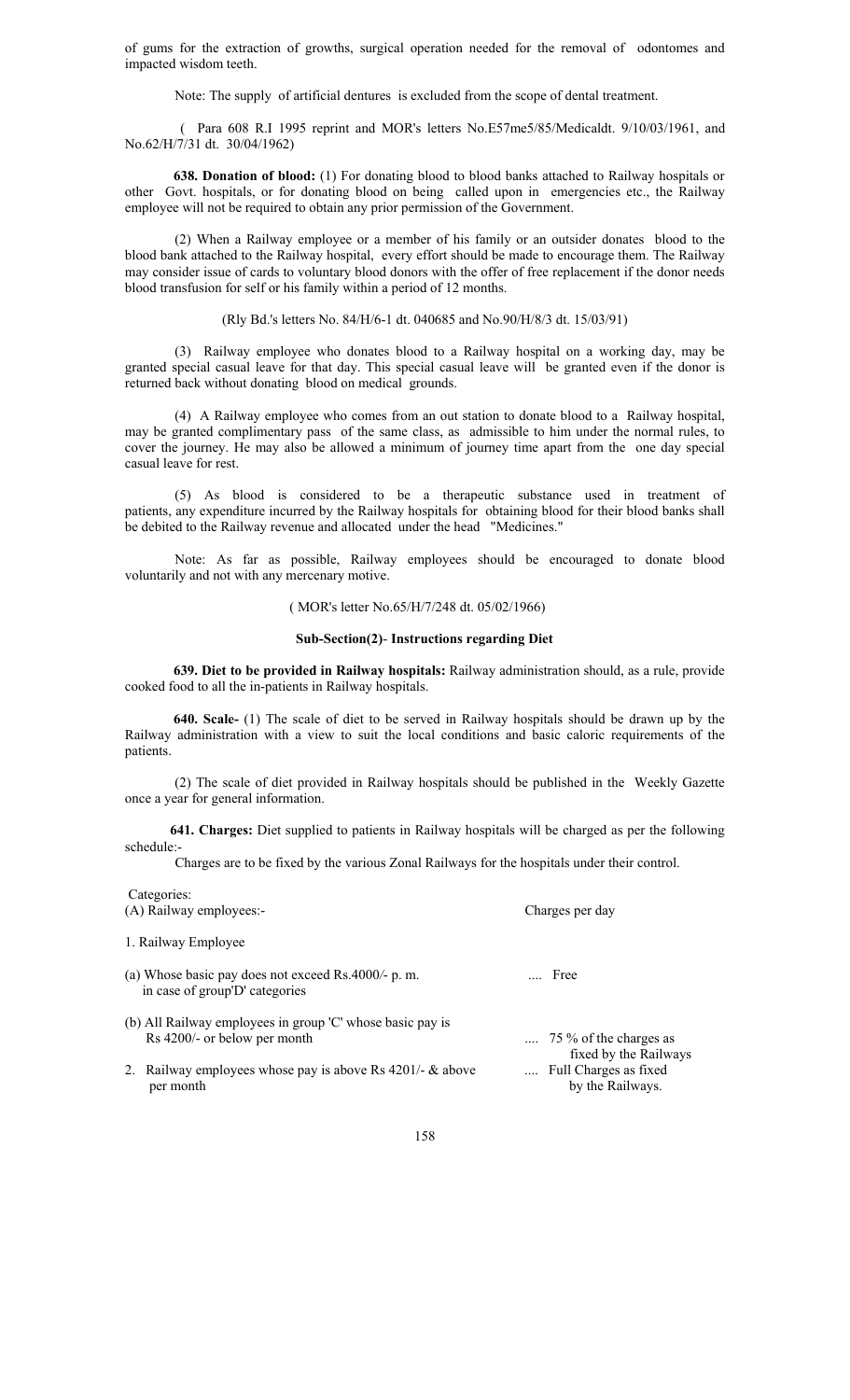| 3. Railway employees injured in the course of duty<br>(not exceending beyond one year after they are declared<br>permanently unfit and discharged from service).                                                                                                                             | Free                                                           |
|----------------------------------------------------------------------------------------------------------------------------------------------------------------------------------------------------------------------------------------------------------------------------------------------|----------------------------------------------------------------|
| 4. Retired railway employees governed by the RELHS-97                                                                                                                                                                                                                                        | Same as for serving employees<br>(see note x below)            |
| a. Private servants and outsiders etc.                                                                                                                                                                                                                                                       | Full charges as fixed by<br>the Railways.(see note(ix) below)  |
| 5. (i) Railway employees whose pay is below<br>Rs.6200/- per month when receiving treatment for T.B., Leprosy<br>or mental diseases in a Railway or approved institution.                                                                                                                    | Free                                                           |
| (ii) Railway employees whose pay is Rs. 4200/-or below<br>per month when receiving treatment for cancer in Railway hospital.                                                                                                                                                                 | Free                                                           |
| (iii) Railway employees whose basic pay is Rs 6200/- p.m. and above<br>when receiving treatment for TB/Leprosy or mental diseases<br>in a Railway or approved institution and whose pay is above<br>Rs 4200/- p.m. when receiving treatment for cancer.                                      | Actual cost to be recovered                                    |
| (B) Family members and dependent relatives :-                                                                                                                                                                                                                                                |                                                                |
| (a) Family members receiving treatment for T.B.,<br>leprosy or mental diseases and dependent<br>relatives of railway employees receiving treatment<br>for TB or leprosy in a Railway or approved<br>institution, when the pay of the Railway employee<br>concerned is below 6200/- per month | Free                                                           |
| (b) Family members and dependent relatives of<br>employee whose pay is Rs.4200/- or below per month<br>while receiving treatment for cancer in Railway hospital                                                                                                                              | Free                                                           |
| (c) Family members/dependents of Retired employees governed<br>by RELHS-97                                                                                                                                                                                                                   | same as for family members/<br>dependants of serving employees |
| (d) Family members and dependent relatives not<br>covered by $(a)$ , $(b)$ or $(c)$ above                                                                                                                                                                                                    | Full charges as fixed by<br>$\cdots$<br>the Railways           |
| (Bd.'s No 86/H/6-1/39 dt. 22/03/90, No.86/H/6-1/39 dt. 16/07/92and 98/H/6-1/29 dt. 25/06/99)                                                                                                                                                                                                 |                                                                |

 Note:- (i) The charges for the supply of special articles of food not ordinarily provided by the Railway hospitals to its in-patients shall be billed for separately.

 (ii) General Managers have powers to sanction free diet to Railway employees injured in the course of duty for such period as they remain indoor patients not extending beyond one year after they are declared permanently unfit and discharged from service. This provision applies to all Railway employees gazetted or non-gazetted, irrespective of pay limits.

(iii) Free diet is admissible to casual labour while undergoing treatment in a Railway hospital in connection with accident cases falling under the Workmen's Compensation Act and other cases referred to in sub section (15) of section B of this chapter.

 (iv) Indigent passengers and trespassers injured or taken ill and removed to a Railway hospital may be given diet at the expense of the Railway, the expenditure being treated as part of the ordinary working expenses of the Railway hospital.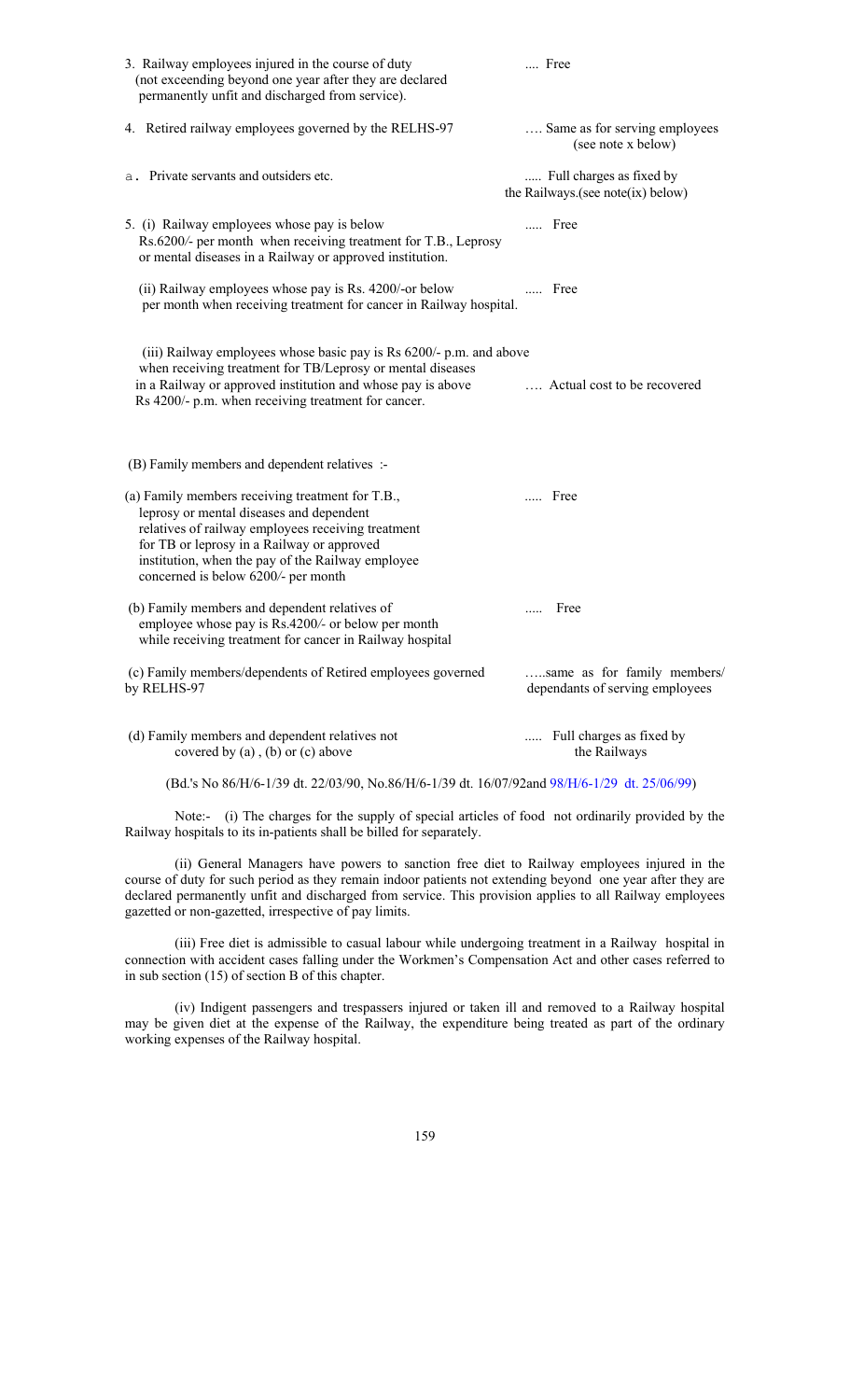(v) The charges for diet, when supplied by non-Railway Government/recognised hospitals to Railway employees, when not indicated separately in the tariff should, for reimbursement purposes, be reckoned to be 20 per cent of the flat rate charged.

(vi) Pay limits given at (A) and (B) above refer to "basic pay" and are exclusive of "dearness pay".

(vii) Diet provided by the hospitals is intended for patients only. In exceptional cases, when diet may have to be provided to patients' attendants (companions) who, of necessity, had to stay in hospital having come from outside and long distances or in serious cases, should be charged for to cover full costs and all overheads and the charges should be high enough to be a disincentive.

(viii) Any patient from whom charges are to be levied for diet and who takes diet from the hospital, may be charged for the full day, if he/she has been admitted before 12.00 hours in any particular day and only half diet charges if he/she has been admitted after 12.00 hours.

 (ix) Diet charges for outsiders undergoing treatment in railway hospitals will be actual diet charges fixed by railways and 50% as handling and service charges as additional charge.

## ( 86/H/6-1/39 dt. 14/05/1990)

(x) For the purposes of calculation of diet charges the amount deposited by the Retiree at the time of joining RELHS is taken as his/her pay.

In case of railway employees who have retired prior to 1-1-96 and have already joined RELHS by paying the last basic pay at the time of retirement, their eligibility for free and chargeable diet will be governed by the earlier instructions in regard to different pay slabs contained in Bd's Letters No.86/H/6- 1/39 dated 26/03/90 and 14/05/90 i.e Rs.1150/- Rs 1350/- and Rs 2000/- in place of Rs 4000/, Rs 4200/ and Rs 6200/- respectively.

 **642. Review of diet charges:** It is essential that the Railways should periodically revise the rates of recovery against diet charges in consultation with their F.A. & C.A.O s, in respect of such of the patients as are not supplied free diet. The rates are to be fixed on the principle of 'no-profit-no-loss'. The charges should be calculated on the basis of the local market price of various food items suplied by the Railways in their hospitals such as milk, vegetables, rice, pulses, egg etc.,. In addition, all the Railways may also include 20% of the total cost so calculated for basic inputs, to meet the cost of overheads and fix diet charges accordingly. The rates thus fixed must be reviewed every three years. For this purpose Railways may nominate Diet Review Committee of 5-6 members belonging to Medical department such as CMS, Sr.DMO, etc., and one member from finance, one from personnel department, and one or two from local recognised unions.Revision of diet charges should be made on th ebasis of recommendation of such a review committee.Action for review should be initiated one year in advance on the basis of actual for the last two years so that the revised charges are made effective immediately after three years. The revised rates will apply prospectively..A copy of the memorandum of revised diet charges should be sent to Board by the Railways.

### (Bd's Letter No 98/H/6-1/29 dt 11-3-03)

 **643. Option for hospital diet:** To avoid any chances of complaint, a patient who is not entitled to free diet under the rules should be asked to give in writing whether he prefers to have his own diet or wants to get hospital diet on payment as prescribed. Patients who have exercised their option for hospital diet, to start with, will not ordinarily be allowed to change over to own diet during their stay in the hospital and vice versa.

 (Item (51) of Appendix VII-G-III, Sec III of Chapter XIV of IREM and MOR 's letter No.MH 59 ME 5/ 418/Medical, dt. 04/11/1960. No.60/MH/5/12 dt. 16/02/1961, No.61 M&H/1/32 dt..04/09/1961, No.69/H/1/45 dt..02/01/1970,No.PC.68/ DA-1/4 dt..06/06/1970, No.72/H/6-3/12 dt..16/08/1972,<br>No.72/H/6-3/14 dt..15/01/1973, No.72/H/6-3/12 dt..10/05/1973,No. 75/H/6-1/9 dt..23/10/1975 No.72/H/6-3/14 dt..15/01/1973, No.72/H/6-3/12 dt..10/05/1973,No. 75/H/6-1/9 dt..23/10/1975 No.75/H/6-1/9 dt..16/07/1977, No.79/H/6-3/3 dt..07/07/1979 and No.79/H/6-3/14 dt. 25/11/1979).

## **Sub-Section(3)**- **Instructions regarding Nursing**

 **644. Nursing in Railway hospitals:**(1) In Railway hospitals, all in-patients should be provided with ordinary and routine nursing to the extent possible.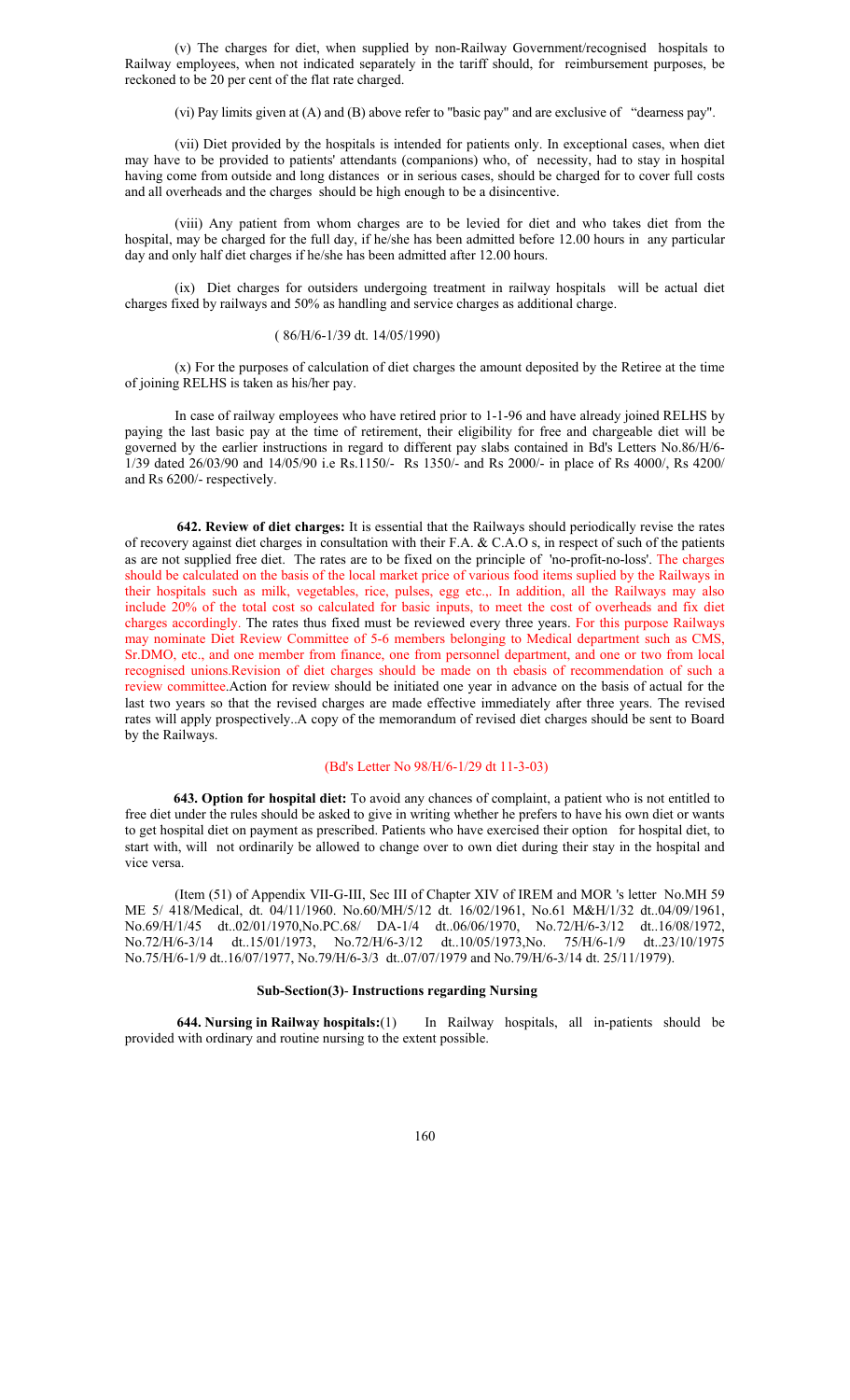(2) Engagement of special nurses should be considered on merits. The attending medical Officer should recommend the employment of special Nurses only where their services are absolutely essential and that too for the minimum period necessary.

 (Rules 603(5)(v) and 632-R.I.and Ministry of Railways letter No.MH60ME1/4/Medical dated 10th March 1961).

**645. Nursing in Non-Railway hospitals**:-(1) For ordinary nursing provided in a Government recognised hospital, the charges are normally included in the hospital bills and are not separately recovered from the patient. If, however, these charges are recovered separately, they are reimbursable.

(2) Where special nursing is required, the certificate of the Medical Officer in charge of the hospital should be obtained before hand. The necessary recommendation should be made in the form of certificate as given in part B of Certificate B of Annexure III to this Chapter. As for the reimbursement of charges in such cases, the Railway employees should bear the cost up to 25 % of his/her pay for the period for which special nursing was engaged, the rest being borne by the Railway administration. This does not, however, apply in the case of a Railway employee who is injured on duty.

 **646. Railway employees injured on duty**: (1) A Railway employee injured on duty would, in addition to the treatment ordinarily admissible to others, be entitled free of cost, to such special nursing as the Authorised Medical Officer may certify in writing to be essential for the recovery of or for the prevention of serious deterioration in the condition of the Railway employee.

 Note:-The above concession will also be admissible to a Railway employee on duty who receives injuries in connection with civil disturbances.

(2) For this purpose, a Railway employee in a disturbed area shall be considered as being continuously on duty and any injuries received by him as a result of those disturbances shall be held to have been received in the course of such duty unless the facts of the case give a clear indication to the contrary. This also applies to a Railway employee on leave in a disturbed area, in whose case it should be assumed, unless the facts of the case give a clear indication to the contrary, that he was attacked and injured because of his being a Railway employee.

#### **Sub-Section (4)** - **Reimbursement**

 **647. Reimbursement allowed if medical attendance was availed at the instance of the Authorised Medical Officer**:-(1) A Railway employee obtaining medical attendance and/or treatment for himself or a member of his family or dependent relatives should, under the provisions of para 633 consult his authorised medical officer first and proceed in accordance with his advice. In case of his failure to do so, his claim for reimbursement will not be entertained except as provided hereinafter. All claims for reimbursement should be scrutinised with a view to see that the Authorised Medical Officer, or another Medical Officer who is either of equivalent rank or immediately junior in rank to his Authorised Medical Officer and attached to the same hospital/health unit as the Authorised Medical Officer, was consulted in the first instance.

 Note: When a patient is referred to any Govt./recognised hospital by Authorised Medical Officer the referral covers treatment /investigations in that specific hospital only. If in the course of treatment in that hospital some investigations are required to be done at a place other than that hospital such referral should also be routed through the Authorised Medical Officer except those cases who are taking indoor treatment in that hospital. Only those cases, (particularly those taking treatment as OPD patients in the referral hospitals), where it has been specifically certified by the Authorised Medical Officer that rereferrence was done with his approval, will be considered for reimbursement.

#### ( Bd.'s Letter No92/H/6-4/121 dt. 10/03/93)

(2) Consent of the Authorised Medical Officer is not necessary in the case of family members and dependent relatives when they go to one of the recognised hospitals. In such cases, the counter-signature on the bills or of the receipts (where the bill system is not in vogue and receipts are issued for payments), by the Superintendent or other head of the hospital will be regarded as sufficient.

(Rules 604 and 618-R.I.and MOR's letters No.67/H/1/11 dated 4th March 1968 and No.71/H/1-1/6 dated 9th November 197l).

**648. Treatment in an emergency:** 1) Where, in an emergency, a Railway employee or his dependant has to go for treatment (including confinement) to a Government hospital or a recognised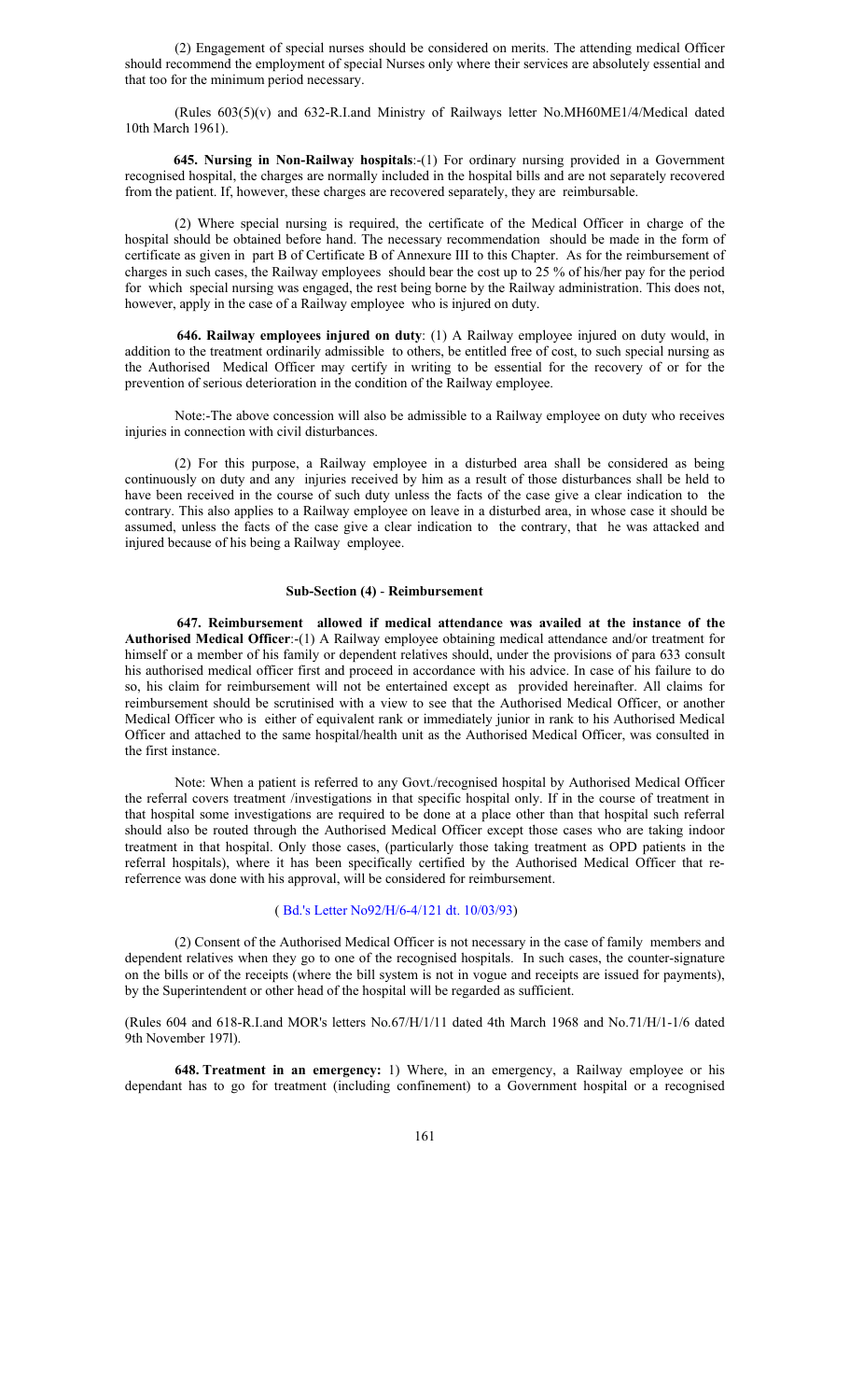hospital or a dispensary run by a philanthropic organisation, without prior consultation with the Authorised Medical Officer, reimbursement of the expenses incurred, to the extent otherwise admissible, will be permitted as detailed below. In such a case, before reimbursement is admitted, it will be necessary to obtain, in addition to other documents prescribed, a certificate in the prescribed form as given in part C of certificate B of Annexure III to this Chapter from the Medical Superintendent of the hospital to the effect that the facilities provided were the minimum which were essential for the patient's treatment. In such cases, the General Managers are delegated with -

- a) full powers for reimbursement of medical expenses for treatment taken in Govt. Hospitals and
- b) upto a limit of Rs.1,00,000/- (Rupees one lakh) in each case where treatment is taken in Recognised Hospitals ( strictly for the diseases for which such Hospitals has been recognised) and dispensaries run by philanthropic organisations without proper referral by Authorised Medical Officer (AMO) in emergent circumstances. All cases above Rupees one lakh would be referred to Railway Board along with the Proforma as given in Annexure VI to this chapter duly filled in all the columns.

 2) In case, where the treatment had to be taken in private/non-recognised hospitals in emergent circumstances, without being referred by the Authorised Medical Officer, the General Managers are empowered to settle reimbursement claims up to Rs.50,000/- per case. It should be ensured that treatment taken in private hospitals by Railway men is reimbursed only in emergent cases and for the shortest and unavoidable spell of time. All claims above Rs 50,000/- should be referred to he Railway Board. along with the duly filled in proforma given in Annexure VI to this chapter.

Note: (ii)However if trreatment is neither available at Railway Hospital nor at recognised hospitals, Zonal Railways mayh refer the emergent cases to Private non recognised hopsitals involving the cost of treatment up to RS 50,000/-( Rupees fifty thosand only) in each case and also to release advance paymrnt thereof, if any, directly to such hospitals

#### (Bd's No 2000/H/6-4/Policy dt 15-1-04)

3) Divisional Railway Managers are also empowered to settle the claims with the concurrence of their associate finance for reimbursement of medical expenses in respect of treatment taken in emergency in Government or Recognised Hospitals (except in the case of Private Hospitals where the existing procedure of taking personal approval of GM/AGM should continue) upto Rs.10,000/- (Rupees ten thousand only) per case and with a ceiling limit of Rs.50,000/- (Rupees fifty thousand only) per year only.

 Note: i)These powers, as mentioned in sub paras 1) and 2) above, will not be delegated further to any lower authorities and will be exercised by the GM/AGM personally, duly scrutinised by CMD (CMS in the case of production units) and concurred by FA&CAO.

 ii) The powers of (1) (b) above do apply for the specified diseases only for which recognition to a Private Hospital has been granted and not for treatment of other diseases. Referrral of a patient to such recognised hospital for treatment other than the specified diseases in special circumstances and reimbursement thereof would continue to be referred to Railway Board.

 (Note 1&2 under Rule 617-R.I 1995 reprint and MOR's letters Nos.67/H/1/26, dated 25th January 1968 and 1st June 1968, No 91/H/6-4/4 dt. 21/02/1992,No.80/H/6-4/49 dated 24th April. No.91/H/6-4/26(pt) dt. 20/11/1995,dt. 28/05/96, No91/H/6-4/4, dt. 21/02/92 , 05/12/97 ,No.91/H/6-4/26 (Pt) dt 10/09/1999 and No 2000/H/6-4/Policy dt 6-3-2003).

**649. Families accompanying Railway employees proceeding on tour:**(1) The medical expenses incurred on the treatment of a member of a Railway employee's family accompanying him on tour can be reimbursed, on the same scale and conditions on which they can be reimbursed to the Railway employee himself, if illness occurs during that period and treatment is taken in a Railway or Government hospital.

(2) The above concession is not admissible in a case where a Railway employee, while proceeding on tour, takes a member of his family along with him with the intention of obtaining treatment in a place other than at his headquarters.

### ( MOR's decision below Rule 618*-*R.I 1995 reprint .)

**650. Treatment at the residence:** (1) Where, owing to the absence or remoteness of a suitable hospital (Railway or otherwise) or owing to the severity of the illness or other causes considered adequate by the Authorised Medical Officer, a Railway employee receives treatment at his residence, the expenses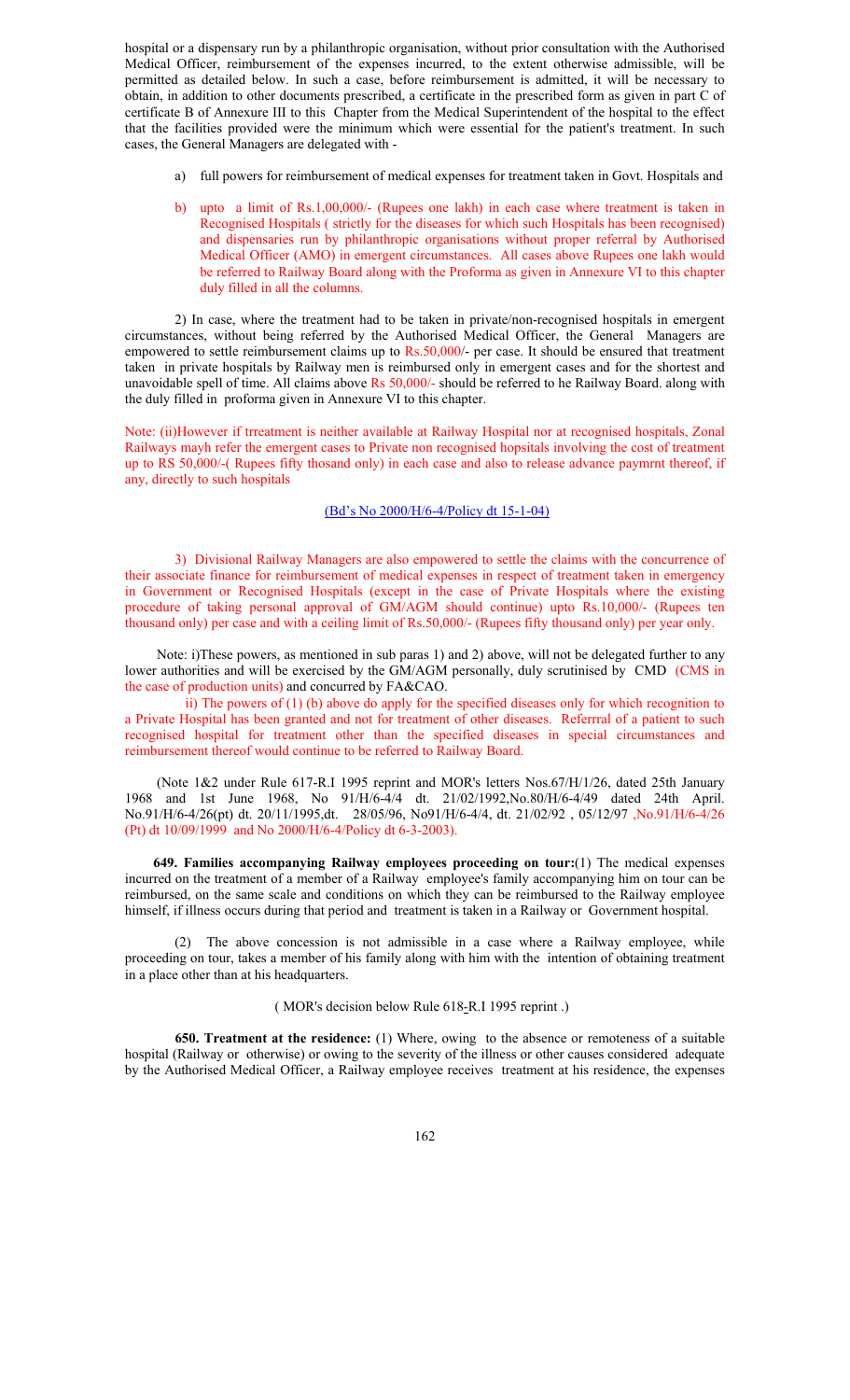incurred by the Railway employee for such items and services as would have been admissible to the patient otherwise would be reimbursable.

(2) The above claims should be accompanied by a certificate in writing by the Authorised Medical Officer stating reasons for his opinion as referred to above and indicating the cost of treatment admissible to the patient otherwise. Such cost should take into account the charges for medicines and dressings, as also amount of fees, if any, paid to the Authorised Medical Officer*.*

#### (Rule 619 R.I 1995 reprint and Note below )

**651. Payment of charges:** Payment to Government/recognised hospitals on account of hospital charges should, in the first instance, be made by the Railway employee concerned to the hospital authorities and the refund thereof claimed from Railway administration later.

 Note :The State Government, where agreeable, should debit the Railway administration concerned by preferring bills for those items for which reimbursement is permissible. To facilitate payment to such of the Government/recognised hospitals which press for advance deposit of money for the treatment of cases referred to them, the CMS/MS in charge of the division concerned may be allowed an imprest. The holder of the imprest should submit a report for the amount spent. Further, the General Managers may sanction advance payment up to the reimbursable portion of the anticipated cost of the treatment or up to Rs.1 Lakh, whichever is less on recommendations of the C.M.D and the concurrence of the F.A.&C.A.O towards the treatment of Railway 'beneficiary' in Govt. Hospital/recognised hospitals where they are officially referred by the authorised Medical Officer. However efforts should be made for payments through bill system or in installments agreeable to the concerned hospital authorities through negotiation. In order to meet some urgent requirements to save the life of the patients, DRMs of the divisions can also sanction such advance payment subject to limitations stipulated above with the concurrence of the Divisional finance and on recommendations of the CMS/ MS of the divisional hospital. However, post facto approval of the G.M in such exceptional cases must be obtained to regularise the same.

 (Ministry of Railway's letters No. 92/H/4/8 dt. 18/09/1992 , 92/H/4/8 dt. 28/08/1996 and Note (1) Below Rule 608(2) and 616-R.I./and MOR's letter No.E56ME1/34/Medical, dated 6th September 1961).

**652. Claims to be preferred within six months:** All claims for reimbursement of medical charges should invariably be preferred within six months from the date of completion of treatment as shown in the essentiality certificate of the Authorised Medical Officer/Medical Officer concerned.. A claim for reimbursement of medical charges not countersigned and not preferred within six months of the date of completion of treatment, should be subjected to investigation by the Accounts Officer and, where a special sanction is accorded on an application from the Railway employee for reimbursement of any charges in relaxation of the rules, that sanction will be deemed to be operative from the date of its issue and the period of six months for preferment of claim will count from that date.

#### (Note 2 below Rule 621- R.I. 1995 reprint)

**653. Forms for preferring claims:** A Railway employee claiming refund for the expenses incurred by him on account of medical attendance and treatment in a Government/recognised hospital should prefer his claim in the prescribed forms as given in Annexure III & IV to this Chapter, accompanied by the necessary documents as indicated in those forms.

**654**. **" Rounding off" of claims**: Like other payments, such as pay and allowance, the payment on account of medical expenses should also be rounded off to the nearest rupee.

**655. Scrutiny of claims:** All claims for reimbursement should first be carefully scrutinised by the competent authorities, who, in consultation with the Authorised Medical Officer, where necessary, will disallow any claims or items, which do not satisfy the rules and orders on the subject. Thereafter, as and when the bills are received by the department concerned, they should be disposed of without delay.

**656. Rate and schedule of charges:** (1) The rates and schedule of charges of the Government/ recognised hospitals concerned may be obtained from the respective State Government/Recognised hospital.

(2)In the case of Government/recognised hospitals, the tariff of which does not indicate the accommodation and diet charges separately, 20 per cent of the flat rate should be reckoned as diet charges.

**657. Expenses incurred as outdoor patient:** Reimbursement of medical expenses incurred as an 'outdoor' patient in a Railway hospital/health unit or at a Government and other recognised institution is permitted .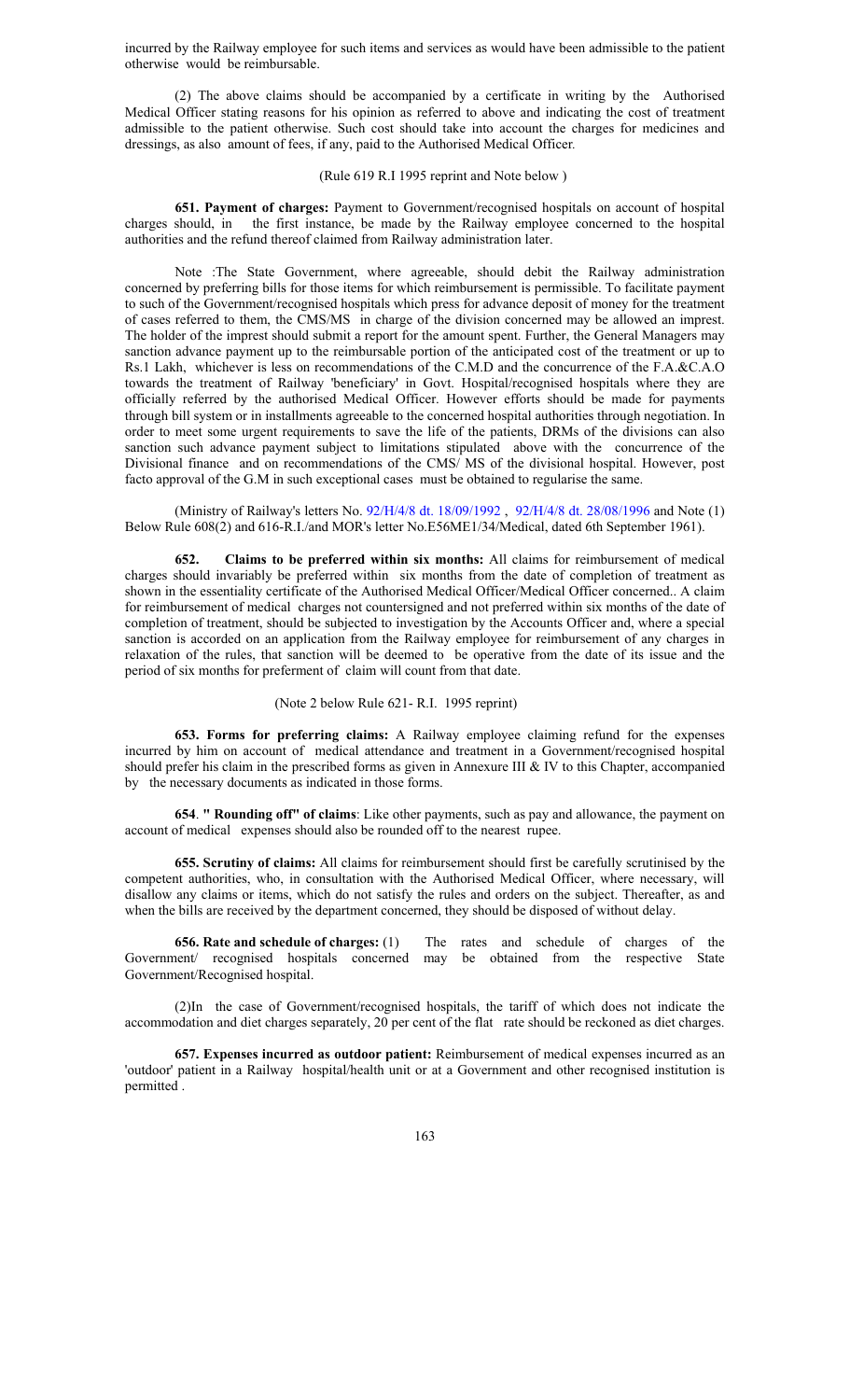**658. Items and services not covered by the definition of the term "treatment:. – Expenditure** incurred by a Railway "beneficiary" on items and services not covered by the definition "treatment" will not be reimbursable.

**659. Reimbursement of cost of medicines which are neither ordinarily stocked nor available in Railway medical institutions, but are purchased from the market:**(1) With a view to minimising the claims for refund of the cost of items which are inadmissible, the Medical Officers who are concerned with the medical attendance and treatment of patients, should bear in mind that essentiality certificates should not be issued in respect of items which are not medicines but which are primarily foods, tonics, toilet preparations, disinfectants or appliances etc. A decision should depend on whether the drug element is small in comparison with the food content of the preparation prescribed. Further a proprietary preparation should not be prescribed if a non proprietary medicine of similar therapeutic effect is available. Necessary guidance in this regard should be taken from the Indian Railway Pharmacopoeia with respect to admissibility of drugs/medicines for the reimbursement and which has been certified to be of therapeutic value and essential for the recovery /prevention of serious deterioration in the condition of the patient. The cost of disposable sundries shall be treated as reimbursable. The disposable sundries include gauges, bandages, adhesive plasters, I.V sets, syringes, catheters, Ryle's tubes and other disposable used in surgical and other operations.

#### (Bd.'s No 91/H/6-4/39 dt. 26/12/91/30/01/92, and 30/10/96)

 (2) The charges for the cost of medicines which are refundable will be allowed only if the claim for refund thereof is accompanied by the cash memo and an essentiality certificate duly countersigned by the Authorised Medical Officer in the prescribed proforma as given in Annexure V to this Chapter. Every cash memo must be countersigned by the doctor prescribing the medicines and the essentiality certificate must contain the names of all the medicines prescribed and the amount incurred on the purchase of each medicine, whether or not the original prescriptions have been submitted.

 Note: The underlying idea in asking for the essentiality certificate and the cash memos etc., is to make sure that the medicines were actually considered essential by the Authorised Medical Officer and that they were purchased and consumed by the patient as directed.

- (3) Any sales tax paid on these medicines will also be reimbursable.
- (4) The charges for packing and postage, if any, incurred will not be refundable.

(5) Ordinarily, expenses on account of the cost of medicines intended for injections prescribed at the consulting room of the Authorised Medical Officer but administered at the residence of the patient, who is a member of the family or dependent relative of a Railway employee, will not be refundable. In serious cases, however, the reimbursement is regulated vide Sub-paragraph (2) above.

(6) The State Government, where agreeable, should debit the Railway administration concerned by preferring bills or by raising debits in respect of the cost of medicines, vaccines, sera etc. not ordinarily available in hospitals, which are certified in writing to be essential for the recovery or prevention of serious deterioration in the condition of a Railway "beneficiary", who is admitted in a non-Railway Government hospital for treatment at the instance of the Authorised Medical Officer. If the State Government concerned are not agreeable to such an arrangement, reimbursement to the Railway employee concerned would be permissible as per rules.

(MOR's decisions No.l,2 and 3 below Rule 603-R.I. and No.92/H/6-1/41 dt. 15/01/1993).

#### **660. Items and services rendered in connection with medical attendance and treatment:**

Charges for items and services rendered in connection with (but not included in) medical attendance and treatment of a patient entitled to Railway medical attendance and treatment facilities shall be determined by the Authorised Medical Officer and paid by the patient.

## ( Rule 626-R.I 1995 reprint.)

**661**. **Reimbursement of medical expense incurred abroad:** The following guide-lines should be adopted in dealing with cases relating to requests for medical treatment abroad and matters relating thereto.

(i) As a rule, reimbursement of cost of medical treatment incurred abroad should not be allowed.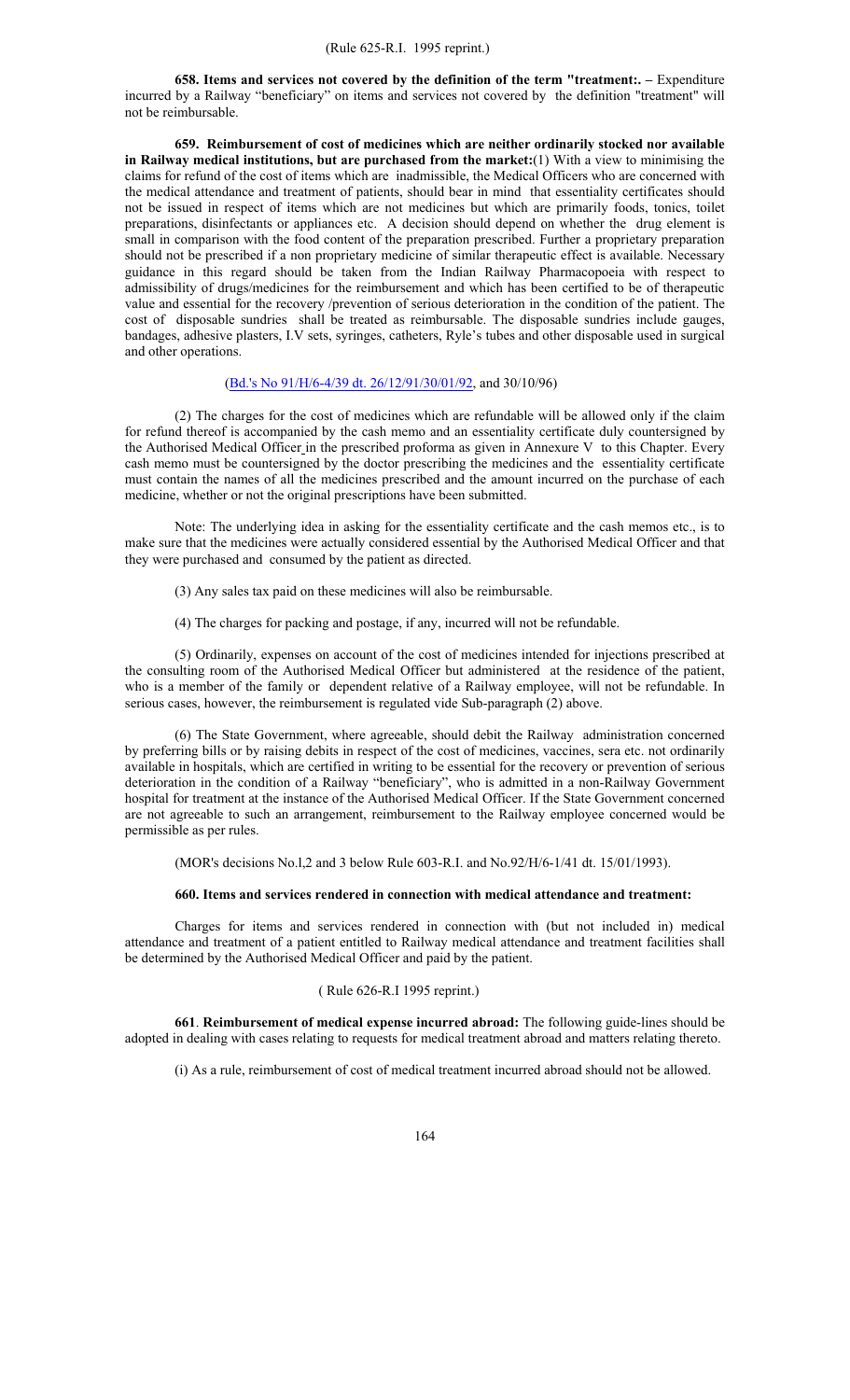(ii) In exceptional cases, necessitating treatment of a kind yet to be widely established in the country, where railway employees, on medical advice, choose to go on their own, reimbursement could be authorised by the Ministry of Railways, but should be limited to the expenditure that would have been incurred had such treatment been received in India in a Govt. Hospital or a recognised hospital. However, the question of reimbursement of air passage in such cases shall not arise at all.

(iii) Foreign exchange may be released to Railway employee for the purpose of treatment abroad to the same extent as is permissible to private citizen.

(iv) The facilities for specialist treatment, as available in Railway hospital or other Govt/recognised hospitals, should be availed of by the Railway employees.

(v) To consider cases treatment of which is not available in India a medical Board should be constituted at the Zonal Railway by the C.M.D. The Board should make specific recommendations and also give reasons for recommending treatment abroad. It should also certify that the treatment is not available in India. The certificate should be endorsed by the C.M.D & General Manager and sent to the Ministry of Railways for approval..

## (Rly Bd.'s No 83/H/6-4/19 dt. 22/09/83)

**662. Reimbursement for in-vitro fertilisation for treatment of sterility:** The method of conception by In-vitro fertilisation (IVF) and Intra-Uterine Insemination (IUI) techniques shall be subsidised by allowing reimbursement to a ceiling limit of 25% of the expenses incurred per cycle and limited up to a maximum number of three cycles. This subsidy will be available only to those employees whose cases have been referred to any hospital (including private hospitals and nursing homes) where such facilities are available, on the specific recommendations of the Medical Board, with the expert doctors as members, nominated by the Chief Medical Director of Zonal Railways. The acceptance of the recommendations of such Medical Board by the Chief Medical Director will be mandatory before such reference to Railway Board.

## (Bd.'s No 96/H/6-1/9 dt. 08/08/96 and No. 2000/H/6-3/1 dt 21/11/2000)

**663. Reimbursement of expenses on CAT Scan :** (i) Powers have been delegated to G.M/C.M.D to settle claim of the railway employees up to Rs 10000/- for C.T Scan carried out without prior permission of C.M.D in a Govt. Hospital and even in a private institution without the prior permission of the Authorised Medical Officer in case the same had to be got done by the patient in emergency by according their post facto sanction

(ii) MD/CMS/MS of Central hopsital/Divl. Hospital/work shop hospital/Production unit is empowered to sanction/reimburse up to a maximum of Rs 10000/- for CAT scan done in Govt./recognised hospital or in any Hospital in case the requisite facilities are not available in nearby Govt./Recognised hospitals. This power will be exercised by the MD/CMS/MS in consultation with two senior doctors(one from surgical and one from medical specialty) and the proceedings of the opinion, justification and sanction recorded in the bed head ticket of the patient before the test is recommended.

(Railway Bd.'s No. 97/H/6-4 dated 09/05/97, No96/H/6-I/32 dt.5/3/1998 and No 91/H/6-4/26 Pt dt. Nil-03-98 ,No 91/H/6-4/26 Pt III dt.. 16/12/98 and No. 99/H/6-4/Policy Dt. 20/09/2000)

**664. Reimbursement of expenses on M.R.I:** Sanction up to Rs 10000/ to Railway employees for M.R.I investigation from Govt./recognised institution and from non-recognised institutions, in absence of such facilities in Govt./recognised institutions, will be given by the MD/CMS/MS of the Central Hospitals/Divl. Hospitals/Work shop hospitals/Production units. This power will be exercised by the MD/CMS/MS in consultation with two more senior doctors(one from surgical and one from medical specialty) and the proceedings of the opinion, justification and sanction recorded in the bed head ticket of the patient before the test is recommended.

 ( Bd.'s No 96/H/6-1/32 dt. 08/08/1996, No .91/H/6-4/26 Pt dt. nil-3-98, No.98/H/6-4/26 Pt III dt. 16/12/98 and No. 99/H/6-4/Policy Dt. 20/09/2000)

Note: G.M/C.M.Ds are competent to settle all claims of Railway employees for CT Scan/M.R.I up to the ceiling limit as laid down above by according their post facto approval..

#### (Bd.'s No. 96/H/6-1/21 dt. 05/03/98)

**665. Reimbursement of expenses on purchase/replacement/repair/adjustment of artificial Electronic larynx:** Reimbursement of the cost of the artificial electronic larynx should be made to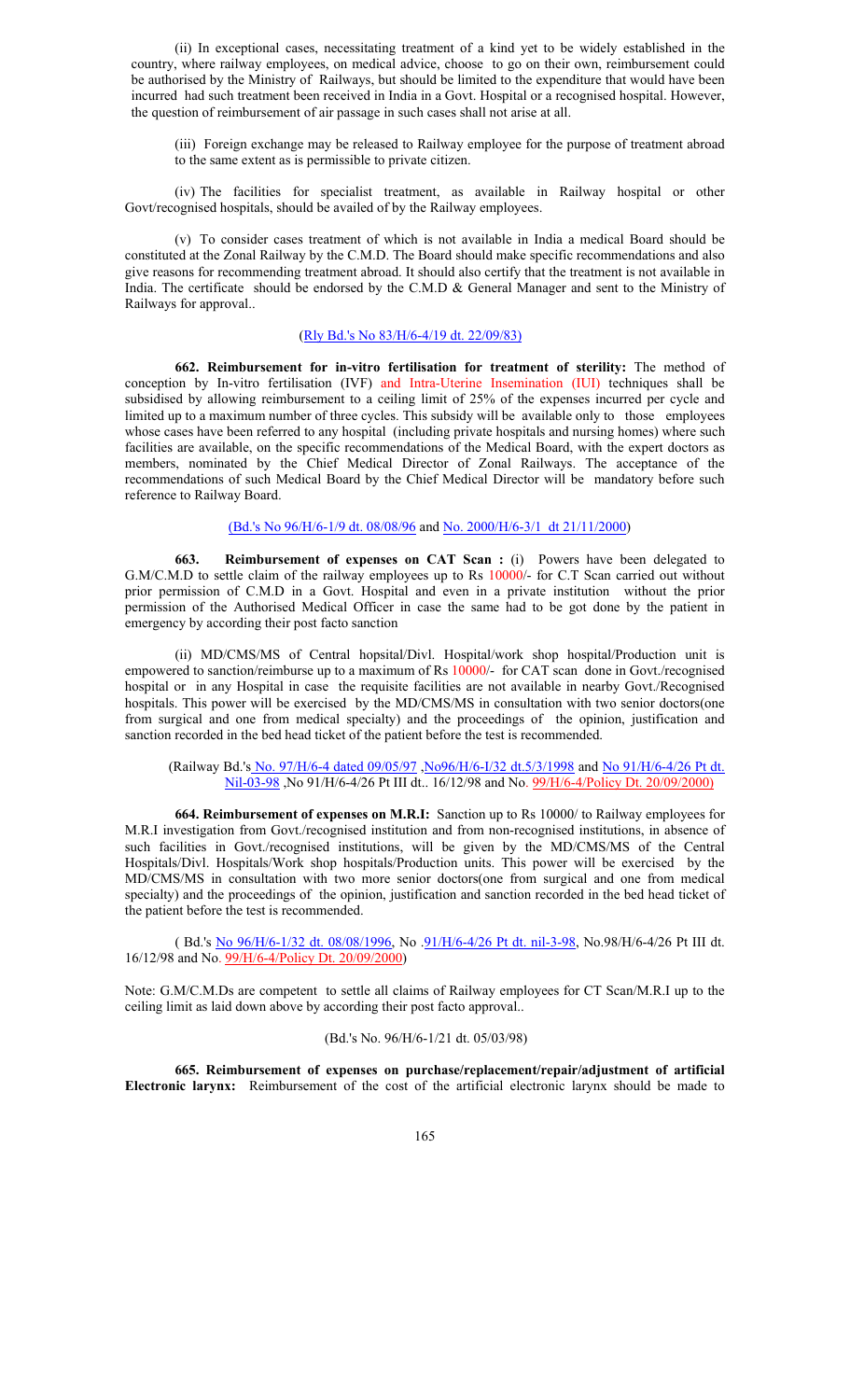the Railway employees and their family members governed by the Railway Medical Attendance Rules on the recommendations of the DG(RHS). The payment would, however, be made by the administrative authority direct to the supplying agencies, and not to the Railway employee concerned .

## (Bd.'s No 82/H /6-1/21 dated 11/10/1984)

#### **666. Reimbursement of the cost of Heart Valves, Heart Pace Makers and Pulse Generators etc.:**

(i) Supply of Heart valves, Heart Pace Makers and Pulse Generators as well as the replacement of Pulse Generators in the case of a Railway "beneficiary" will be made only on the recommendation of the Chief Medical Director, the administrative authority directly making the payment to the supplying agencies and not to the Railway employees concerned. The ceiling limit of the cost of VVI pace maker is Rs 60,000/-This payment may however be made to the beneficiary on production of valid documents and on the recommendations of the authorised Medical Officerss(AMOs) in case the iimplantation has been done at Govt/Private hospials, in emergent circumstances. The reimbursement would be liited to such amount which would have nbeen otherwise paid by the Railways Hospital for same device if procured by them

(ii) In case s where the cost of VVI pace maker exceeds the limit of 60, 000/- the same would continue to be referred to the Ministry of Railways duly certifying the reasonability of its cost by CMD/GMs of the concerned Railways /Production units ans concurred in by their FA&CAO for consideration and approval

(iii) Delegation of powers referred to above in para (i) above does not authorise the zonal Railways to allow reimbursement of part payment from the overall claim, and send the proposal to Bd's office for reimbursment of balance amount.

#### (Bd's No 2000//6-4 /Policty (pace maker) dt 21-2-3)

**667. Hearing aids :** Rs 2500/- or the cost of hearing aid, which ever is lower, can be reimbursed by the Chief Medical Directors. The administrative authority would make the payment involved direct to the supplying agency and not to the Railway employee concerned. Cases of hearing aids costing above Rs 2500/- should be referred to Board, duly concurred by FA&CAO, for consideration and approval.

## (Bd.'s No 85/H/6-4/28 dt. 28/08/96)

**668. Intra-ocular lens :** The cost of intra-ocular lens implant surgery done in Government hospitals, when the facility is not available in Railway hospitals, will be reimbursed in full. When the I.O.L surgery is done in non-Railway recognised hospitals, the actual cost or Rs. 12000/- whichever is less, for each eye will be reimbursed. However stringrent scrutiny shall be made by ophthalmologists and only complicated, high risk cases be referred with adequate justification be referred to non railway hospitals. Zonal Railways may deal with and settle the reimbrsement claims fo rIOL lens implantation surgerydone in non railway/non reognised hopsitals , as per the new rates,on merit.

(A) Dental Treatment : Subject to conditions laid down in para 647 the cost of dental treatment will be re-imbursed at the following rates.

| (i)                | Extraction under L.A. (any tooth)                 | Rs. 75.00  |
|--------------------|---------------------------------------------------|------------|
| (ii)               | Extraction under L.A. of Molar tooth              | Rs. 100.00 |
| (iii)              | Cement/Glass Inomer filling (per tooth)           | Rs. 75.00  |
| (iv)               | Silver Amalgam/composite filling per tooth        | Rs. 125.00 |
| (v)                | Root canal of Molar tooth                         | Rs. 600.00 |
| (vi)               | Root canal of a tooth (other than a molar)        | Rs. 250.00 |
| (vii)              | Oral prophylaxis                                  | Rs. 250.00 |
| (viii)             | Periodontal surgery (each quadrant)               | Rs. 250.00 |
| (ix)               | Periodontal surgery (full mouth)                  | Rs.1000.00 |
| (x)                | Apicoectomy                                       | Rs. 600.00 |
| (xi)               | Extraction of impacted tooth                      | Rs. 600.00 |
| (xii)              | Alveolectomy                                      | Rs. 250.00 |
| (xiii)             | Fracture Mandible/Maxilla intermaxillary fixation | Rs.2500.00 |
| (xiv)              | Intra Oral periapical Dental X-ray                | Rs. 50.00  |
| $\left( xy\right)$ | Occlusal X-ray                                    | Rs. 100.00 |
| (xvi)              | Upper/lower full dentured (once in life time)     | Rs.2000.00 |

(Bd's No.2000/H-1/12/27 Part I dt 2-9-02)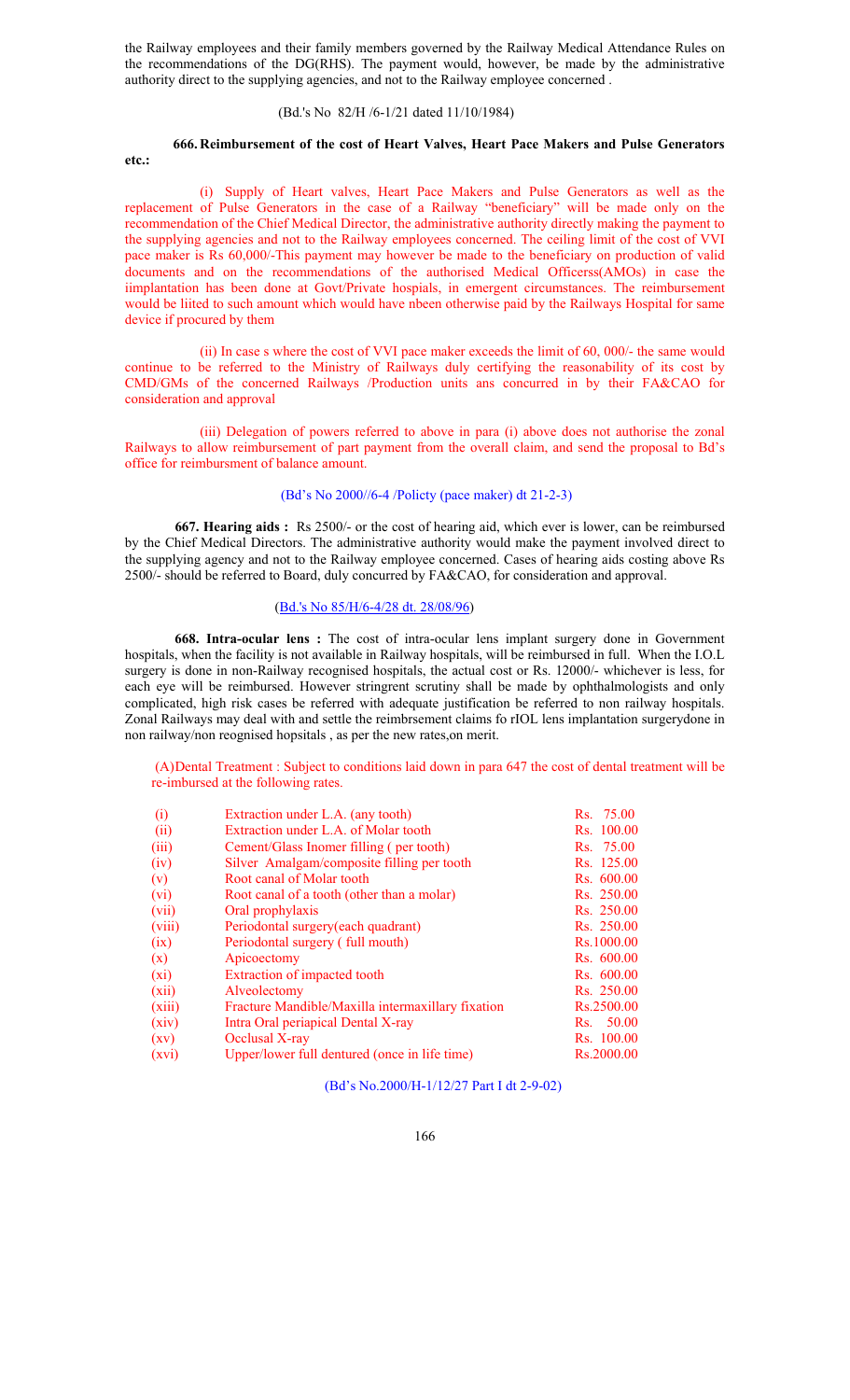(Ministry of Railway's letters No.76/H/6-4/10, dated 16th November 1976 and  $22<sup>nd</sup>$ January 1977, No.77/H/6-1/31, dated 22nd March 1978, No.78/H/6-4/16,dated 12th December 1978 and No.76/H/6-4/10, dated 20th June 1979, No.85/H/6-4 dt. 28/08/1996 and No 92/H/6-1/41 dt. 15/01/1993, No.85/H/6-4/28 dt. 28/08/1996 , No.2000/H-1/12/27 Part I dt 2-9-02 and No. 2003/H/28/7 dt 9-5-03)

#### **Section (D) - Other General Instructions regarding medical attendance and treatment**

**669. Duties of Railway doctors in urgent cases:** Whenever a Railway employee calls upon a Railway Medical Officer for medical assistance either for himself or for any member of his family or dependent relatives, the doctor so called upon shall, if the case is represented as urgent, render such assistance as may be necessary without hesitation, leaving the question of his being the Authorised Medical Officer and fees etc. to be inquired into and settled afterwards.

# ( Rule 632- R.I. 1995 reprint)

**670. Issue of Passes under medical advice**:(1) Special Passes on medical grounds will be issued for journey from station nearest to the residence of a Railway servant where Railway medical facilities for treatment of the railway servant or his family members are not available to a station where railway dispensary or hospital or sanatorium with the required facilities for treatment is located. Passes will ordinarily be issued for the class of entitlement of the railway servant on privilege account. The grant of higher class passes and attendants on medical grounds shall be regulated as under:-

(2) If the Medical Officer considers that the patient should be accompanied by an attendant during travel for his journey to an outstation for treatment the inclusion of the attendant in the Railway pass shall be regulated as under:-

(a) One attendant may be allowed, on the recommendation of the Medical Officer in-charge of the hospital, heath unit /polyclinic, if the patient is bed ridden and is unable to sit up.

b)If the patient is in big plaster, or physically handicapped or unconscious or paralysed or mentally retarded, where one attendant cannot lift the patient, two attendants in the same class may be provided on the express recommendation of the Medical Officer. In cases where the patient is in coma/shock/stupor due to any cause( irrespective of T.B/ Cancer) such as head injury etc., a higher class pass along with an attendant in the same class may be given, on the recommendation of the Medical Officer.

 (i) Provided that, the facility of an attendant shall be available only when no other family member is accompanying the patient. Such passes where an attendant has been allowed should, therefore, be restricted to the patient and the attendant only.

(ii) Provided further that higher class passes shall be allowed only for outward journey while proceeding for treatment to an outstation. After the patient recovers, the return journey pass shall be issued for the class to which the patient is entitled. Where an attendant was allowed to accompany the patient, he shall be issued second class pass for the return journey.

(iii) In case, higher class pass to the Railway employee for his return journey has also been considered necessary specific recommendation of the C.M.D of the Railway in whose jurisdiction the hospital is located shall be necessary

(iv) Pass for the return journey of the entitled class or the higher class as the case may be shall be issued on the recommendation of the C.M.D of the Railway in whose jurisdiction the hospital is located. To facilitate the issue of passes by that Railway stamped endorsement authorising that Railway for issue of the medical passes may be made on the pass when it is issued for outside journey.

(v) In cases where a Railway servant falls seriously ill outside the Zonal Railways on which he is working and is referred to a hospital located on another station for specialised treatment by the Railway Medical officer, he may be given a special pass available from that place to the location of the hospital/dispensary to which he has been referred to and back to the same place. The concerned medical officer recommending the grant of the pass shall report the facts of the case to the controlling C.M.D of the employee indicating clearly reasons that necessitated the treatment at an out station in support of his recommendation for issue of a Special Pass.

(3) The Medical Officers recommending the issue of pass on medical grounds shall submit a monthly statement to the concerned C.M.D indicating the circumstances of each case and the reasons for recommending such passes. C.M.D should ensure that the recommendation of the Medical Officers for issue of Passes were in accordance with the guidelines of these orders.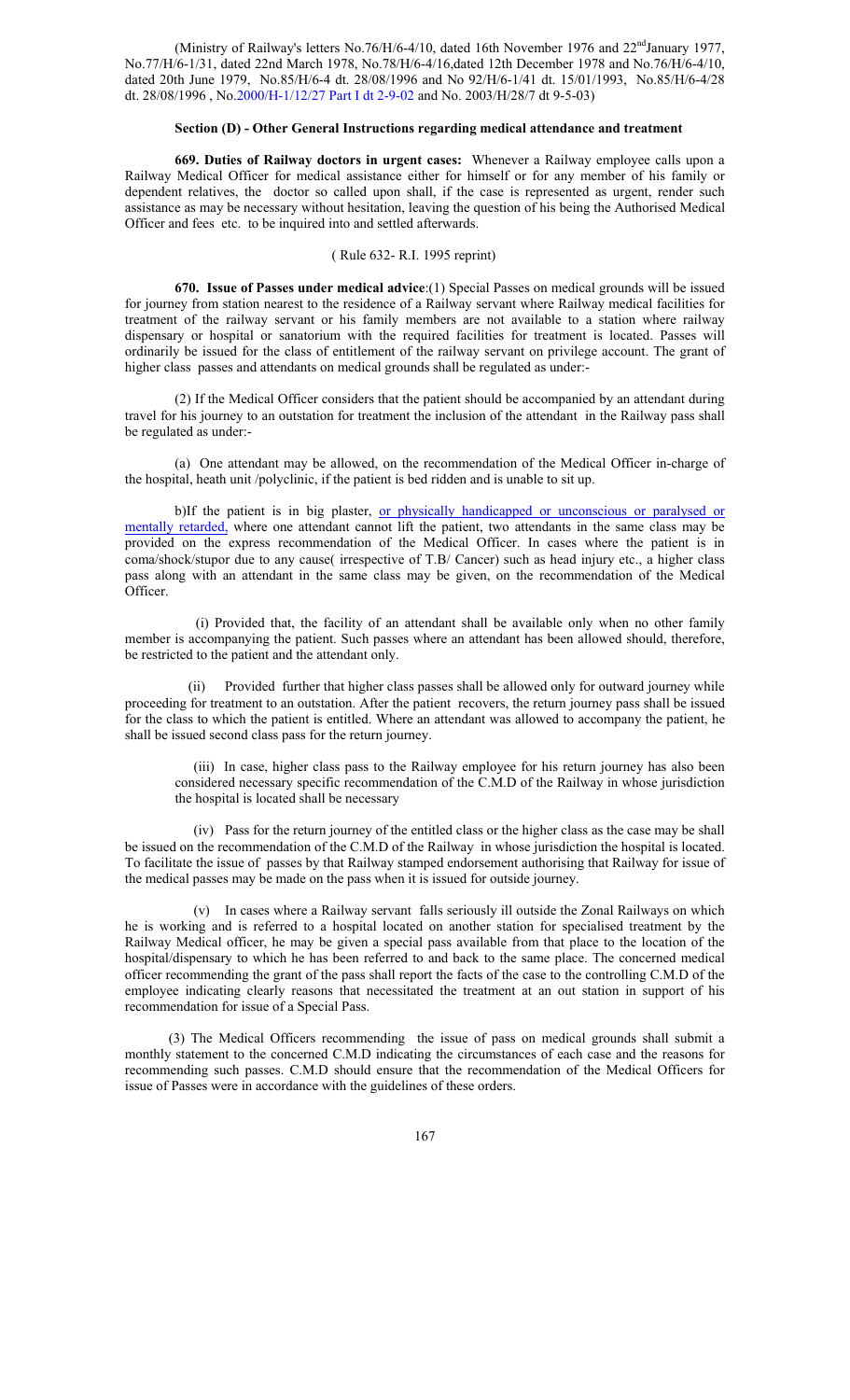(Ministry of Railway's letters No.1000/TG/3 dt. 07/11/1949, No.E/W/89/P.S 5-1 dt. 20/03/1990, No. E/(W)/82/PS5-1/15 dt. 05/01/1985 and No. E(W)2003PS5-1/9 dated 01/09/2003).

**671. Use of ambulance cars by lady doctors in emergencies:**(1) Lady doctor, when called to visit a patient, may be allowed the use of ambulance cars not only for going to the patient's house and also to bring her back to her residence/hospital, in the following circumstances :-

- (a) When she has to attend an emergency.
- (b) When the call for a house visit is received by her from a remote area.
- (c) When the call is received from an unknown quarter.
- (d) When the call is received at night.

 (2) Validity of the points made for eligibility of use of the ambulance cars would be decided by the head of the hospital concerned.

 (3) It is not necessary that on the visit, the lady doctor should bring the patient for admission if it is considered not necessary to admit the patient.

 (4) No mileage allowance would be admissible to the lady doctor for such calls. If she draws any consolidated conveyance allowance, there would be automatically proportionate deduction in the same for such use of ambulance car.

(Ministry of Railway's letter No.76/H/22/16 dated 18th January 1977).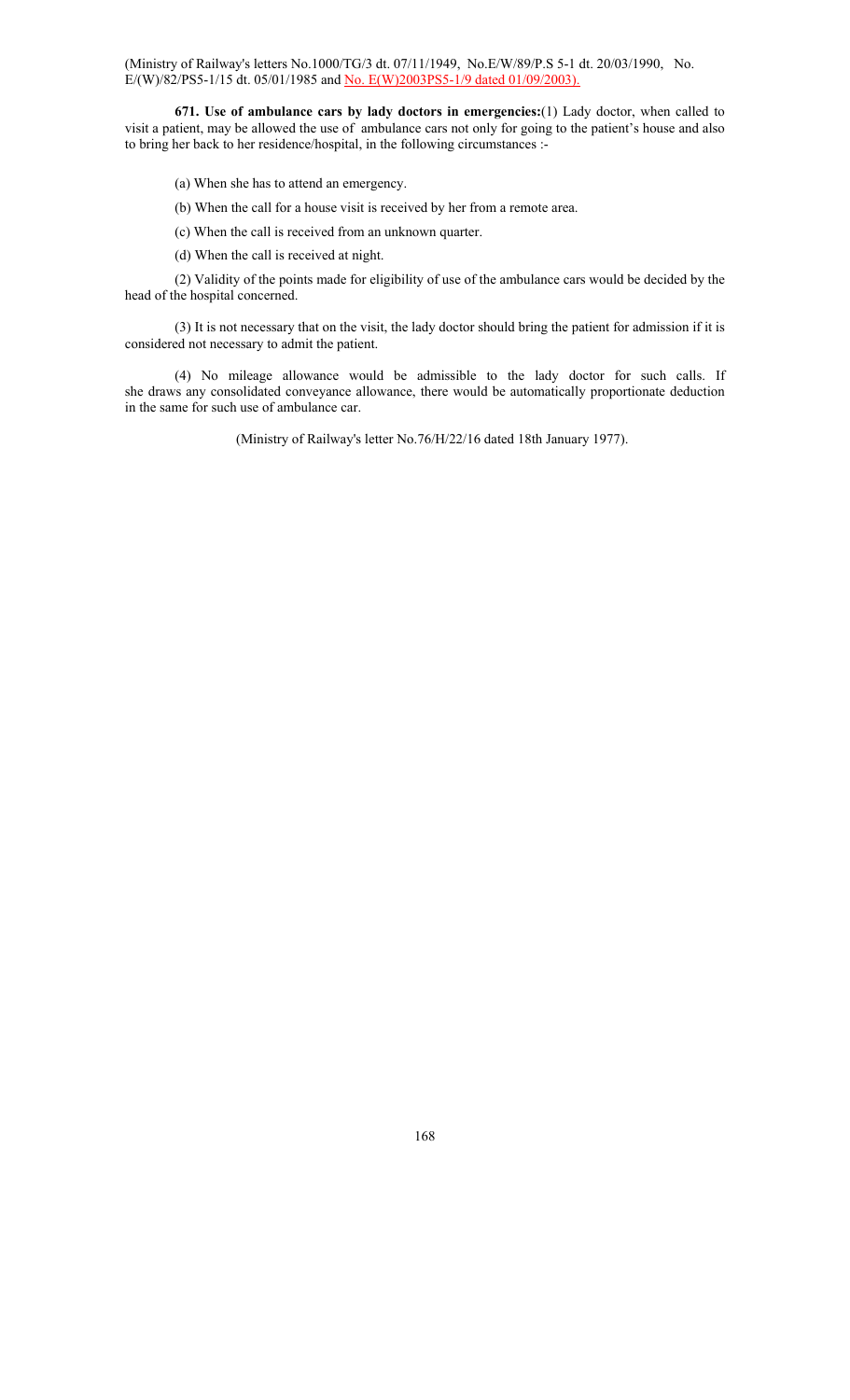# **ANNEXURE I**

## (see Para 622)

Schedule of charges laid down for treatment of Outsiders in Railway Hospitals

 Note: For the first two pregnancies of married daughters of Railway employees concessional charges at 40% of schedule of charges laid down for outsiders are levied for confinement including bed, operation, laboratory, X-ray etc., except diet and medicines. This facility is extended to the ante-natal and post natal periods also.

|  | Nature of treatment/Investigation                                                                | Charges<br>(Rs) |
|--|--------------------------------------------------------------------------------------------------|-----------------|
|  | OPD in Hospital/Health Unit. Cost of medicines, investigation<br>extra per 15 days consultation. | 40              |
|  | 2. (i) Daily ward charges                                                                        | 40              |

P.S.: These would be only per bed/day charges, including routine nursing and routine ward care. Charges for investigations, drugs, treatment, diet or operations would be extra.

|      | (a) Admission charges                                          |     |
|------|----------------------------------------------------------------|-----|
|      | (b) A Class (Cabin Ward AC)                                    | 400 |
|      | (c) B Class (Cabin Ward non-AC)                                | 350 |
|      | (d) General Ward AC, irrespective of whether AC is used or not |     |
|      | (e) General Ward Non AC                                        | 60  |
|      | Beds in Health Units, Health Centres & Polyclinics<br>(f)      | 20  |
|      | (g) ICU (Life Support system not used)                         | 450 |
|      | (h) ICU (Life support system used)                             | 750 |
| (11) | a) Special Nursing                                             | 300 |
|      | b) Additional visit of Doctor                                  | 50  |
|      | (c) Cabin ward                                                 | 100 |
|      | $\cdots$ $\alpha$ 1                                            |     |

(iii) Surcharge

There will be surcharge of 25% on all the above mentioned charges at Zonal Headquarters' Hospital.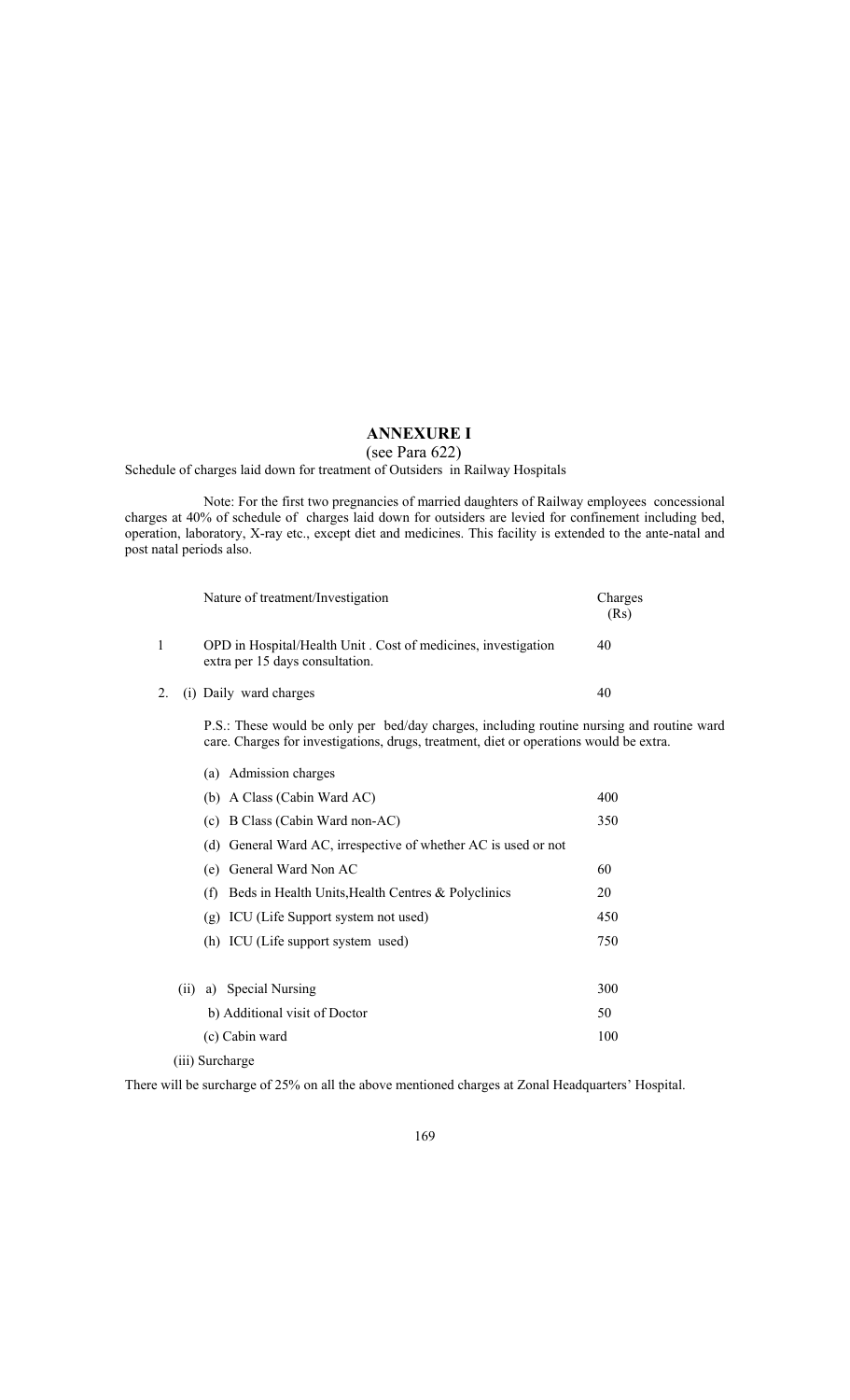# **(iv) Operational charges**

| (a) Trivial operation             | 250    |
|-----------------------------------|--------|
| (b) Minor operation               | 600    |
| (c) Major operation               | 2500   |
| (d) Special operation             | 5000   |
| (e) Open Heart Surgery -          |        |
| $(f)$ CABG<br><b>General Ward</b> | 114000 |
| (g)- CABG with One Valve          | 127500 |
| Angiogram (Pvt. Ward)<br>(h)      | 52000  |
| Angiogram (Genl. Ward)<br>(i)     | 49500  |
| Angiogram with Stent<br>(1)       | 126000 |
| $\left( \mathrm{k}\right)$        |        |

# (v) Service charges for the following, if done in isolation as an independent procedure.

| (a) Catheterisation                         | 125  |
|---------------------------------------------|------|
| (b) Transfusion of blood                    | 150  |
| (c) Lumbar puncture                         | 150  |
| Confinement                                 |      |
| (d) Confinement – Normal without episiotomy | 1375 |
| (e) Confinement – Normal with episiotomy    | 1625 |
| (f) Confinement – Abnormal                  | 2000 |
|                                             |      |

 Note: These charges do not include cost of drugs transfusion of blood, disposable items, implants or Transplants used during operation. It covers only theatre charges operation fee and oxygen Inhalation anesthesia agents, incubation and lumbar puncture done in theatre labour room.

(vi) Others

| (a) ECG without report                                                                                                       | 125  |
|------------------------------------------------------------------------------------------------------------------------------|------|
| (b) ECG with report                                                                                                          | 150  |
| (c) SIGNAL Average Late Potential E.C.G                                                                                      | 750  |
| (d) Sonography/echography                                                                                                    |      |
| - Heart                                                                                                                      | 600  |
| - Other parts of body                                                                                                        | 450  |
| (e) Angiography coronary                                                                                                     | 8000 |
| (f) Tread Mill Winkes' Tests                                                                                                 | 450  |
| (g) Computerized Tread Mill                                                                                                  | 825  |
| (h) Echo-Cardiogram                                                                                                          | 750  |
| (i) Physiotherapy electrical e.g., electric traction, short-wave<br>diathermy per sitting whether with our without exercise. | 25   |
| (j) Physical physiotherapy e.g., physical traction, wax bath<br>hot packs per sitting with our without exercise.             | 15   |
| (k) Exercises only per sitting                                                                                               | 5    |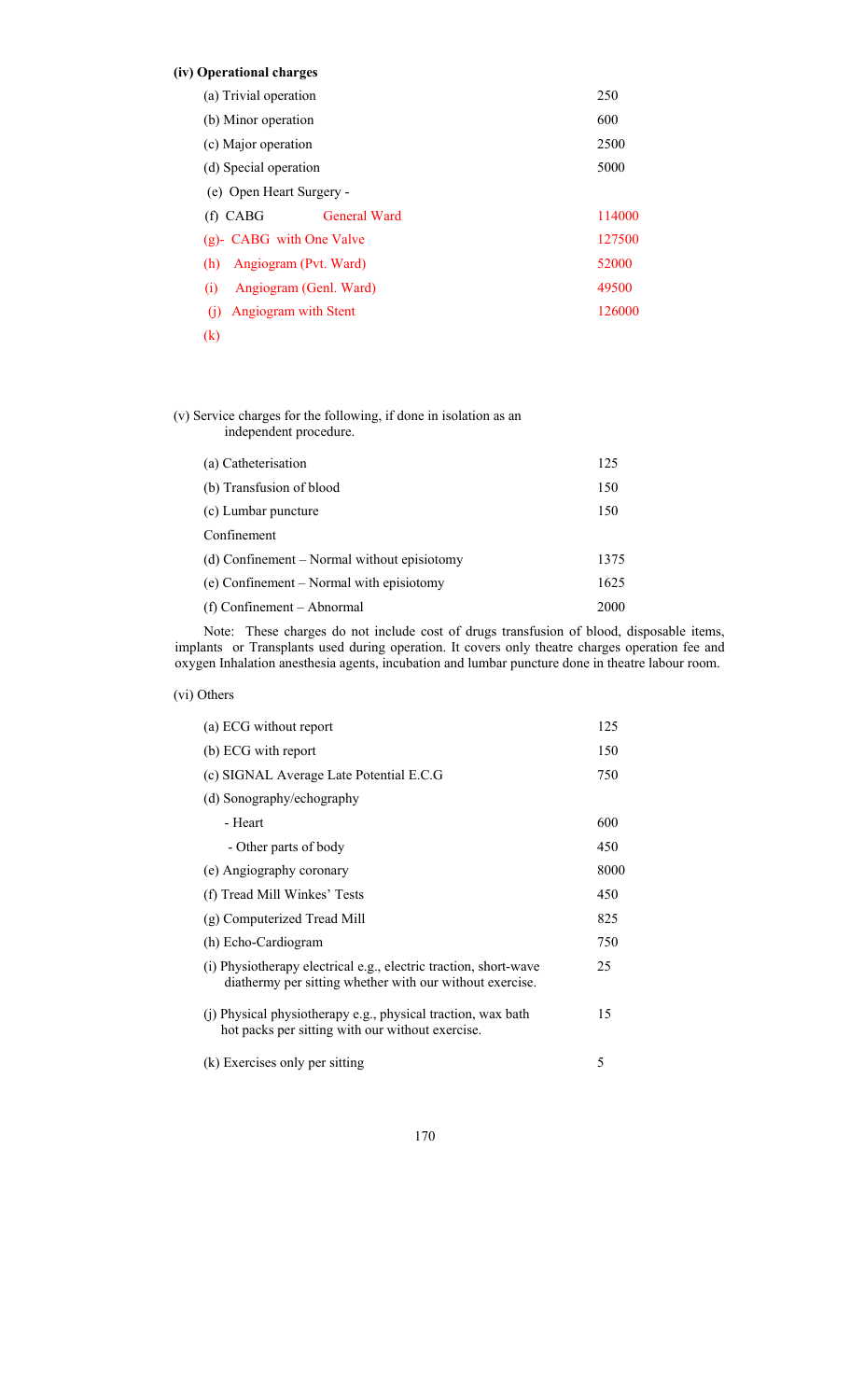(l) All other laboratory charges, investigations, X-rays or other procedures as given below:

I. Clinical Pathology

|                  | 1. Routine blood cell examination, including blood cell<br>counts.                                       | 30  |
|------------------|----------------------------------------------------------------------------------------------------------|-----|
| 2.               | Smears for Haemoparasite                                                                                 | 30  |
|                  | 3. Urine examination – Routine, chemical and microscopic.                                                | 50  |
|                  | 4. Examination of stools for parasites including microscopic<br>examinations for parasites occult blood. | 50  |
|                  | 5. Examination of sputum smears AFB and other micro<br>organisms.                                        | 50  |
| 6.               | Microscopic examination of pus smears.                                                                   | 30  |
| 7.               | Other pathological examinations like throat swabs and<br>skin scrapings for fungus, Lepra bacillus, etc. | 30  |
| 8.               | Examination of CSF, complete (microscopic and chemical).                                                 | 60  |
| II. Microbiology |                                                                                                          |     |
| $\mathbf{1}$     | Cultures for bacteria                                                                                    | 60  |
|                  | 2. Culture and sensitivity test                                                                          | 120 |
| 3.               | Serological test for identification of infecting organisms<br>Such as Widal test, VDRL, Kahn's STS, etc. | 100 |
| 4.               | Serological test for identification of virus infections.                                                 | 200 |
|                  | III. Hematology and Immunology                                                                           |     |
| 1.               | Bleeding and coagulation time                                                                            | 50  |
| 2.               | <b>ESR</b>                                                                                               | 30  |
|                  | 3. PCV                                                                                                   | 50  |
| 4.               | Haemogram                                                                                                | 100 |
| 5.               | LE Cell                                                                                                  | 50  |
| 6.               | Bone marrow test                                                                                         | 55  |
| 7.               | Rh. factor and other anti-globulin tests                                                                 | 300 |
| 8.               | Coomb's test                                                                                             | 40  |
|                  | 9. Serum electrophoresis                                                                                 | 150 |
|                  | 10. Immuno-globulin estimations and immuno-electrophoresis                                               | 450 |
|                  | IV. Bio-Chemistry                                                                                        |     |
| 1.               | <b>Blood Sugar</b>                                                                                       | 30  |
| 2.               | <b>Blood Urea</b>                                                                                        | 30  |
| 3.               | Blood Urea Nitrogen                                                                                      | 30  |
|                  | 4. Serum Creatine                                                                                        | 30  |
| 5.               | Serum amylase                                                                                            | 40  |
| 6.               | Simple non routine tests                                                                                 | 75  |
|                  | Glucose tolerance test (according to samples examined),                                                  |     |
|                  |                                                                                                          |     |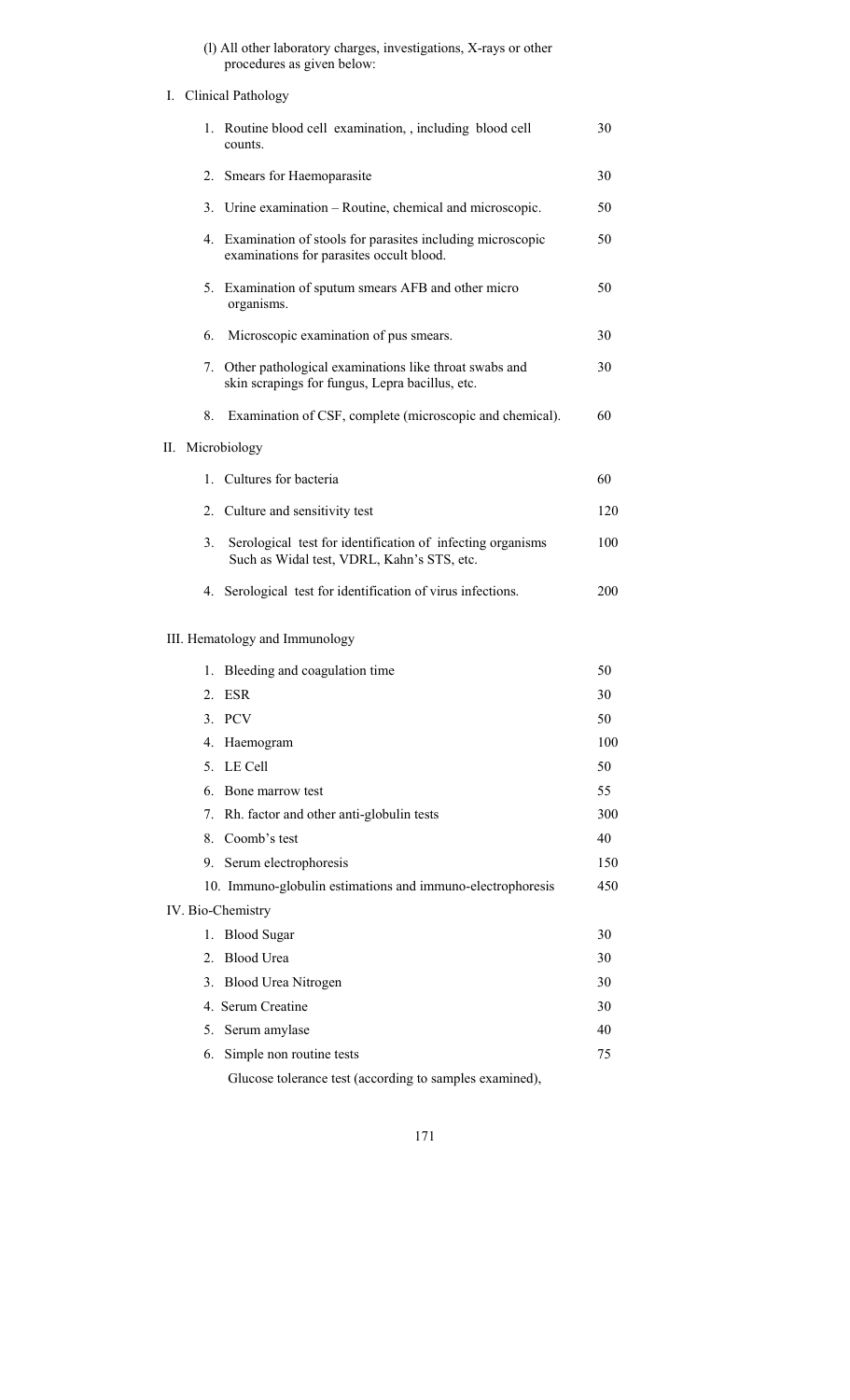|     | Serum proteins including albumin globulin ratio, serum<br>Electrolyte, serum uric acid, serum phosphates,<br>Phosphatases (acid, alkaline), liver function tests including<br>SGPT and total protein, gastric analysis and stools fats<br>estimations. |                                |
|-----|--------------------------------------------------------------------------------------------------------------------------------------------------------------------------------------------------------------------------------------------------------|--------------------------------|
|     | Bilirubin & urobilinogen<br>7.                                                                                                                                                                                                                         | 20                             |
|     | Prothrombine time<br>8.                                                                                                                                                                                                                                | 30                             |
| V)  | Tests requiring high inputs and specialised equipment.                                                                                                                                                                                                 |                                |
|     | (i) Lipid profile                                                                                                                                                                                                                                      | 200                            |
|     | Blood gas analysis<br>(ii)                                                                                                                                                                                                                             | 300                            |
|     | (iii) Radio immuno-assay                                                                                                                                                                                                                               | 300                            |
|     | (iv) Hormone estimations using radio isotope techniques.                                                                                                                                                                                               | 300                            |
|     | Urinary ketosteroids, VMA<br>(v)                                                                                                                                                                                                                       | 250                            |
|     | (vi) Urea clearance test                                                                                                                                                                                                                               | 75                             |
|     | (vii) Urine urea estimation                                                                                                                                                                                                                            | 75                             |
| VI) | <b>Blood Bank</b>                                                                                                                                                                                                                                      |                                |
|     | Blood grouping, including Rh.<br>1.                                                                                                                                                                                                                    | 50                             |
|     | Blood grouping and cross matching<br>$\overline{2}$ .                                                                                                                                                                                                  | 225                            |
|     | 3 <sub>1</sub><br>M.P<br>4. VDRL<br>5. HBS Ag<br>HIV<br>6.<br><b>HCV</b><br>$7_{\scriptscriptstyle{\ddots}}$                                                                                                                                           | 25<br>100<br>150<br>225<br>225 |
|     | (Blood Donor to be provided)                                                                                                                                                                                                                           |                                |

# VII) Cytology

| 1. Histopathological examination                                                                                  | 80  |
|-------------------------------------------------------------------------------------------------------------------|-----|
| 2. Exfoliative cytological examination                                                                            | 50  |
| 3. Aspiration cytological examination                                                                             | 80  |
| 4. Radio therapy per sitting (deep and superficial)                                                               | 125 |
| 5. Electro convulsive therapy per sitting                                                                         | 50  |
| VIII) Miscellaneous examinations and services.                                                                    |     |
| Mantoux test<br>1.                                                                                                | 15  |
| Patch or intra-dermal tests for sensitivity to antigen<br>2.                                                      | 15  |
| per test.                                                                                                         |     |
| 3.<br>$-do$ - set of tests.                                                                                       | 150 |
| Respiratory function test (FVC, FEV & MSP)<br>4.                                                                  | 125 |
| Detailed respiratory functions excluding blood gas.<br>5.                                                         | 150 |
| 6. Anti-rabies vaccine per course (in case of human diploid<br>vaccine $&$ PCEV – cost of vaccine will be extra). | 200 |
| Audiometry<br>7.                                                                                                  | 100 |
| Refraction<br>8.                                                                                                  | 75  |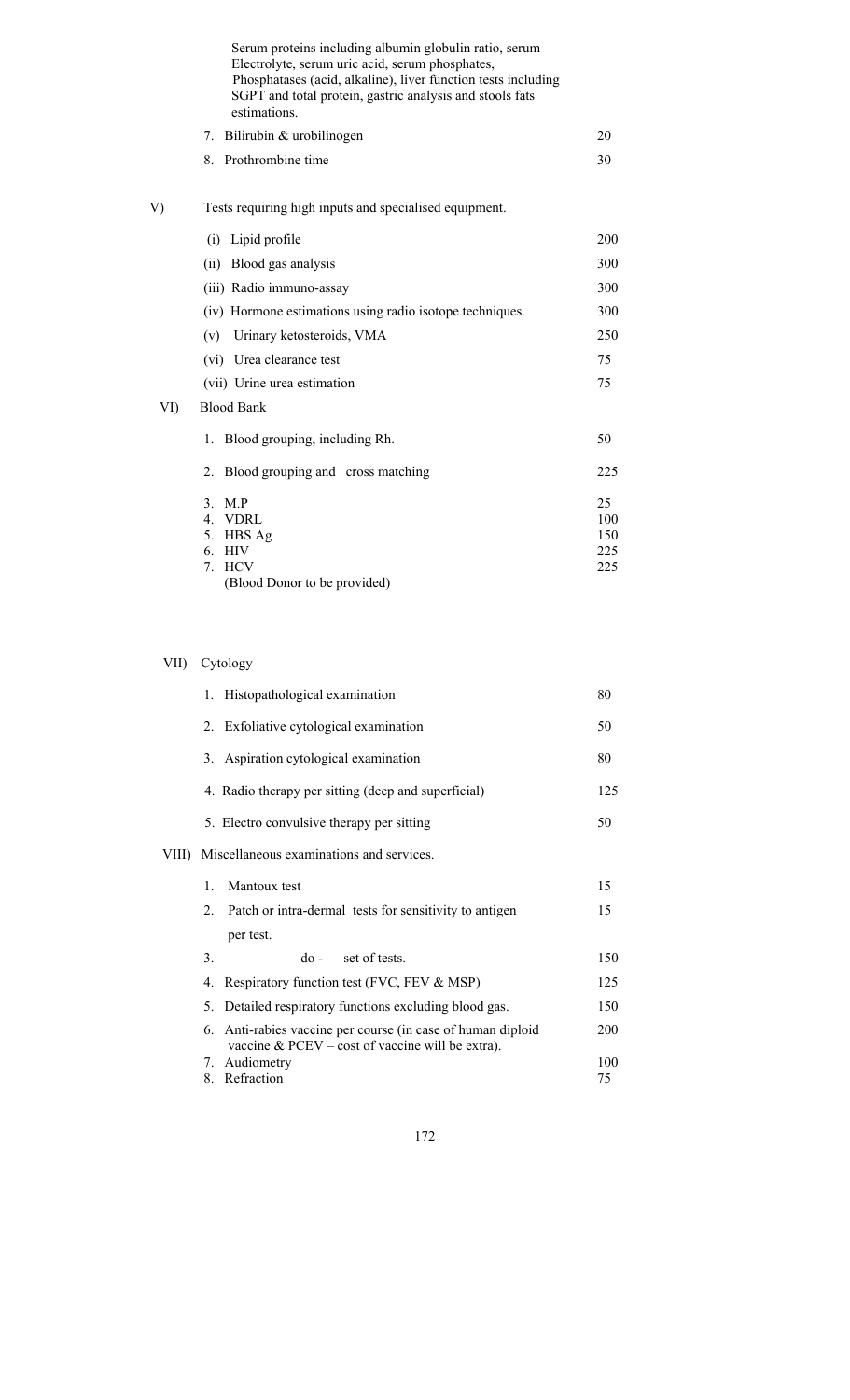# IX. Dental Treatment

| Extraction under L.A. (any tooth)<br>1.                     | 75   |
|-------------------------------------------------------------|------|
| 2.<br>$-do-$<br>(molar tooth)                               | 100  |
| Cement/Glass Income filling (per tooth)<br>3.               | 75   |
| Silver amalgam /Composite filling<br>4.                     | 125  |
| Partial denture<br>5.                                       | 500  |
| 6. Full denture                                             | 900  |
| 7. Root Canal of a tooth (other than Molar)                 | 250  |
| Root Canal for Molar teeth                                  | 600  |
| 8. Oral Prophylaxis                                         | 250  |
| 9. Periodontal Surgery each quadrant                        | 250  |
| $---do--- (full-month)$                                     | 1000 |
| 10. Apicolectomy                                            | 600  |
| 11. Extraction of impacted tooth                            | 600  |
| 12. Alvcolectomy                                            | 250  |
| 13. Fracture Mandible/Maxilla inter maxillary fixation      | 2500 |
| (Railway Board's letter No.2000/H/6-1/45 dated 21.12.2001). |      |

## X) Others

| 1. Charges for BGPD                | 150  |
|------------------------------------|------|
| 2. Charges for Holter Monitor Test | 1375 |
| 3. Charges for EEG                 | 500  |
| 4. Charges for fluoroscopy         | 60   |
|                                    |      |
|                                    |      |

# XI) Charges for X-ray

|                | 1. Dental Perpical X-Ray | 20  |
|----------------|--------------------------|-----|
| $2_{\cdot}$    | MMR $4$ " x $4$ "        | 30  |
| 3 <sub>1</sub> | $6.1/2 \times 8.1/2$ "   | 50  |
| 4.             | $8'' \times 10''$        | 50  |
|                | 5. $10" \times 12"$      | 75  |
|                | 6. $12" \times 15"$      | 90  |
| 7.             | $14$ " x $14$ "          | 100 |
| 8.             | $14"$ x $17"$            | 110 |

 (Cost of opaque material involved is extra (in special investigations at cost plus 25% handling charges).

XII) 1. All other laboratory charges, investigations and X-rays, or other procedures not specified above 50% increase proposed over existing charges.

> 2. Drugs, disposable items and implants, items of Local .Purchase. will be charged at at cost plus 35% handling charges.

3. Handling and service charges will be 70% additional over the diet charges.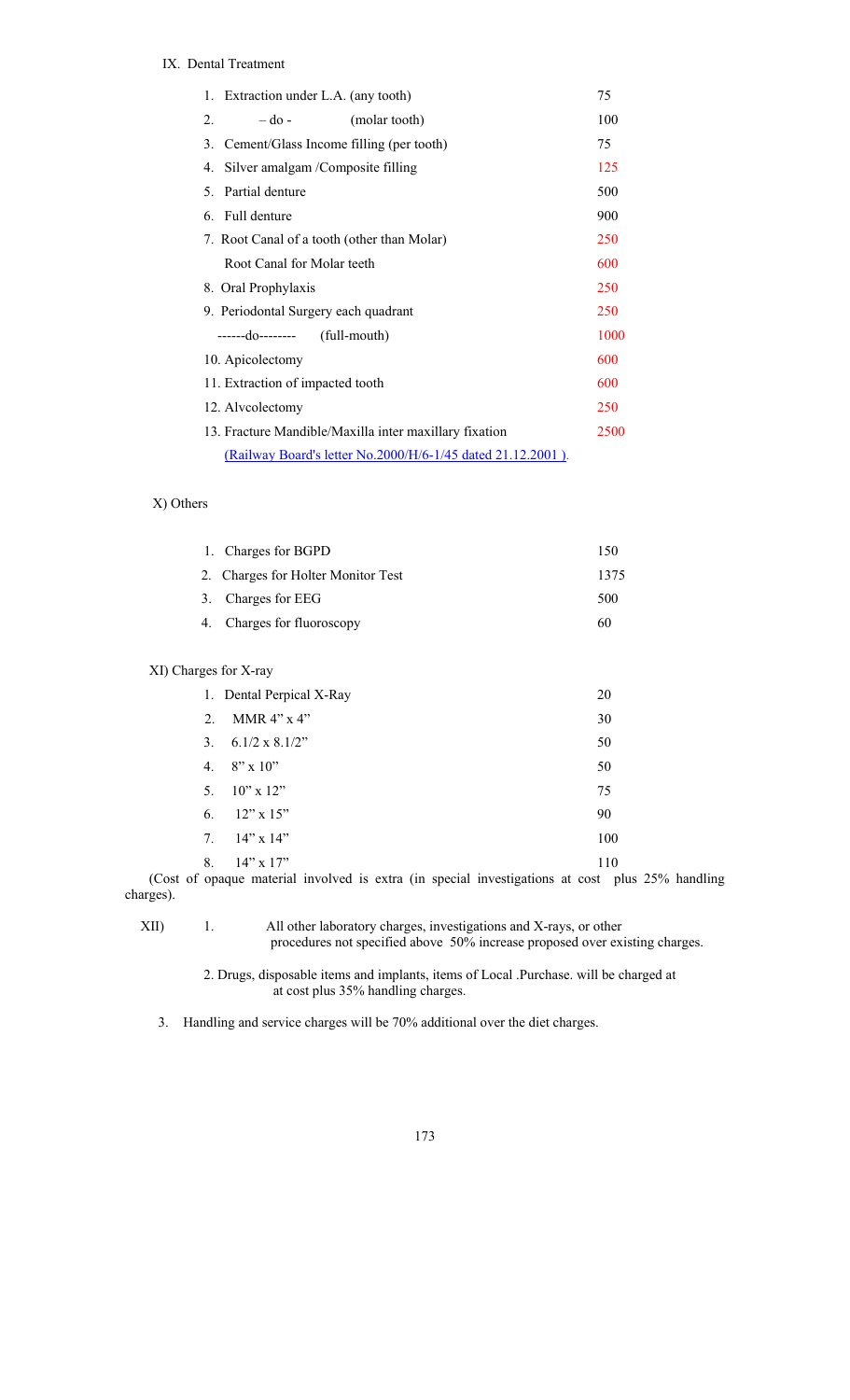| XVII. | (a) Heamodialysis (first dialysis) | 2250 |
|-------|------------------------------------|------|
|       | Subsequent five dialysis           | 750  |
|       | Seventh dialysis                   | 1500 |
|       | (b) Peritoneal dialysis            | 3000 |

| XVIII. | In addition, labour room/theatre charges shall be charged as follows: |      |
|--------|-----------------------------------------------------------------------|------|
|        | 1. For trivial operation under local anesthesia                       | 70   |
|        | 2. For trivial operation under general anesthesia or                  | 150  |
|        | regional.                                                             |      |
|        | 3. For minor operation.                                               | 300  |
|        | 4. For major operation.                                               | 500  |
|        | 5. For special operation.                                             | 1000 |
|        | 6. CABG                                                               | 1000 |
|        | 7. Open heart/closed heart                                            | 1000 |
|        |                                                                       |      |

XIX. Separate OT charges are not applicable if dental surgery is done in OT attached to dental OPD.

For the above mentioned operations, the costs of disposable surgical appliances, valves, anesthesia and (any other costly items used) will be levied separately actual cost plus 25% handling charges.

Note: 'NIL' indicates no changes required to be done as the

(Bd's No.200/H/6-1/45 dt 15-05-2001)

Annexure-1(A)

| S.No. | Modalities                       | Type                         | Charges |
|-------|----------------------------------|------------------------------|---------|
|       |                                  |                              | (Rs.)   |
| 1.    | Myocardial Perfusion Imaging     | With 99mTC-Terfusion Imaging | 2970.00 |
|       |                                  | With 201 - Thallium          | 5940.00 |
|       |                                  | First pass study             | 1780.00 |
| 2.    | Liver Scan                       |                              | 800.00  |
| 3.    | Renogram                         |                              | 1000.00 |
| 4.    | Renal Scan with 99mtc-DMSA       |                              | 4000.00 |
| 5.    | Bone Scan                        |                              | 1100.00 |
| 6.    | Lung Persusion, Ventilation Scan |                              | 1700.00 |
| 7.    | Hepatoblliary System             |                              | 1000.00 |
| 8.    | MUGA gated blood scan            | <b>Stress</b>                | 1400.00 |
|       |                                  | Rest                         | 1200.00 |
| 9.    | Thyroid Scan with 99mtc04        |                              | 600.00  |
| 10.   | Parathyroid Scan                 |                              | 3000.00 |

#### Proposed (Revised) Rate of investigation for non-railway cases In nuclear medicine/Opthamology departments of B.R.Singh Hospital, Sealdah.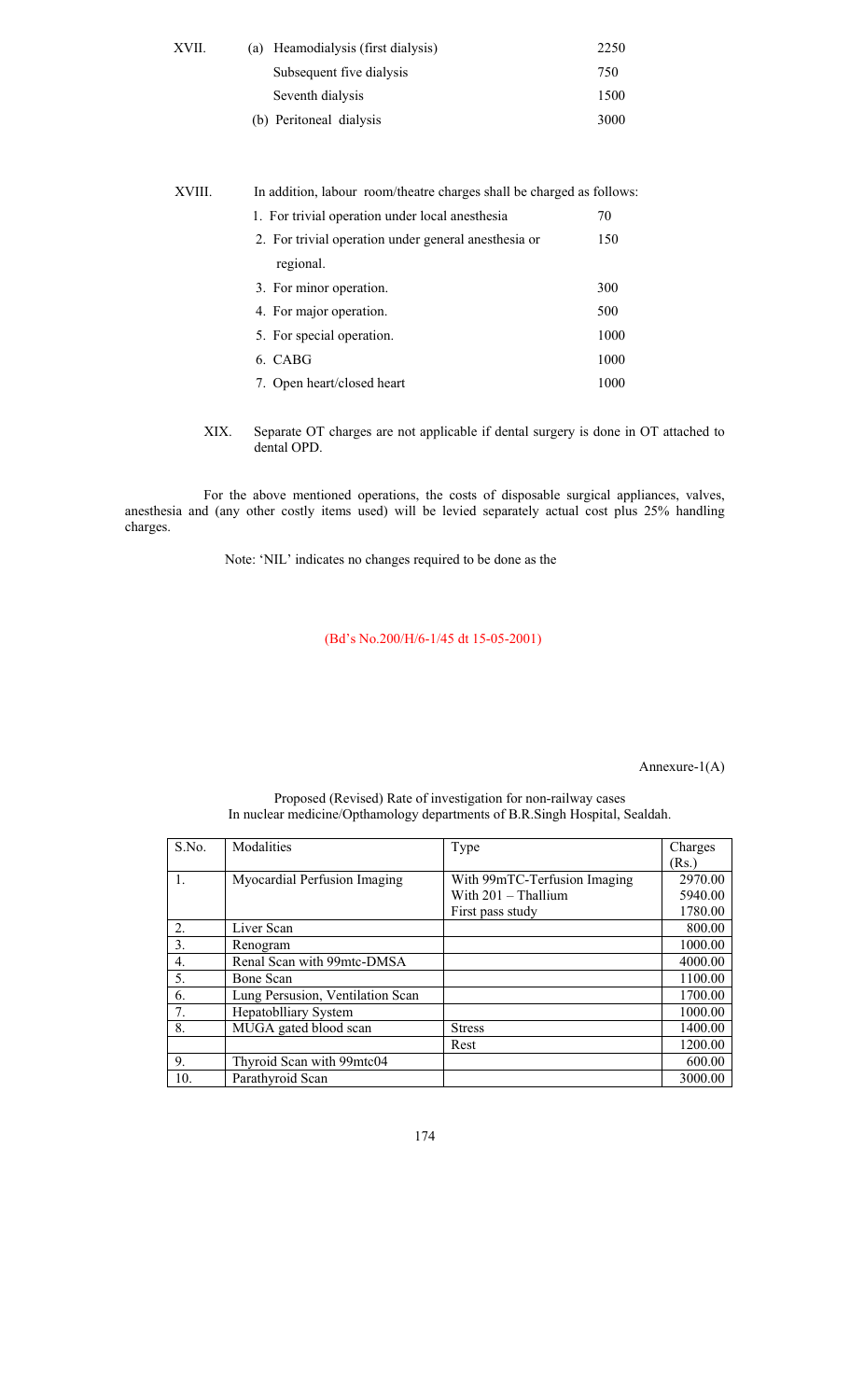| 11. | Brain SPECT Scan              |                  | 5000.00 |
|-----|-------------------------------|------------------|---------|
| 12. | Throid Uptake and Scan        |                  | 1000.00 |
| 13. | Renal Scan with 99mtc-GHA     |                  | 1000.00 |
| 14. | 131-1 Therapy                 |                  | 1000.00 |
| 15. | Fundus Photography (Each Eye) |                  | 100.00  |
| 16. | Biometry (each eye)           |                  | 125.00  |
| 17. | Fluorescein in Angiography    |                  | 600.00  |
| 18. | Laser Photocoagulation        | By Argon Laser   | 600.00  |
| 19. | Laser Yag Application for     | Capsulectomy     | 600.00  |
|     |                               | Membranceity     | 600.00  |
|     |                               | Tridectomy       | 600.00  |
|     |                               | Tumuours & Cysts | 600.00  |

## Annexure-1(B)

Revised Rate of Non Rly cases in Cardiology Department of Perambur Rly Hospital, Chennai.

| Sl.<br>No | Treatment procedure                                        | Charges<br>payable<br>Hospital<br>to<br>(without)<br>Material<br>(in<br>Rupees) | Expenditure<br>on<br>material<br>(in<br>Rupees)<br>including<br>25%<br>levy | Total<br>expenditure<br>for the patient<br>rupees)<br>(in<br>$(a)+(b)$ |
|-----------|------------------------------------------------------------|---------------------------------------------------------------------------------|-----------------------------------------------------------------------------|------------------------------------------------------------------------|
| 1         | $\overline{2}$                                             | 3                                                                               | 4                                                                           | 5                                                                      |
|           |                                                            | Revised (a)                                                                     | Revised (b)                                                                 | <b>Revised Rates</b>                                                   |
| 1.        | Coronary Angiogram/<br>Cardiac Catheterisation             | 8,000                                                                           | 3,750                                                                       | 11,750                                                                 |
| 2.        | <b>Permanent Pacing</b>                                    | 8,000                                                                           | 52,500                                                                      | 60,500                                                                 |
| 3.        | Coronary Angioplasy<br>without stent)                      | 15,000                                                                          | 37,500                                                                      | 52,500                                                                 |
| 4.        | Coronary Angioplasty with Stent<br>(one vessel/one lesion) | 15,000                                                                          | $*87,500$                                                                   | 1,02,500                                                               |
| 5.        | Valvuloplasty                                              | 15,000                                                                          | 56,250                                                                      | 71,250                                                                 |
| 6.        | Pheripheral Angioplasty Without<br><b>Stent</b>            | 15,000                                                                          | 37,500                                                                      | 52,500                                                                 |
| 7.        | Pheripheral Angioplasty with<br>stent                      | 15,000                                                                          | 75,000                                                                      | 90,000                                                                 |
| 8.        | Open Heart Surgery/CABG                                    | 40,000                                                                          | 62,500                                                                      | 1,02,500                                                               |
| 9.        | CABG with one valve                                        | 40,000                                                                          | 1,12,500                                                                    | 1,52,500                                                               |
| 10.       | <b>Closed Heart Surgery</b>                                | 15,000                                                                          | 12,500                                                                      | 27,500                                                                 |

• Material to be supplied by the patient to the hospital.

• \*\* The above rates for angioplasty and stenting are given for single vessel/single lesion. For any additional balloon or stent, patient has to incur appropriate expenditure. **Ref: Rly.Board's letter No.2000/H/6-1/45 dated 30.7.2001. (Forwarded vide CMD/GRC's letter No.CMD/SER/GR/37/HME/42/2642 dated 10/13.8.2001**.

#### **ANNEXURE II**

# **LIST SHOWING CLASSIFICATION OF OPERATIONS INTO MAJOR, MINOR AND TRIVIAL**

| SR.             | <b>SYSTEM</b>                | <b>TYPE</b>    | <b>OPERATION</b>                      |
|-----------------|------------------------------|----------------|---------------------------------------|
| NO.             |                              |                |                                       |
| 1               | OP. ON NERVOUS SYSTEM (N.S)  | <b>SPECIAL</b> | REMOVAL OF BRAIN TUMOR                |
| 2               | <b>OP. ON NERVOUS SYSTEM</b> | <b>MAJOR</b>   | <b>CRANIOTOMY</b>                     |
| 3               | <b>OP. ON NERVOUS SYSTEM</b> | <b>MAJOR</b>   | DRAINAGE OF INTRACRANIAL ABCESS       |
| $\overline{4}$  | <b>OP. ON NERVOUS SYSTEM</b> | <b>MAJOR</b>   | CEREBRAL ARTERIOGRAPHY                |
| 5               | <b>OP. ON NERVOUS SYSTEM</b> | <b>MAJOR</b>   | EMBOLIZATION, EMBOLECTOMY             |
| 6               | <b>OP. ON NERVOUS SYSTEM</b> | <b>MINOR</b>   | ENCEPHALOGRAPHY                       |
| $7\phantom{.0}$ | <b>OP. ON NERVOUS SYSTEM</b> | <b>MINOR</b>   | <b>VENTRICULOGRAPHY</b>               |
| 8               | <b>OP. ON NERVOUS SYSTEM</b> | <b>MAJOR</b>   | <b>LAMINECTOMY</b>                    |
| 9               | <b>OP. ON NERVOUS SYSTEM</b> | <b>MAJOR</b>   | <b>RHIZOTOMY</b>                      |
| 10              | OP. ON NERVOUS SYSTEM        | <b>MAJOR</b>   | <b>RADICULECTOMY</b>                  |
| 11              | <b>OP. ON NERVOUS SYSTEM</b> | <b>MAJOR</b>   | <b>CHORDOTOMY</b>                     |
| 12              | OP. ON NERVOUS SYSTEM        | <b>MAJOR</b>   | <b>EXCISION OF INTRASPINAL LESION</b> |
| 13              | <b>OP. ON NERVOUS SYSTEM</b> | <b>MAJOR</b>   | <b>SHUNT FOR HYDROCEPHALUS</b>        |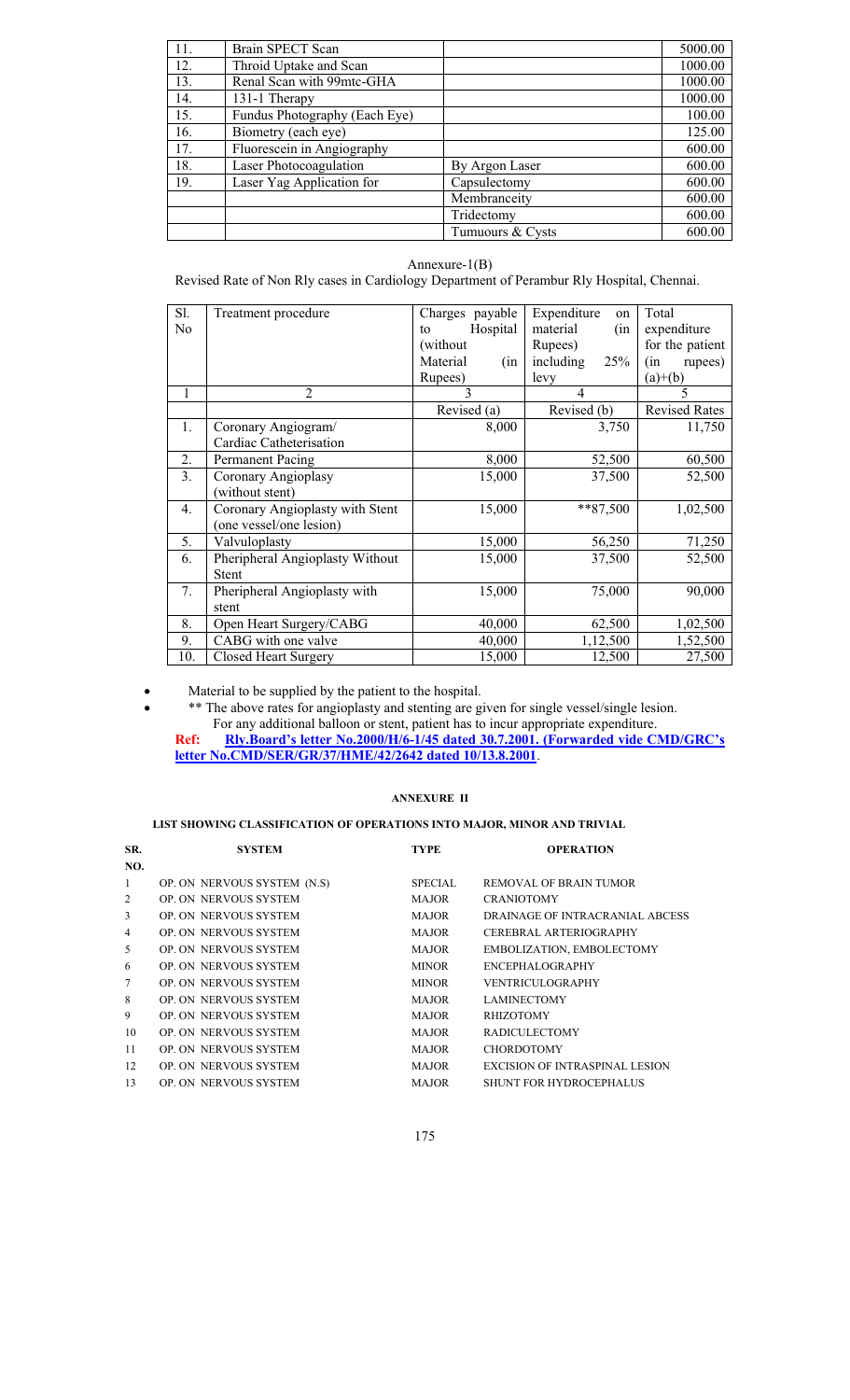| 14 | OP. ON PERIPHERAL N.S.       | <b>MAJOR</b> | <b>SECTION OF SYMPATHETIC NERVE</b>                  |
|----|------------------------------|--------------|------------------------------------------------------|
| 15 | OP. ON PERIPHERAL N.S.       | <b>MAJOR</b> | <b>GAGLIONECTOMY &amp; SYMPATHECTOMY</b>             |
| 16 | OP. ON PERIPHERAL N.S.       | <b>MAJOR</b> | NEUROLYSIS                                           |
| 17 | OP. ON PERIPHERAL N.S.       | <b>MAJOR</b> | NEUROPLASTY                                          |
| 18 | OP. ON PERIPHERAL N.S.       | <b>MINOR</b> | MYELOGRAPHY                                          |
| 19 | OP. ON PERIPHERAL N.S.       | <b>MINOR</b> | <b>NEUROTOMY</b>                                     |
| 20 | OP. ON PERIPHERAL N.S.       | <b>MINOR</b> | NEURECTOMY                                           |
| 21 | OP. ON PERIPHERAL N.S.       | <b>MINOR</b> | <b>AVULSION OF NERVE</b>                             |
| 22 | OP. ON PERIPHERAL N.S.       | <b>MINOR</b> | NEUROTRIPSY                                          |
| 23 | OP. ON PERIPHERAL N.S.       | <b>MINOR</b> | NEURORRHAPHY                                         |
| 24 | OP. ON PERIPHERAL N.S.       | TRIVIAL      | SPINAL PUNCTURE/ INJ.INTO PERIPHERAL NERVE           |
| 25 | OP. ON PERIPHERAL N.S.       | <b>MINOR</b> | INJ. INTO SYMPATHETIC NERVE OR GANGLION              |
| 26 | OP. ON THYROID & PARATHYROID | <b>MAJOR</b> | THYROIDECTOMY SUBTOTAL/ PARTIAL                      |
| 27 | OP. ON THYROID & PARATHYROID | <b>MAJOR</b> | THYROIDECTOMY TOTAL                                  |
|    | OP. ON THYROID & PARATHYROID | <b>MAJOR</b> | EXCISION OF THYROGLOSSAL TRACT                       |
| 28 | OP. ON THYROID & PARATHYROID |              | OP.ON PARATHYROID INCLUDING REMOVAL                  |
| 29 |                              | <b>MAJOR</b> |                                                      |
| 30 | OP. ON THYROID & PARATHYROID | <b>MAJOR</b> | REMOVAL OF THYROID, ADENOMA                          |
| 31 | OP. ON THYROID & PARATHYROID | <b>MINOR</b> | <b>INCISION OF THYROID ABCESS</b>                    |
| 32 | <b>OP. ON ADRENALS</b>       | SPECIAL      | <b>ADRENALECTOMY</b>                                 |
| 33 | OP. ON PITUITARY             | SPECIAL      | HYPOPHYSECTOMY-TRANSFRONTAL                          |
| 34 | OP. ON PITUITARY             | SPECIAL      | HYPOPHYSECTOMY-TRANSPHENOID                          |
| 35 | <b>OP. ON THYMUS</b>         | SPECIAL      | THYMECTOMY                                           |
| 36 | OP.ON OTHER ENDOCRINE ORGANS | <b>MAJOR</b> | OP. ON CAROTID BODIES                                |
| 37 | OP. ON EYE                   | <b>MAJOR</b> | <b>INTRAOCULAR REMOVAL OF EYE BALL</b>               |
| 38 | OP. ON EYE                   | <b>MAJOR</b> | <b>EXENTERATION OF ORBIT</b>                         |
| 39 | OP. ON EYE                   | <b>MAJOR</b> | TENOTOMY OF EYE TENDON                               |
| 40 | OP. ON EYE                   | <b>MAJOR</b> | ENUCLEATION OF EYE BALL                              |
| 41 | OP. ON EYE                   | <b>MAJOR</b> | REMOVAL OF INTRAOCULAR FOREIGN BODY                  |
| 42 | OP. ON EYE                   | <b>MAJOR</b> | <b>EVISCERATION OF EYE</b>                           |
| 43 | OP. ON EYE                   | <b>MINOR</b> | REMOVAL OF FOREIGN BODY(PARTIAL&PERIPHRAL) CONJ. SAC |
| 44 | OP. ON EYE                   | TRIVIAL      | <b>CANTHOTOMY</b>                                    |
| 45 | OP. ON EYE                   | <b>MINOR</b> | CANTHECTOMY                                          |
| 46 | OP. ON EYE                   | <b>MINOR</b> | <b>CANTHOPLASTY</b>                                  |
| 47 | OP. ON EYE                   | <b>MINOR</b> | <b>BLEPHAROTOMY</b>                                  |
| 48 | OP. ON EYE                   | <b>MINOR</b> | <b>EXCISION OF TARSAL PLATE</b>                      |
| 49 | OP. ON EYE                   | <b>MAJOR</b> | <b>BLEPHAROPLASTY &amp; TARSOPLASTY</b>              |
| 50 | OP. ON EYE                   | TRIVIAL      | <b>CHALAZION OPERATION</b>                           |
| 51 | OP. ON EYE                   | TRIVIAL      | <b>EPILATION OF EYE LID</b>                          |
| 52 | OP. ON EYE                   | MINOR        | REPAIR OF CONJUNCTIVA                                |
| 53 | OP. ON EYE                   | TRIVIAL      | INCISION OF CONJUNCTIVA                              |
| 54 | OP. ON EYE                   | SPECIAL      | CORNEAL TRANSPLANTATION                              |
| 55 | OP. ON EYE                   | <b>MAJOR</b> | KERATOPLASTY                                         |
| 56 | OP. ON EYE                   | <b>MINOR</b> | <b>KERATOTOMY</b>                                    |
| 57 | OP. ON EYE                   | <b>MAJOR</b> | IMPLATATION OF LENS, IOL                             |
| 58 | OP. ON EYE                   | <b>MINOR</b> | <b>IRIDOTOMY</b>                                     |
| 59 | OP. ON EYE                   | <b>MINOR</b> | <b>IRIDECTOMY</b>                                    |
| 60 | OP. ON EYE                   | MINOR        | <b>IRIDODIALYSIS</b>                                 |
| 61 | OP. ON EYE                   | <b>MINOR</b> | <b>IRIDOPLASTY</b>                                   |
| 62 | OP. ON EYE                   | <b>MINOR</b> | <b>IRIDOTASIA</b>                                    |
| 63 | OP. ON EYE                   | <b>MINOR</b> | CYCLODIALYSIS                                        |
| 64 | OP. ON EYE                   | <b>MINOR</b> | <b>CYCLODIATHERMY</b>                                |
| 65 | OP. ON EYE                   | SPECIAL      | DETACHMENT OF RETINA                                 |
|    | OP. ON EYE                   | <b>MAJOR</b> | OP.OF CHOROID                                        |
| 66 | OP. ON EYE                   | <b>MINOR</b> | <b>SCLEROTOMY</b>                                    |
| 67 |                              |              |                                                      |
| 68 | OP. ON EYE                   | <b>MINOR</b> | <b>SCLERECTOMY</b>                                   |
| 69 | OP. ON EYE                   | SPECIAL      | CATARACT WITH IMPLANTATION OF LENS(PC)               |
| 70 | OP. ON EYE                   | <b>MAJOR</b> | CATARACT EXTRACTION                                  |
| 71 | OP. ON EYE                   | MINOR        | CAPSULOTOMY                                          |
| 72 | OP. ON EYE                   | MAJOR        | DACRYOCYSTORHINOSTOMY                                |
| 73 | OP. ON EYE                   | MAJOR        | <b>DACRYOCYSTECTOMY</b>                              |
| 74 | OP. ON EYE                   | TRIVIAL      | INCISION OF LACRIMAL SAC                             |
| 75 | OP. ON EYE                   | TRIVIAL      | OPTHALMOSCOPY, FUNDUSCOPY                            |
| 76 | OP. ON EAR                   | SPECIAL      | COCHLEAR IMPLANTATION                                |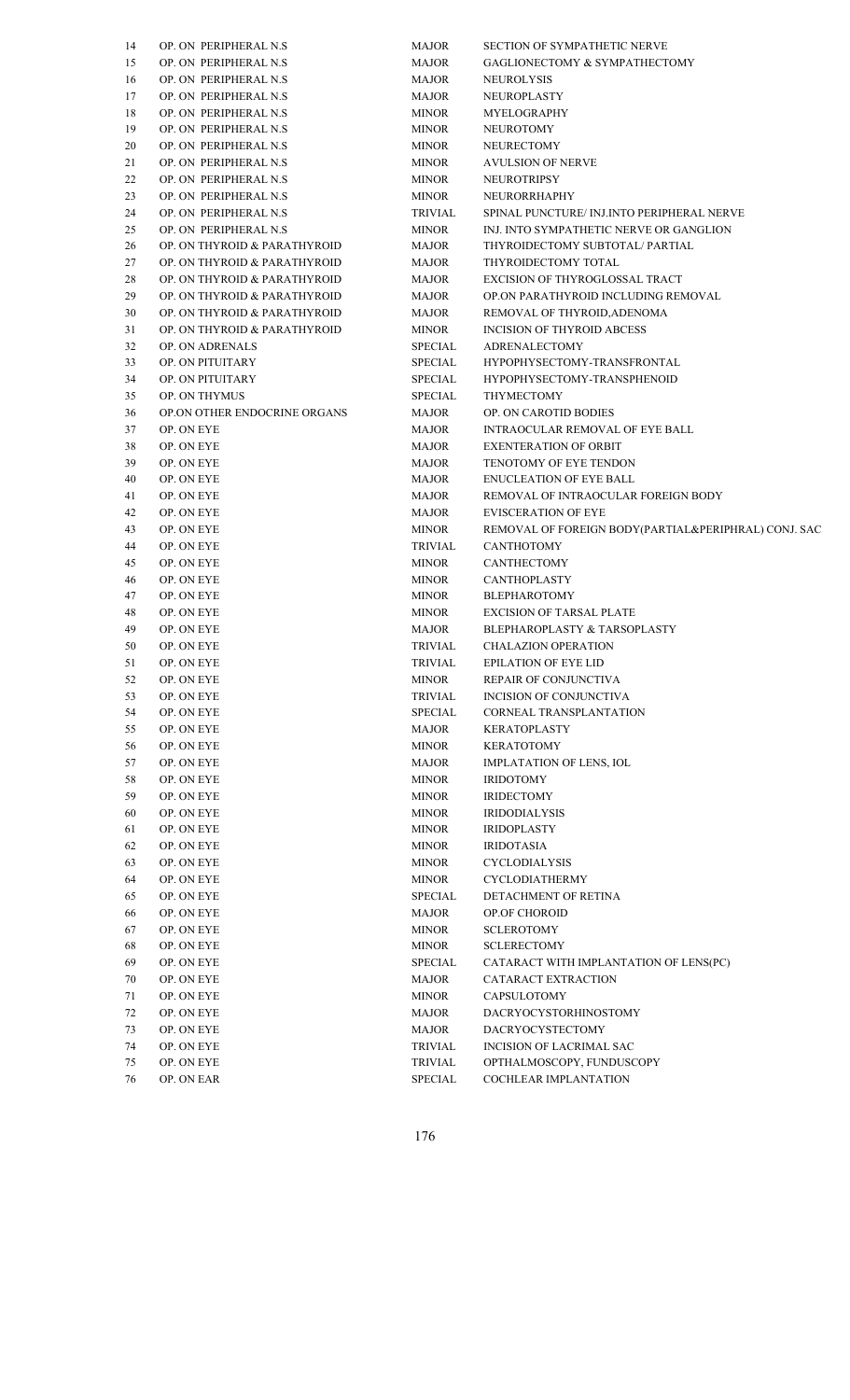| 77         | OP. ON EAR                                                 | MAJOR            | OP. ON OSSICLES OF EAR                                |
|------------|------------------------------------------------------------|------------------|-------------------------------------------------------|
| $78\,$     | OP. ON EAR                                                 | MAJOR            | OP. ON LABYRINTH & VES                                |
| 79         | OP. ON EAR                                                 | MAJOR            | OP. ON MASTOID ANTRUN                                 |
| 80         | OP. ON EAR                                                 | MAJOR            | OP. ON TYMPANUM                                       |
| 81         | OP. ON EAR                                                 | <b>MINOR</b>     | REPAIR OF EAR LOBULE                                  |
| 82         | OP. ON EAR                                                 | TRIVIAL          | <b>INCISION OF EXTERNAL E</b>                         |
| 83         | OP. ON EAR                                                 | TRIVIAL          | REMOVAL OF FOREIGN BO                                 |
| 84         | OP. ON EAR                                                 | <b>MINOR</b>     | OP. ON EUSTACHIAN TUB                                 |
| 85         | OP. ON AIR SINUSES                                         | MAJOR            | <b>REPAIR OF NOSE</b>                                 |
| 86         | <b>OP. ON AIR SINUSES</b>                                  | MAJOR            | <b>ETHMOIDECTOMY</b>                                  |
| 87         | OP. ON AIR SINUSES                                         | <b>MINOR</b>     | OP. ON NASAL SEPTUM                                   |
| 88         | OP. ON AIR SINUSES                                         | <b>MINOR</b>     | <b>TURBINECTOMY</b>                                   |
| 89         | OP. ON AIR SINUSES                                         | <b>MINOR</b>     | REDUCTION OF FRACTUR                                  |
| 90         | OP. ON AIR SINUSES                                         | <b>MINOR</b>     | I & D OF PARANASAL SINI                               |
| 91         | OP. ON AIR SINUSES                                         | TRIVIAL          | I & D OF NOSE                                         |
| 92         | OP. ON AIR SINUSES                                         | TRIVIAL          | REMOVAL OF FOREIGN BO                                 |
| 93         | OP. ON LARYNX & TRACHEA                                    | SPECIAL          | <b>EXCISION &amp; RECONSTRUG</b>                      |
| 94         | OP. ON LARYNX & TRACHEA                                    | MAJOR            | REPAIR OF TRACHEA                                     |
| 95         | OP. ON LARYNX & TRACHEA                                    | <b>MINOR</b>     | LARYNGOTOMY                                           |
| 96         | OP. ON LARYNX & TRACHEA                                    | <b>MINOR</b>     | LARYNGOSTOMY                                          |
| 97         | OP. ON LARYNX & TRACHEA                                    | <b>MINOR</b>     | TRACHEOSTOMY                                          |
| 98         | OP. ON LARYNX & TRACHEA                                    | TRIVIAL          | <b>INTUBATION OF TRACHE</b>                           |
| 99         | OP. ON TEETH AND GUMS                                      | <b>TRIVIAL</b>   | ALVEOLECTOMY                                          |
| 100        | OP. ON TEETH AND GUMS                                      | <b>MINOR</b>     | <b>EXTRACTION OF IMPACTI</b>                          |
| 101        | OP. ON TEETH AND GUMS                                      | <b>MINOR</b>     | <b>SURGICAL REMOVAL OF 7</b>                          |
| 102        | OP. ON TEETH AND GUMS                                      | <b>TRIVIAL</b>   | I & D OF ALVEOLAR ABSC                                |
| 103        | OP. ON TEETH AND GUMS                                      | <b>TRIVIAL</b>   | <b>EXTRACTION OF EACH TE</b>                          |
| 104        | OP. ON TEETH AND GUMS                                      | <b>TRIVIAL</b>   | <b>EXTRACTION OF MOLAR</b>                            |
| 105        | OP. ON TEETH AND GUMS                                      | <b>MINOR</b>     | APICECTOMY                                            |
| 106        | OP. ON TEETH AND GUMS                                      | <b>TRIVIAL</b>   | <b>EXCISION OF LESION OF C</b>                        |
| 107        | OP. ON TEETH AND GUMS                                      | <b>TRIVIAL</b>   | <b>REPAIR OF TEETH</b>                                |
| 108        | OP. ON OROPHARYNX                                          | SPECIAL          | LARYNGO -PHARYNGECT                                   |
| 109        | OP. ON OROPHARYNX                                          | SPECIAL          | <b>COMMANDO OPERATION</b>                             |
| 110        | OP. ON OROPHARYNX                                          | MAJOR            | PHARYNGOTOMY                                          |
| 111        | OP. ON OROPHARYNX                                          | MAJOR            | OP. FOR CORRECTION OF                                 |
| 112        | OP. ON OROPHARYNX                                          | MAJOR            | GLOSSECTOMY                                           |
| 113        | OP. ON OROPHARYNX                                          | <b>MINOR</b>     | ADENOIDECTOMY WITHC                                   |
| 114        | OP. ON OROPHARYNX                                          | <b>MAJOR</b>     | TONSILECTOMY WITH AD                                  |
| 115        | OP. ON OROPHARYNX                                          | <b>MINOR</b>     | TONSILECTOMY WITHOUT                                  |
| 116        | OP. ON OROPHARYNX                                          | TRIVIAL          | I & D OF PERITONSILLES A                              |
| 117        | OP. ON OESOPHAGUS                                          | SPECIAL          | OESOPHAGO GASTRECTO                                   |
| 118        | OP. ON OESOPHAGUS                                          | SPECIAL          | DEVASCULARISATION OP                                  |
| 119        | OP. ON OESOPHAGUS                                          | MAJOR            | <b>OESOPHAGOTOMY</b>                                  |
| 120        | OP. ON OESOPHAGUS                                          | <b>MAJOR</b>     | EXCISION OF STRICTURE                                 |
| 121        | OP. ON OESOPHAGUS                                          | MAJOR            | <b>HELLER'S OPERATION</b>                             |
| 122        | OP. ON OESOPHAGUS                                          | <b>MINOR</b>     | <b>OESOPHAGOSCOPY</b>                                 |
| 123        | OP. ON OESOPHAGUS                                          | <b>MINOR</b>     | INJ. OF OESOPHAGIAL VA                                |
| 124        | OP. ON OESOPHAGUS                                          | <b>MINOR</b>     | DILATATION OF OESOPHA                                 |
| 125        | OP. ON SALIVERY GLANDS                                     | MAJOR            | SIALOADENECTOMY                                       |
| 126        | OP. ON SALIVERY GLANDS                                     | <b>MINOR</b>     | SIALODENOTOMY                                         |
| 127        | OP. ON SALIVERY GLANDS                                     | <b>MINOR</b>     | REMOVAL OF SALIVARY                                   |
| 128        | OP.ON INTRATHORACIC VESSELS                                | <b>SPECIAL</b>   | OP. ON ANEURYSM OF GR                                 |
| 129        | OP.ON INTRATHORACIC VESSELS                                | SPECIAL          | <b>ARTERIOTOMY OF GREAT</b>                           |
|            |                                                            |                  |                                                       |
| 130<br>131 | OP.ON INTRATHORACIC VESSELS<br>OP.ON INTRATHORACIC VESSELS | SPECIAL<br>MAJOR | REPAIR OF CONGEITAL DI<br><b>ARTERIORRHAPHY OF GR</b> |
| 132        | OP.ON INTRATHORACIC VESSELS                                | MAJOR            | <b>LIGATION OF GREAT VES:</b>                         |
| 133        | OP.ON INTRATHORACIC VESSELS                                | SPECIAL          | <b>ARTERIAL GRAFTS</b>                                |
| 134        | OP.ON INTRATHORACIC VESSELS                                | SPECIAL          | <b>EMBOLECTOMY</b>                                    |
| 135        | OP. ON THORAX                                              | MAJOR            | MEDIASTINOTOMY                                        |
| 136        | OP. ON THORAX                                              | MAJOR            | THORACOTOMY                                           |
| 137        | OP. ON THORAX                                              | MAJOR            | <b>EXCISION OF LESION OF N</b>                        |
| 138        | OP. ON THORAX                                              | MAJOR            | <b>BRONCHOTOMY</b>                                    |
| 139        | OP. ON THORAX                                              | MAJOR            | <b>REPAIR OF BRONCHUS</b>                             |
|            |                                                            |                  |                                                       |

| 77  | OP. ON EAR                  | <b>MAJOR</b>   | OP. ON OSSICLES OF EAR                                 |
|-----|-----------------------------|----------------|--------------------------------------------------------|
| 78  | OP. ON EAR                  | <b>MAJOR</b>   | OP. ON LABYRINTH & VESTIBULE OF EAR                    |
| 79  | OP. ON EAR                  | <b>MAJOR</b>   | OP. ON MASTOID ANTRUM                                  |
| 80  | OP. ON EAR                  | <b>MAJOR</b>   | OP. ON TYMPANUM                                        |
| 81  | OP. ON EAR                  | <b>MINOR</b>   | <b>REPAIR OF EAR LOBULE</b>                            |
| 82  | OP. ON EAR                  | <b>TRIVIAL</b> | <b>INCISION OF EXTERNAL EAR</b>                        |
| 83  | OP. ON EAR                  | <b>TRIVIAL</b> | REMOVAL OF FOREIGN BODY FROM EXTERNAL AUDITORY CANAL   |
| 84  | OP. ON EAR                  | <b>MINOR</b>   | OP. ON EUSTACHIAN TUBE                                 |
| 85  | OP. ON AIR SINUSES          | <b>MAJOR</b>   | <b>REPAIR OF NOSE</b>                                  |
| 86  | OP. ON AIR SINUSES          | <b>MAJOR</b>   | <b>ETHMOIDECTOMY</b>                                   |
| 87  | <b>OP. ON AIR SINUSES</b>   | <b>MINOR</b>   | OP. ON NASAL SEPTUM                                    |
| 88  | OP. ON AIR SINUSES          | <b>MINOR</b>   | <b>TURBINECTOMY</b>                                    |
| 89  | OP. ON AIR SINUSES          | <b>MINOR</b>   | REDUCTION OF FRACTURE OF NOSE                          |
| 90  | OP. ON AIR SINUSES          | <b>MINOR</b>   | I & D OF PARANASAL SINUSES                             |
| 91  | OP. ON AIR SINUSES          | TRIVIAL        | I & D OF NOSE                                          |
| 92  | OP. ON AIR SINUSES          | TRIVIAL        | REMOVAL OF FOREIGN BODY FROM NOSE                      |
| 93  | OP. ON LARYNX & TRACHEA     | <b>SPECIAL</b> | EXCISION & RECONSTRUCTION OF TRACHEA                   |
| 94  | OP. ON LARYNX & TRACHEA     | <b>MAJOR</b>   | <b>REPAIR OF TRACHEA</b>                               |
| 95  | OP. ON LARYNX & TRACHEA     | <b>MINOR</b>   | LARYNGOTOMY                                            |
| 96  | OP. ON LARYNX & TRACHEA     | <b>MINOR</b>   | <b>LARYNGOSTOMY</b>                                    |
| 97  | OP. ON LARYNX & TRACHEA     | <b>MINOR</b>   | <b>TRACHEOSTOMY</b>                                    |
| 98  | OP. ON LARYNX & TRACHEA     | <b>TRIVIAL</b> | <b>INTUBATION OF TRACHEA</b>                           |
| 99  | OP. ON TEETH AND GUMS       | <b>TRIVIAL</b> | <b>ALVEOLECTOMY</b>                                    |
| 100 | OP. ON TEETH AND GUMS       | <b>MINOR</b>   | EXTRACTION OF IMPACTED MOLAR                           |
| 101 | OP. ON TEETH AND GUMS       | <b>MINOR</b>   | <b>SURGICAL REMOVAL OF TEETH</b>                       |
| 102 | OP. ON TEETH AND GUMS       | <b>TRIVIAL</b> | <b>I &amp; D OF ALVEOLAR ABSCESS</b>                   |
| 103 | OP. ON TEETH AND GUMS       | <b>TRIVIAL</b> | <b>EXTRACTION OF EACH TEETH</b>                        |
| 104 | OP. ON TEETH AND GUMS       | <b>TRIVIAL</b> | <b>EXTRACTION OF MOLAR TOOTH</b>                       |
| 105 | OP. ON TEETH AND GUMS       | <b>MINOR</b>   | <b>APICECTOMY</b>                                      |
| 106 | OP. ON TEETH AND GUMS       | <b>TRIVIAL</b> | <b>EXCISION OF LESION OF GUMS</b>                      |
| 107 | OP. ON TEETH AND GUMS       | <b>TRIVIAL</b> | <b>REPAIR OF TEETH</b>                                 |
| 108 | OP. ON OROPHARYNX           | <b>SPECIAL</b> | LARYNGO -PHARYNGECTOMY                                 |
| 109 | OP. ON OROPHARYNX           | <b>SPECIAL</b> | <b>COMMANDO OPERATION</b>                              |
| 110 | OP. ON OROPHARYNX           | <b>MAJOR</b>   | PHARYNGOTOMY                                           |
| 111 | OP. ON OROPHARYNX           | <b>MAJOR</b>   | OP. FOR CORRECTION OF CLEFT PALATE                     |
| 112 | OP. ON OROPHARYNX           | <b>MAJOR</b>   | <b>GLOSSECTOMY</b>                                     |
| 113 | OP. ON OROPHARYNX           | <b>MINOR</b>   | ADENOIDECTOMY WITHOUT TONSILLECTOMY                    |
| 114 | OP. ON OROPHARYNX           | <b>MAJOR</b>   | TONSILECTOMY WITH ADENOIDECTOMY                        |
| 115 | OP. ON OROPHARYNX           | <b>MINOR</b>   | TONSILECTOMY WITHOUT ADENOIDECTOMY                     |
| 116 | OP. ON OROPHARYNX           | TRIVIAL        | I & D OF PERITONSILLES ABSCESS                         |
| 117 | OP. ON OESOPHAGUS           | <b>SPECIAL</b> | OESOPHAGO GASTRECTOMY                                  |
| 118 | OP. ON OESOPHAGUS           | <b>SPECIAL</b> | DEVASCULARISATION OP./TANNERS OP. & OTHER SIMILAR OP.  |
| 119 | OP. ON OESOPHAGUS           | <b>MAJOR</b>   | <b>OESOPHAGOTOMY</b>                                   |
| 120 | OP. ON OESOPHAGUS           | <b>MAJOR</b>   | <b>EXCISION OF STRICTURE</b>                           |
| 121 | OP. ON OESOPHAGUS           | <b>MAJOR</b>   | <b>HELLER'S OPERATION</b>                              |
| 122 | OP. ON OESOPHAGUS           | <b>MINOR</b>   | <b>OESOPHAGOSCOPY</b>                                  |
| 123 | OP. ON OESOPHAGUS           | <b>MINOR</b>   | INJ. OF OESOPHAGIAL VARICES                            |
| 124 | OP. ON OESOPHAGUS           | <b>MINOR</b>   | DILATATION OF OESOPHAGUS                               |
| 125 | OP. ON SALIVERY GLANDS      | <b>MAJOR</b>   | SIALOADENECTOMY                                        |
|     |                             |                |                                                        |
| 126 | OP. ON SALIVERY GLANDS      | <b>MINOR</b>   | <b>SIALODENOTOMY</b>                                   |
| 127 | OP. ON SALIVERY GLANDS      | <b>MINOR</b>   | REMOVAL OF SALIVARY CALCULUS                           |
| 128 | OP.ON INTRATHORACIC VESSELS | SPECIAL        | OP. ON ANEURYSM OF GREAT VESSEL, INTRATHORACIC         |
| 129 | OP.ON INTRATHORACIC VESSELS | <b>SPECIAL</b> | ARTERIOTOMY OF GREAT VESSEL, INTRATHORACIC             |
| 130 | OP.ON INTRATHORACIC VESSELS | SPECIAL        | REPAIR OF CONGEITAL DEFECT OF GREAT VESSELS            |
| 131 | OP.ON INTRATHORACIC VESSELS | <b>MAJOR</b>   | ARTERIORRHAPHY OF GREAT VESSELS, INTRATHORACIC         |
| 132 | OP.ON INTRATHORACIC VESSELS | <b>MAJOR</b>   | LIGATION OF GREAT VESSELS, INTRATHORACIC INCLUDING PDA |
| 133 | OP.ON INTRATHORACIC VESSELS | <b>SPECIAL</b> | <b>ARTERIAL GRAFTS</b>                                 |
| 134 | OP.ON INTRATHORACIC VESSELS | <b>SPECIAL</b> | <b>EMBOLECTOMY</b>                                     |
| 135 | OP. ON THORAX               | <b>MAJOR</b>   | MEDIASTINOTOMY                                         |
| 136 | OP. ON THORAX               | <b>MAJOR</b>   | THORACOTOMY                                            |
| 137 | OP. ON THORAX               | <b>MAJOR</b>   | EXCISION OF LESION OF MEDIASTINUM                      |
| 138 | OP. ON THORAX               | <b>MAJOR</b>   | <b>BRONCHOTOMY</b>                                     |
| 139 | OP ON THORAX                | <b>MAIOR</b>   | REPAIR OF BRONCHUS                                     |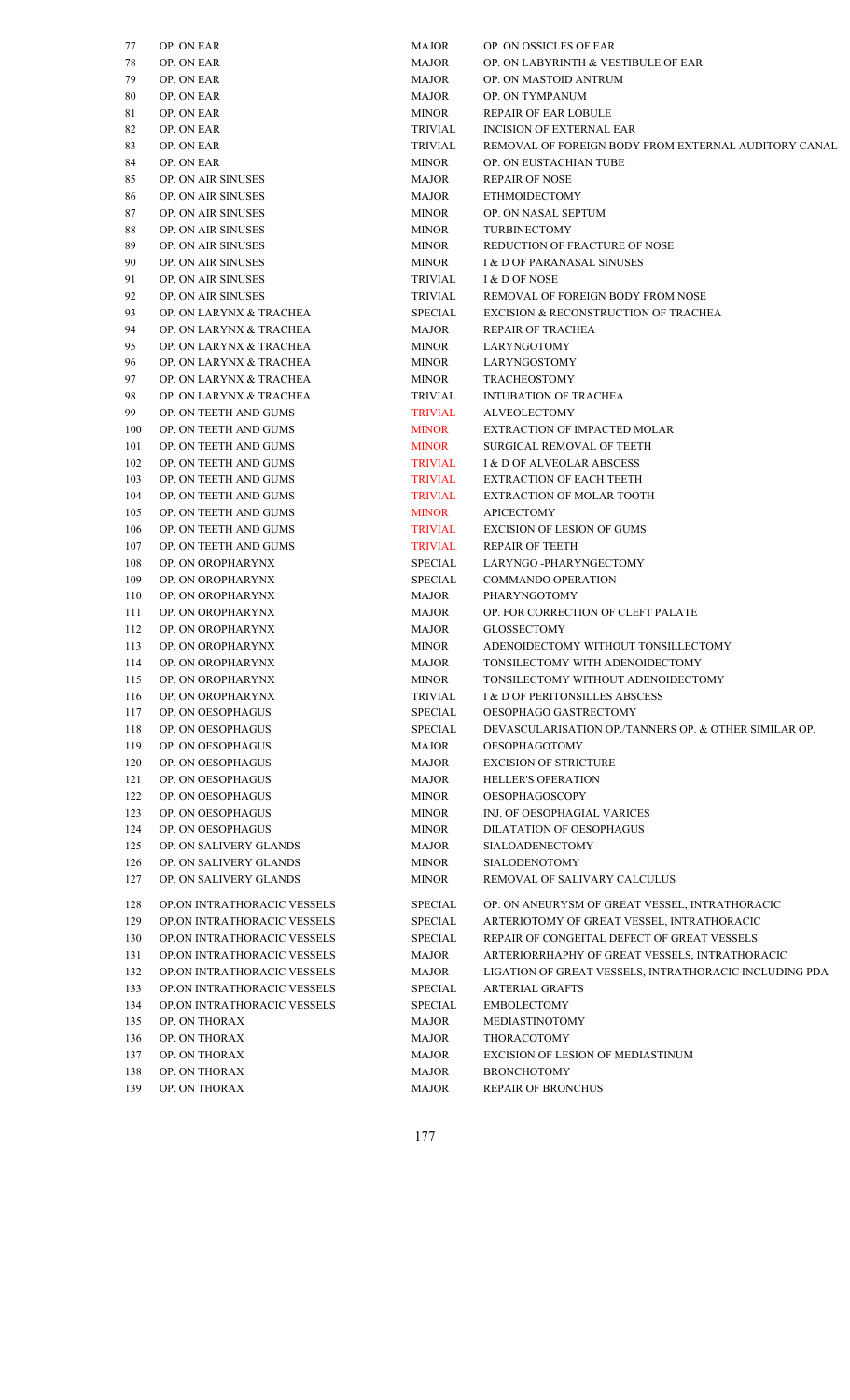| 140 | OP. ON THORAX             | MAJOR          | PNEUMONECTOMY                |
|-----|---------------------------|----------------|------------------------------|
| 141 | OP. ON THORAX             | MAJOR          | LOBECTOMY                    |
| 142 | OP. ON THORAX             | MAJOR          | PLEURECTOMY                  |
| 143 | OP. ON THORAX             | MAJOR          | REPAIR OF LUNG & PLE         |
| 144 | OP. ON THORAX             | <b>MINOR</b>   | THOR ACENTESIS               |
| 145 | OP. ON THORAX             | MINOR          | OTHER OP. ON CHEST W         |
| 146 | OP. ON THORAX             | MINOR          | <b>BRONCHOSCOPY</b>          |
| 147 | OP. ON THORAX             | MINOR          | PLEUROTOMY                   |
| 148 | OP. ON THORAX             | TRIVIAL        | PLEURAL ASPIRATION &         |
| 149 | OP. ON THORAX             | MINOR          | RIB RESECTION AND DR         |
| 150 | OP. ON THORAX             | TRIVIAL        | PNEUMOTHORAX ARTIF           |
| 151 | OP. ON THORAX             | MAJOR          | MASTECTOMY, RADICA           |
| 152 | OP. ON BREAST             | MAJOR          | PATEY'S OPERATION            |
| 153 | OP. ON BREAST             | MAJOR          | MASTECTOMY WITH AX           |
| 154 | OP. ON BREAST             | <b>MINOR</b>   | LUMPECTOMY OR SIMP           |
| 155 | OP. ON BREAST             |                | FORMAL BIOPSY OF BRI         |
|     |                           | <b>MINOR</b>   | <b>NEEDLE/TROCAR BIOPS</b>   |
| 156 | OP. ON BREAST             | TRIVIAL        |                              |
| 157 | OP. ON ABDOMINAL WALL     | MAJOR          | LAPAROTOMY AND DRA           |
| 158 | OP. ON ABDOMINAL WALL     | <b>MINOR</b>   | REPAIR OF INGUINAL H         |
| 159 | OP. ON ABDOMINAL WALL     | MAJOR          | REPAIR OF FEMORAL HI         |
| 160 | OP. ON ABDOMINAL WALL     | MAJOR          | <b>REPAIR OF ABDOMINAL</b>   |
| 161 | OP. ON ABDOMINAL WALL     | MINOR          | <b>HERNIOTOMY</b>            |
| 162 | OP. ON ABDOMINAL WALL     | MAJOR          | <b>EXPLORATORY LAPROT</b>    |
| 163 | OP. ON ABDOMINAL WALL     | <b>TRIVIAL</b> | PNEUMOPERITONEUM             |
| 164 | OP. ON ABDOMEN            | <b>MAJOR</b>   | <b>EXCISION OF TUMOURS</b>   |
| 165 | OP. ON STOMACH            | SPECIAL        | DEVASCULARISATION (          |
| 166 | OP. ON STOMACH            | <b>SPECIAL</b> | TOTAL GASTRECTOMY            |
| 167 | OP. ON STOMACH            | MAJOR          | GASTRECTOMY, SUBTO           |
| 168 | OP. ON STOMACH            | MAJOR          | GASTRECTOMY, PARTIA          |
| 169 | OP. ON STOMACH            | MAJOR          | <b>GASTROJEJUNOSTOMY</b>     |
| 170 | OP. ON STOMACH            | MAJOR          | VAGOTOMY & DRAINA            |
| 171 | OP. ON STOMACH            | MINOR          | <b>GASTROSCOPY</b>           |
| 172 | OP. ON STOMACH            | MINOR          | <b>GASTROSTOMY</b>           |
| 173 | OP. ON APPENDIX           | <b>MINOR</b>   | I & D OF APPENDICULAI        |
| 174 | OP. ON APPENDIX           | MINOR          | APPENDICECTOMY               |
| 175 | OP. ON INTESTINES         | MAJOR          | COLONOSCOPY                  |
| 176 | OP. ON INTESTINES         | MAJOR          | RESECTION OF SMALL E         |
| 177 | OP. ON INTESTINES         | <b>MAJOR</b>   | RESECTION ANASTAMO           |
| 178 | OP. ON INTESTINES         | <b>MINOR</b>   | <b>ENTEROTOMY</b>            |
| 179 | OP. ON INTESTINES         | <b>MINOR</b>   | <b>ILEOSTOMY</b>             |
| 180 | OP. ON INTESTINES         | <b>MINOR</b>   | COLOSTOMY                    |
| 181 | OP. ON INTESTINES         | TRIVIAL        | <b>SIGMOIDOSCOPY</b>         |
| 182 | OP. ON RECTUM & ANUS      | <b>MAJOR</b>   | <b>ANTERIOR RESECTION</b>    |
| 183 | OP. ON RECTUM & ANUS      | <b>MAJOR</b>   | <b>ABDOMEO PERINEAL RI</b>   |
| 184 | OP. ON RECTUM & ANUS      | <b>MINOR</b>   | <b>PROCTOPEXY</b>            |
| 185 | OP. ON RECTUM & ANUS      | <b>MINOR</b>   | <b>HAEMORRIDECTOMY</b>       |
|     |                           | <b>MINOR</b>   | <b>EXCISION OF ANAL FIST</b> |
| 186 | OP. ON RECTUM & ANUS      |                |                              |
| 187 | OP. ON RECTUM & ANUS      | TRIVIAL        | <b>PROCTOSCOPY</b>           |
| 188 | OP. ON RECTUM & ANUS      | TRIVIAL        | <b>INCISION OF ANAL ABS</b>  |
| 189 | OP. ON RECTUM & ANUS      | TRIVIAL        | INJ. OF HAEMORRHOIDS         |
| 190 | OP. ON RECTUM & ANUS      | <b>MINOR</b>   | <b>APPLICATION OF RUBBI</b>  |
| 191 | OP. ON RECTUM & ANUS      | TRIVIAL        | <b>EXCISION OF ANAL FISS</b> |
| 192 | OP. ON RECTUM & ANUS      | TRIVIAL        | <b>DILATION OF ANAL SPH</b>  |
| 193 | OP. ON LIVER & BILE DUCTS | SPECIAL        | HEPATECTOMY, PARTIA          |
| 194 | OP. ON LIVER & BILE DUCTS | SPECIAL        | HEPATICO JEJUNOSTOM          |
| 195 | OP. ON LIVER & BILE DUCTS | <b>SPECIAL</b> | <b>REPAIR OF STRICTURE-1</b> |
| 196 | OP. ON LIVER & BILE DUCTS | SPECIAL        | <b>ANASTOMOSIS OF BILE</b>   |
| 197 | OP. ON LIVER & BILE DUCTS | MAJOR          | CHOLECYSTECTOMY              |
| 198 | OP. ON LIVER & BILE DUCTS | MAJOR          | <b>CHOLEGYSTOGASTROS</b>     |
| 199 | OP. ON LIVER & BILE DUCTS | MAJOR          | CHOLECYSTOJEJUNOST           |
| 200 | OP. ON LIVER & BILE DUCTS | MAJOR          | <b>REPAIR OF LIVER</b>       |
| 201 | OP. ON LIVER & BILE DUCTS | MAJOR          | <b>CHOLEDOCHOLITHOTO</b>     |
| 202 | OP. ON LIVER & BILE DUCTS | <b>MAJOR</b>   | CHOLEDOCHOTOMY               |

| 140 | OP. ON THORAX             | MAJOR          | PNEUMONECTOMY                                        |
|-----|---------------------------|----------------|------------------------------------------------------|
| 141 | OP. ON THORAX             | MAJOR          | LOBECTOMY                                            |
| 142 | OP. ON THORAX             | MAJOR          | PLEURECTOMY                                          |
| 143 | OP. ON THORAX             | MAJOR          | REPAIR OF LUNG & PLEURA                              |
| 144 | OP. ON THORAX             | <b>MINOR</b>   | THOR ACENTESIS                                       |
| 145 | OP. ON THORAX             | MINOR          | OTHER OP. ON CHEST WALL                              |
| 146 | OP. ON THORAX             | MINOR          | <b>BRONCHOSCOPY</b>                                  |
| 147 | OP. ON THORAX             | MINOR          | PLEUROTOMY                                           |
| 148 | OP. ON THORAX             | TRIVIAL        | PLEURAL ASPIRATION & PLEURAL BIOPSY                  |
| 149 | OP. ON THORAX             | <b>MINOR</b>   | RIB RESECTION AND DRAINAGE                           |
| 150 | OP. ON THORAX             | TRIVIAL        | PNEUMOTHORAX ARTIFICIAL                              |
|     | OP. ON THORAX             | MAJOR          | MASTECTOMY, RADICAL                                  |
| 151 |                           |                |                                                      |
| 152 | OP. ON BREAST             | MAJOR          | PATEY'S OPERATION                                    |
| 153 | OP. ON BREAST             | MAJOR          | MASTECTOMY WITH AXILLARY CLEARANCE                   |
| 154 | OP. ON BREAST             | <b>MINOR</b>   | LUMPECTOMY OR SIMPLE MASTECTOMY                      |
| 155 | OP. ON BREAST             | MINOR          | FORMAL BIOPSY OF BREAST                              |
| 156 | OP. ON BREAST             | TRIVIAL        | NEEDLE/TROCAR BIOPSY OF BREAST                       |
| 157 | OP. ON ABDOMINAL WALL     | MAJOR          | LAPAROTOMY AND DRAINAGE                              |
| 158 | OP. ON ABDOMINAL WALL     | MINOR          | REPAIR OF INGUINAL HERNIA                            |
| 159 | OP. ON ABDOMINAL WALL     | MAJOR          | REPAIR OF FEMORAL HERNIA                             |
| 160 | OP. ON ABDOMINAL WALL     | MAJOR          | REPAIR OF ABDOMINAL WALL                             |
| 161 | OP. ON ABDOMINAL WALL     | MINOR          | <b>HERNIOTOMY</b>                                    |
| 162 | OP. ON ABDOMINAL WALL     | MAJOR          | EXPLORATORY LAPROTOMY WITH/WITHOUT BIOPSY            |
| 163 | OP. ON ABDOMINAL WALL     | TRIVIAL        | PNEUMOPERITONEUM                                     |
| 164 | OP. ON ABDOMEN            | MAJOR          | EXCISION OF TUMOURS-INTRA ABDOMINAL                  |
| 165 | OP. ON STOMACH            | SPECIAL        | DEVASCULARISATION OPERATION                          |
| 166 | OP. ON STOMACH            | SPECIAL        | TOTAL GASTRECTOMY                                    |
| 167 | OP. ON STOMACH            | MAJOR          | GASTRECTOMY, SUBTOTAL                                |
| 168 | OP. ON STOMACH            | MAJOR          | GASTRECTOMY, PARTIAL                                 |
| 169 | OP. ON STOMACH            | MAJOR          | <b>GASTROJEJUNOSTOMY</b>                             |
| 170 | OP. ON STOMACH            | MAJOR          | VAGOTOMY & DRAINAGE PROCEDURE                        |
| 171 | OP. ON STOMACH            | <b>MINOR</b>   | <b>GASTROSCOPY</b>                                   |
| 172 | OP. ON STOMACH            | MINOR          | <b>GASTROSTOMY</b>                                   |
| 173 | OP. ON APPENDIX           | MINOR          | I & D OF APPENDICULAR ABSCESS                        |
| 174 | OP. ON APPENDIX           | MINOR          | APPENDICECTOMY                                       |
| 175 | OP. ON INTESTINES         | MAJOR          | <b>COLONOSCOPY</b>                                   |
| 176 | OP. ON INTESTINES         | MAJOR          | RESECTION OF SMALL BOWEL OR COLON e.g. HEMICOLECTOMY |
| 177 | OP. ON INTESTINES         | <b>MAJOR</b>   | <b>RESECTION ANASTAMOSIS</b>                         |
| 178 | OP. ON INTESTINES         | <b>MINOR</b>   | <b>ENTEROTOMY</b>                                    |
| 179 | OP. ON INTESTINES         | <b>MINOR</b>   | <b>ILEOSTOMY</b>                                     |
| 180 | OP. ON INTESTINES         | <b>MINOR</b>   | COLOSTOMY                                            |
| 181 | OP. ON INTESTINES         | <b>TRIVIAL</b> | <b>SIGMOIDOSCOPY</b>                                 |
| 182 | OP. ON RECTUM & ANUS      | <b>MAJOR</b>   | <b>ANTERIOR RESECTION</b>                            |
|     |                           |                | ABDOMEO PERINEAL RESECTION                           |
| 183 | OP. ON RECTUM & ANUS      | <b>MAJOR</b>   |                                                      |
| 184 | OP. ON RECTUM & ANUS      | <b>MINOR</b>   | <b>PROCTOPEXY</b>                                    |
| 185 | OP. ON RECTUM & ANUS      | <b>MINOR</b>   | <b>HAEMORRIDECTOMY</b>                               |
| 186 | OP. ON RECTUM & ANUS      | <b>MINOR</b>   | <b>EXCISION OF ANAL FISTULA</b>                      |
| 187 | OP. ON RECTUM & ANUS      | <b>TRIVIAL</b> | <b>PROCTOSCOPY</b>                                   |
| 188 | OP. ON RECTUM & ANUS      | <b>TRIVIAL</b> | INCISION OF ANAL ABSCESS                             |
| 189 | OP. ON RECTUM & ANUS      | TRIVIAL        | INJ. OF HAEMORRHOIDS                                 |
| 190 | OP. ON RECTUM & ANUS      | <b>MINOR</b>   | APPLICATION OF RUBBER BAND                           |
| 191 | OP. ON RECTUM & ANUS      | TRIVIAL        | <b>EXCISION OF ANAL FISSURE</b>                      |
| 192 | OP. ON RECTUM & ANUS      | TRIVIAL        | DILATION OF ANAL SPHINCTER                           |
| 193 | OP. ON LIVER & BILE DUCTS | SPECIAL        | HEPATECTOMY, PARTIAL                                 |
| 194 | OP. ON LIVER & BILE DUCTS | SPECIAL        | HEPATICO JEJUNOSTOMY                                 |
| 195 | OP. ON LIVER & BILE DUCTS | SPECIAL        | REPAIR OF STRICTURE-BILE DUCT                        |
| 196 | OP. ON LIVER & BILE DUCTS | SPECIAL        | ANASTOMOSIS OF BILE DUCT                             |
| 197 | OP. ON LIVER & BILE DUCTS | <b>MAJOR</b>   | CHOLECYSTECTOMY                                      |
| 198 | OP. ON LIVER & BILE DUCTS | <b>MAJOR</b>   | CHOLEGYSTOGASTROSTOMY                                |
| 199 | OP. ON LIVER & BILE DUCTS | <b>MAJOR</b>   | CHOLECYSTOJEJUNOSTOMY                                |
| 200 | OP. ON LIVER & BILE DUCTS | <b>MAJOR</b>   | <b>REPAIR OF LIVER</b>                               |
| 201 | OP. ON LIVER & BILE DUCTS | <b>MAJOR</b>   | CHOLEDOCHOLITHOTOMY                                  |
| 202 | OP. ON LIVER & BILE DUCTS | <b>MAJOR</b>   | CHOLEDOCHOTOMY                                       |
|     |                           |                |                                                      |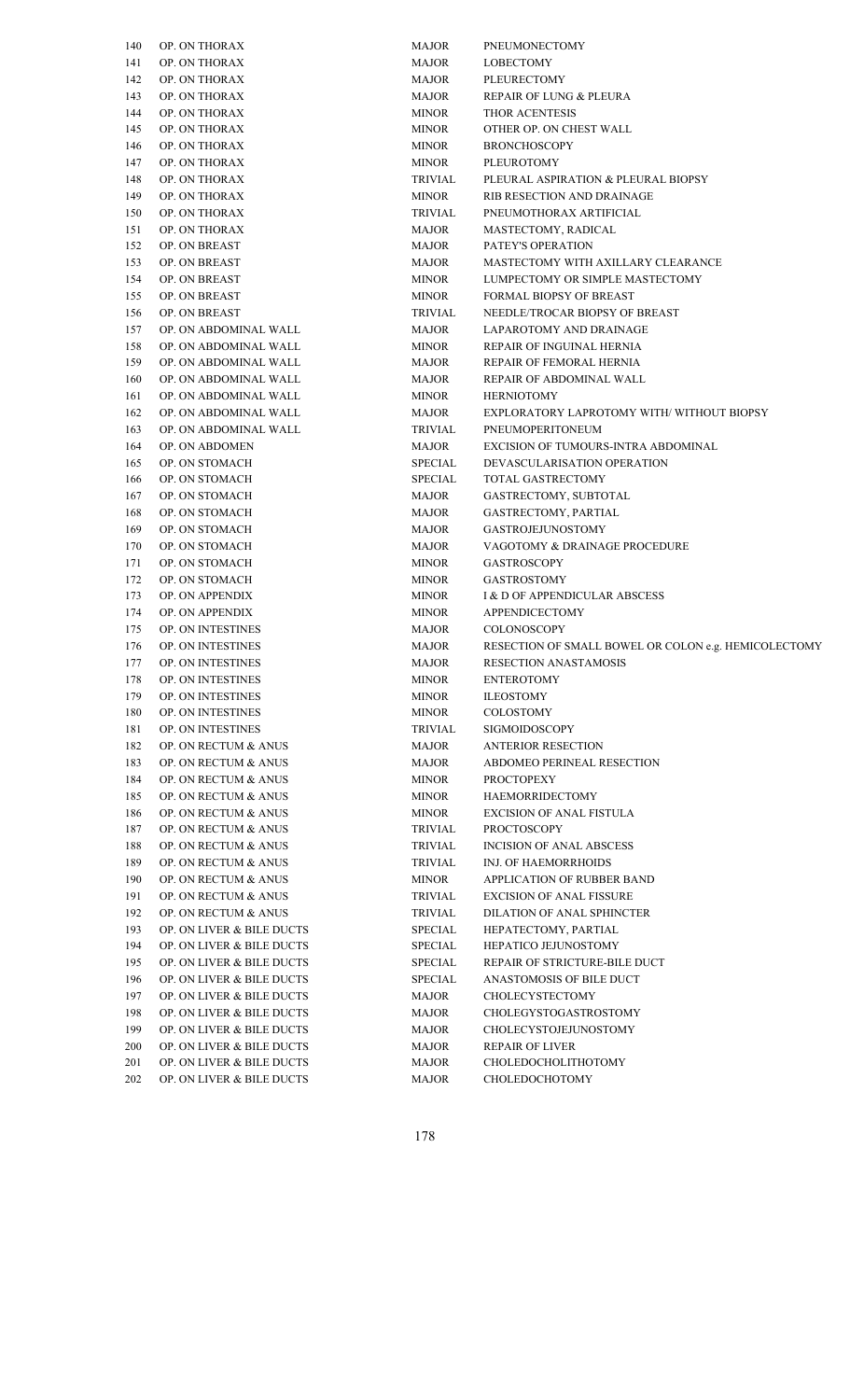| 203 | OP. ON LIVER & BILE DUCTS            | <b>MAJOR</b>   | ERCP & SCPHINTEROTOMY                    |
|-----|--------------------------------------|----------------|------------------------------------------|
| 204 | OP. ON LIVER & BILE DUCTS            | <b>MAJOR</b>   | <b>BASKETING &amp; ERCP</b>              |
| 205 | <b>OP. ON LIVER &amp; BILE DUCTS</b> | <b>MAJOR</b>   | ERCP                                     |
| 206 | OP. ON LIVER & BILE DUCTS            | MAJOR          | CHOLECYSTOSTOMY                          |
| 207 | OP. ON LIVER & BILE DUCTS            | <b>TRIVIAL</b> | <b>BIOPSY OF LIVER &amp; NEEDLE ASPI</b> |
| 208 | OP. ON PANCREAS                      | <b>SPECIAL</b> | <b>PANCREATECTOMY</b>                    |
| 209 | OP. ON PANCREAS                      | <b>SPECIAL</b> | PANCREATODUODENECTOMY                    |
| 210 | OP. ON PANCREAS                      | <b>MAJOR</b>   | <b>PANCREATOTOMY</b>                     |
| 211 | <b>OP. ON PANCREAS</b>               | <b>MAJOR</b>   | <b>PANCREOLITHOTOMY</b>                  |
| 212 | OP. ON PANCREAS                      | <b>MAJOR</b>   | <b>EXCISION OF LESION OF PANCRE</b>      |
| 213 | OP. ON PANCREAS                      | <b>MAJOR</b>   | PANCREATOJEJUNOSTOMY                     |
| 214 | OP. ON PANCREAS                      | <b>MAJOR</b>   | <b>DRAINAGE OF PANCREATIC ABSO</b>       |
| 215 | OP. ON SPLEEN                        | <b>MAJOR</b>   | <b>SPLEENECTOMY</b>                      |
| 216 | OP. ON KIDNEY                        | <b>SPECIAL</b> | RENAL TRANSPLANTATION, REC               |
| 217 | OP. ON KIDNEY                        | <b>MAJOR</b>   | NEPHROTOMY, EXPLORATORY                  |
| 218 | OP. ON KIDNEY                        | <b>MAJOR</b>   | <b>NEPHROSTOMY</b>                       |
| 219 | OP. ON KIDNEY                        | <b>MAJOR</b>   | <b>NEPHROLITHOTOMY</b>                   |
| 220 | OP. ON KIDNEY                        | <b>MAJOR</b>   | PYELOPLASTY/PYELOLI THOTOM               |
| 221 | OP. ON KIDNEY                        | <b>MAJOR</b>   | <b>NEPHRECTOMY</b>                       |
| 222 | OP. ON KIDNEY                        |                | <b>NEPHROPEXY</b>                        |
|     |                                      | <b>MAJOR</b>   |                                          |
| 223 | OP. ON KIDNEY                        | <b>MAJOR</b>   | RETROGRADE PYELOGRAPHY                   |
| 224 | OP. ON URETER                        | <b>MAJOR</b>   | URETEROLITHOTOMY, URETERO                |
| 225 | OP. ON URETER                        | <b>MAJOR</b>   | URETEROSIGMOIDOSTOMY/URET                |
| 226 | OP. ON URETER                        | <b>MAJOR</b>   | <b>ILEAL CONDUIT</b>                     |
| 227 | OP. ON URINARY BLADDER               | <b>MAJOR</b>   | CYSTECTOMY (PARTIAL/TOTAL)               |
| 228 | OP. ON URINARY BLADDER               | <b>MAJOR</b>   | <b>CYSTOPLASTY</b>                       |
| 229 | OP. ON URINARY BLADDER               | <b>MAJOR</b>   | TRANSURETHRAL RESECTION OF               |
| 230 | OP. ON URINARY BLADDER               | <b>MAJOR</b>   | <b>BASKETTING OF URETERIC STON</b>       |
| 231 | OP. ON URINARY BLADDER               | <b>MINOR</b>   | <b>CYSTOTOMY</b>                         |
| 232 | OP. ON URINARY BLADDER               | <b>MINOR</b>   | CYSTOLITHOTOMY                           |
| 233 | OP. ON URINARY BLADDER               | <b>MINOR</b>   | <b>CYSTOSCOPY</b>                        |
| 234 | OP. ON URETHRA                       | <b>MINOR</b>   | URETHROTOMY, EXTERNAL                    |
| 235 | OP. ON URETHRA                       | <b>MINOR</b>   | <b>URETHROLITHOTOMY</b>                  |
| 236 | OP. ON URETHRA                       | <b>MAJOR</b>   | <b>URETHROPLASTY</b>                     |
| 237 | OP. ON URETHRA                       | <b>MINOR</b>   | <b>URETHROSCOPY</b>                      |
| 238 | OP. ON URETHRA                       | TRIVIAL        | MEATOTOMY, URETHRAL                      |
| 239 | OP. ON URETHRA                       | <b>TRIVIAL</b> | <b>URETHROSOCOPY</b>                     |
| 240 | OP. ON URETHRA                       | TRIVIAL        | DILATION OF URETHRA WITH SO              |
| 241 | OP. ON PROSTATE SEMINALVESICLES      | <b>MAJOR</b>   | PROSTATOMY, SUPRAPUBIC                   |
| 242 | OP. ON PROSTATE SEMINALVESICLES      | <b>MAJOR</b>   | PROSTATECTOMY, RETROPUBIC                |
| 243 | OP. ON PROSTATE SEMINALVESICLES      | <b>MAJOR</b>   | PROSTATECTOMY, PERINEAL                  |
| 244 | OP. ON PROSTATE SEMINALVESICLES      | <b>MAJOR</b>   | PROSTASECTOMY, TRANSURETH                |
| 245 | OP. ON PROSTATE SEMINALVESICLES      | <b>MAJOR</b>   | VESICULECTOMY, SEMINAL                   |
| 246 | OP. ON OTHER MALE GENITIALIA         | <b>MAJOR</b>   | <b>EXCISION OF PENIS</b>                 |
| 247 | OP. ON OTHER MALE GENITIALIA         | <b>MAJOR</b>   | <b>HYPOSPADIUS</b>                       |
| 248 | OP. ON OTHER MALE GENITIALIA         | <b>MAJOR</b>   | EXCISION OF FILARIAL SCROTI              |
|     |                                      |                | <b>INTO THIGHS</b>                       |
| 249 | OP. ON OTHER MALE GENITIALIA         | <b>MAJOR</b>   | OP. FOR STRESS INCONTINENCE O            |
| 250 | OP. ON OTHER MALE GENITIALIA         | <b>MINOR</b>   | <b>CASTRATION</b>                        |
| 251 | OP. ON OTHER MALE GENITIALIA         | <b>MINOR</b>   | ORCHIDECTOMY                             |
| 252 | OP. ON OTHER MALE GENITIALIA         | <b>MINOR</b>   | UNILATERAL EXCISION OR EVER              |
| 253 | OP. ON OTHER MALE GENITIALIA         | <b>MINOR</b>   | <b>EXCISION OF VRICOCELE</b>             |
| 254 | OP. ON OTHER MALE GENITIALIA         | <b>MINOR</b>   | ORCHIDECTOMY                             |
| 255 | OP. ON OTHER MALE GENITIALIA         | <b>TRIVIAL</b> | <b>CIRCUMCISION</b>                      |
| 256 | OP. ON OTHER MALE GENITIALIA         | <b>MINOR</b>   | RECANALISATION OF VAS                    |
| 257 | OP. ON OTHER MALE GENITIALIA         | <b>MAJOR</b>   | ANASTOMOSIS OF TUBES                     |
| 258 | OP. ON OVARY                         | <b>MINOR</b>   | CASTRATION-FEMALE                        |
| 259 | OP. ON OVARY                         | <b>MINOR</b>   | SALPINGO-OOPHORECTOMY                    |
| 260 | OP. ON OVARY                         | <b>MINOR</b>   | <b>SALPINGECTOMY</b>                     |
| 261 | OP. ON OVARY                         | <b>TRIVIAL</b> | FALLOPIAN INSUFFLATION                   |
| 262 | OP. ON OVARY                         | <b>MAJOR</b>   | RECANALISATION AFTER TUBEC               |
| 263 | OP.ON UTERUS&SUPP.STRUCTURE          | <b>SPECIAL</b> | PELVIC EVISCREATION                      |
| 264 | OP.ON UTERUS&SUPP.STRUCTURE          | <b>MAJOR</b>   | HYSTERECTOMY, TOTAL                      |
| 265 | OP.ON UTERUS&SUPP.STRUCTURE          | <b>MAJOR</b>   | HYSTERECTOMY, RADICAL                    |
|     |                                      |                |                                          |

| 203<br>204<br>205<br>206<br>207<br>208<br>209                                                  | OP. ON LIVER & BILE DUCTS<br>OP. ON LIVER & BILE DUCTS<br>OP. ON LIVER & BILE DUCTS<br>OP. ON LIVER & BILE DUCTS<br>OP. ON LIVER & BILE DUCTS<br>OP. ON PANCREAS<br><b>OP. ON PANCREAS</b><br><b>OP. ON PANCREAS</b><br><b>OP. ON PANCREAS</b><br><b>OP. ON PANCREAS</b><br><b>OP. ON PANCREAS</b><br><b>OP. ON PANCREAS</b><br>OP. ON SPLEEN<br>OP. ON KIDNEY<br>OP. ON KIDNEY<br>OP. ON KIDNEY<br>OP. ON KIDNEY<br>OP. ON KIDNEY<br>OP. ON KIDNEY<br>OP. ON KIDNEY<br>OP. ON KIDNEY | <b>MAJOR</b><br><b>MAJOR</b><br><b>MAJOR</b><br><b>MAJOR</b><br><b>TRIVIAL</b><br><b>SPECIAL</b><br><b>SPECIAL</b><br><b>MAJOR</b><br><b>MAJOR</b><br>MAJOR<br><b>MAJOR</b><br>MAJOR<br><b>MAJOR</b><br><b>SPECIAL</b><br><b>MAJOR</b><br><b>MAJOR</b><br><b>MAJOR</b><br><b>MAJOR</b><br><b>MAJOR</b> | <b>ERCP &amp; SCPHINTEROTOMY</b><br><b>BASKETING &amp; ERCP</b><br><b>ERCP</b><br>CHOLECYSTOSTOMY<br>BIOPSY OF LIVER & NEEDLE ASPIRATION<br><b>PANCREATECTOMY</b><br>PANCREATODUODENECTOMY<br><b>PANCREATOTOMY</b><br>PANCREOLITHOTOMY<br><b>EXCISION OF LESION OF PANCREAS</b><br>PANCREATOJEJUNOSTOMY<br>DRAINAGE OF PANCREATIC ABSCESS<br><b>SPLEENECTOMY</b><br>RENAL TRANSPLANTATION, RECIPIENT ONLY<br>NEPHROTOMY, EXPLORATORY<br><b>NEPHROSTOMY</b><br><b>NEPHROLITHOTOMY</b><br>PYELOPLASTY/PYELOLI THOTOMY |
|------------------------------------------------------------------------------------------------|---------------------------------------------------------------------------------------------------------------------------------------------------------------------------------------------------------------------------------------------------------------------------------------------------------------------------------------------------------------------------------------------------------------------------------------------------------------------------------------|--------------------------------------------------------------------------------------------------------------------------------------------------------------------------------------------------------------------------------------------------------------------------------------------------------|---------------------------------------------------------------------------------------------------------------------------------------------------------------------------------------------------------------------------------------------------------------------------------------------------------------------------------------------------------------------------------------------------------------------------------------------------------------------------------------------------------------------|
|                                                                                                |                                                                                                                                                                                                                                                                                                                                                                                                                                                                                       |                                                                                                                                                                                                                                                                                                        |                                                                                                                                                                                                                                                                                                                                                                                                                                                                                                                     |
|                                                                                                |                                                                                                                                                                                                                                                                                                                                                                                                                                                                                       |                                                                                                                                                                                                                                                                                                        |                                                                                                                                                                                                                                                                                                                                                                                                                                                                                                                     |
|                                                                                                |                                                                                                                                                                                                                                                                                                                                                                                                                                                                                       |                                                                                                                                                                                                                                                                                                        |                                                                                                                                                                                                                                                                                                                                                                                                                                                                                                                     |
|                                                                                                |                                                                                                                                                                                                                                                                                                                                                                                                                                                                                       |                                                                                                                                                                                                                                                                                                        |                                                                                                                                                                                                                                                                                                                                                                                                                                                                                                                     |
|                                                                                                |                                                                                                                                                                                                                                                                                                                                                                                                                                                                                       |                                                                                                                                                                                                                                                                                                        |                                                                                                                                                                                                                                                                                                                                                                                                                                                                                                                     |
| 210<br>211<br>212<br>213<br>214<br>215<br>216<br>217<br>218<br>219<br>220<br>221<br>222<br>223 |                                                                                                                                                                                                                                                                                                                                                                                                                                                                                       |                                                                                                                                                                                                                                                                                                        |                                                                                                                                                                                                                                                                                                                                                                                                                                                                                                                     |
|                                                                                                |                                                                                                                                                                                                                                                                                                                                                                                                                                                                                       |                                                                                                                                                                                                                                                                                                        |                                                                                                                                                                                                                                                                                                                                                                                                                                                                                                                     |
|                                                                                                |                                                                                                                                                                                                                                                                                                                                                                                                                                                                                       |                                                                                                                                                                                                                                                                                                        |                                                                                                                                                                                                                                                                                                                                                                                                                                                                                                                     |
|                                                                                                |                                                                                                                                                                                                                                                                                                                                                                                                                                                                                       |                                                                                                                                                                                                                                                                                                        |                                                                                                                                                                                                                                                                                                                                                                                                                                                                                                                     |
|                                                                                                |                                                                                                                                                                                                                                                                                                                                                                                                                                                                                       |                                                                                                                                                                                                                                                                                                        |                                                                                                                                                                                                                                                                                                                                                                                                                                                                                                                     |
|                                                                                                |                                                                                                                                                                                                                                                                                                                                                                                                                                                                                       |                                                                                                                                                                                                                                                                                                        |                                                                                                                                                                                                                                                                                                                                                                                                                                                                                                                     |
|                                                                                                |                                                                                                                                                                                                                                                                                                                                                                                                                                                                                       |                                                                                                                                                                                                                                                                                                        |                                                                                                                                                                                                                                                                                                                                                                                                                                                                                                                     |
|                                                                                                |                                                                                                                                                                                                                                                                                                                                                                                                                                                                                       |                                                                                                                                                                                                                                                                                                        |                                                                                                                                                                                                                                                                                                                                                                                                                                                                                                                     |
|                                                                                                |                                                                                                                                                                                                                                                                                                                                                                                                                                                                                       |                                                                                                                                                                                                                                                                                                        |                                                                                                                                                                                                                                                                                                                                                                                                                                                                                                                     |
|                                                                                                |                                                                                                                                                                                                                                                                                                                                                                                                                                                                                       |                                                                                                                                                                                                                                                                                                        |                                                                                                                                                                                                                                                                                                                                                                                                                                                                                                                     |
|                                                                                                |                                                                                                                                                                                                                                                                                                                                                                                                                                                                                       |                                                                                                                                                                                                                                                                                                        |                                                                                                                                                                                                                                                                                                                                                                                                                                                                                                                     |
|                                                                                                |                                                                                                                                                                                                                                                                                                                                                                                                                                                                                       |                                                                                                                                                                                                                                                                                                        |                                                                                                                                                                                                                                                                                                                                                                                                                                                                                                                     |
|                                                                                                |                                                                                                                                                                                                                                                                                                                                                                                                                                                                                       |                                                                                                                                                                                                                                                                                                        | NEPHRECTOMY                                                                                                                                                                                                                                                                                                                                                                                                                                                                                                         |
|                                                                                                |                                                                                                                                                                                                                                                                                                                                                                                                                                                                                       | <b>MAJOR</b>                                                                                                                                                                                                                                                                                           | <b>NEPHROPEXY</b>                                                                                                                                                                                                                                                                                                                                                                                                                                                                                                   |
|                                                                                                |                                                                                                                                                                                                                                                                                                                                                                                                                                                                                       | MAJOR                                                                                                                                                                                                                                                                                                  | RETROGRADE PYELOGRAPHY                                                                                                                                                                                                                                                                                                                                                                                                                                                                                              |
| 224                                                                                            | <b>OP. ON URETER</b>                                                                                                                                                                                                                                                                                                                                                                                                                                                                  | <b>MAJOR</b>                                                                                                                                                                                                                                                                                           | URETEROLITHOTOMY, URETEROCYSTOTOMY                                                                                                                                                                                                                                                                                                                                                                                                                                                                                  |
| 225                                                                                            | OP. ON URETER                                                                                                                                                                                                                                                                                                                                                                                                                                                                         | MAJOR                                                                                                                                                                                                                                                                                                  | URETEROSIGMOIDOSTOMY/URETEROCYSTOTOMY                                                                                                                                                                                                                                                                                                                                                                                                                                                                               |
| 226                                                                                            | OP. ON URETER                                                                                                                                                                                                                                                                                                                                                                                                                                                                         | <b>MAJOR</b>                                                                                                                                                                                                                                                                                           | <b>ILEAL CONDUIT</b>                                                                                                                                                                                                                                                                                                                                                                                                                                                                                                |
| 227                                                                                            | OP. ON URINARY BLADDER                                                                                                                                                                                                                                                                                                                                                                                                                                                                | MAJOR                                                                                                                                                                                                                                                                                                  | CYSTECTOMY (PARTIAL/TOTAL)                                                                                                                                                                                                                                                                                                                                                                                                                                                                                          |
| 228                                                                                            | OP. ON URINARY BLADDER                                                                                                                                                                                                                                                                                                                                                                                                                                                                | MAJOR                                                                                                                                                                                                                                                                                                  | <b>CYSTOPLASTY</b>                                                                                                                                                                                                                                                                                                                                                                                                                                                                                                  |
| 229                                                                                            | OP. ON URINARY BLADDER                                                                                                                                                                                                                                                                                                                                                                                                                                                                | MAJOR                                                                                                                                                                                                                                                                                                  | TRANSURETHRAL RESECTION OF BLADDER TUMOUR                                                                                                                                                                                                                                                                                                                                                                                                                                                                           |
| 230                                                                                            | OP. ON URINARY BLADDER                                                                                                                                                                                                                                                                                                                                                                                                                                                                | MAJOR                                                                                                                                                                                                                                                                                                  | <b>BASKETTING OF URETERIC STONES</b>                                                                                                                                                                                                                                                                                                                                                                                                                                                                                |
| 231                                                                                            | OP. ON URINARY BLADDER                                                                                                                                                                                                                                                                                                                                                                                                                                                                | <b>MINOR</b>                                                                                                                                                                                                                                                                                           | <b>CYSTOTOMY</b>                                                                                                                                                                                                                                                                                                                                                                                                                                                                                                    |
| 232                                                                                            | OP. ON URINARY BLADDER                                                                                                                                                                                                                                                                                                                                                                                                                                                                | <b>MINOR</b>                                                                                                                                                                                                                                                                                           | CYSTOLITHOTOMY                                                                                                                                                                                                                                                                                                                                                                                                                                                                                                      |
| 233                                                                                            | OP. ON URINARY BLADDER                                                                                                                                                                                                                                                                                                                                                                                                                                                                | <b>MINOR</b>                                                                                                                                                                                                                                                                                           | <b>CYSTOSCOPY</b>                                                                                                                                                                                                                                                                                                                                                                                                                                                                                                   |
| 234                                                                                            | OP. ON URETHRA                                                                                                                                                                                                                                                                                                                                                                                                                                                                        | <b>MINOR</b>                                                                                                                                                                                                                                                                                           | URETHROTOMY, EXTERNAL                                                                                                                                                                                                                                                                                                                                                                                                                                                                                               |
| 235                                                                                            | OP. ON URETHRA                                                                                                                                                                                                                                                                                                                                                                                                                                                                        | <b>MINOR</b>                                                                                                                                                                                                                                                                                           | <b>URETHROLITHOTOMY</b>                                                                                                                                                                                                                                                                                                                                                                                                                                                                                             |
| 236                                                                                            | OP. ON URETHRA                                                                                                                                                                                                                                                                                                                                                                                                                                                                        | MAJOR                                                                                                                                                                                                                                                                                                  | <b>URETHROPLASTY</b>                                                                                                                                                                                                                                                                                                                                                                                                                                                                                                |
| 237                                                                                            | OP. ON URETHRA                                                                                                                                                                                                                                                                                                                                                                                                                                                                        | <b>MINOR</b>                                                                                                                                                                                                                                                                                           | <b>URETHROSCOPY</b>                                                                                                                                                                                                                                                                                                                                                                                                                                                                                                 |
| 238                                                                                            | OP. ON URETHRA                                                                                                                                                                                                                                                                                                                                                                                                                                                                        | <b>TRIVIAL</b>                                                                                                                                                                                                                                                                                         | MEATOTOMY, URETHRAL                                                                                                                                                                                                                                                                                                                                                                                                                                                                                                 |
| 239                                                                                            | OP. ON URETHRA                                                                                                                                                                                                                                                                                                                                                                                                                                                                        | <b>TRIVIAL</b>                                                                                                                                                                                                                                                                                         | <b>URETHROSOCOPY</b>                                                                                                                                                                                                                                                                                                                                                                                                                                                                                                |
| 240                                                                                            | OP. ON URETHRA                                                                                                                                                                                                                                                                                                                                                                                                                                                                        | TRIVIAL                                                                                                                                                                                                                                                                                                | DILATION OF URETHRA WITH SOUND                                                                                                                                                                                                                                                                                                                                                                                                                                                                                      |
| 241                                                                                            | OP. ON PROSTATE SEMINALVESICLES                                                                                                                                                                                                                                                                                                                                                                                                                                                       | <b>MAJOR</b>                                                                                                                                                                                                                                                                                           | PROSTATOMY, SUPRAPUBIC                                                                                                                                                                                                                                                                                                                                                                                                                                                                                              |
| 242                                                                                            | OP. ON PROSTATE SEMINALVESICLES                                                                                                                                                                                                                                                                                                                                                                                                                                                       | <b>MAJOR</b>                                                                                                                                                                                                                                                                                           | PROSTATECTOMY, RETROPUBIC                                                                                                                                                                                                                                                                                                                                                                                                                                                                                           |
| 243                                                                                            | OP. ON PROSTATE SEMINALVESICLES                                                                                                                                                                                                                                                                                                                                                                                                                                                       | <b>MAJOR</b>                                                                                                                                                                                                                                                                                           | PROSTATECTOMY, PERINEAL                                                                                                                                                                                                                                                                                                                                                                                                                                                                                             |
| 244                                                                                            | OP. ON PROSTATE SEMINALVESICLES                                                                                                                                                                                                                                                                                                                                                                                                                                                       | <b>MAJOR</b>                                                                                                                                                                                                                                                                                           | PROSTASECTOMY, TRANSURETHRAL                                                                                                                                                                                                                                                                                                                                                                                                                                                                                        |
| 245                                                                                            | OP. ON PROSTATE SEMINALVESICLES                                                                                                                                                                                                                                                                                                                                                                                                                                                       | <b>MAJOR</b>                                                                                                                                                                                                                                                                                           | VESICULECTOMY, SEMINAL                                                                                                                                                                                                                                                                                                                                                                                                                                                                                              |
| 246                                                                                            | OP. ON OTHER MALE GENITIALIA                                                                                                                                                                                                                                                                                                                                                                                                                                                          | <b>MAJOR</b>                                                                                                                                                                                                                                                                                           | <b>EXCISION OF PENIS</b>                                                                                                                                                                                                                                                                                                                                                                                                                                                                                            |
| 247                                                                                            | OP. ON OTHER MALE GENITIALIA                                                                                                                                                                                                                                                                                                                                                                                                                                                          | <b>MAJOR</b>                                                                                                                                                                                                                                                                                           | <b>HYPOSPADIUS</b>                                                                                                                                                                                                                                                                                                                                                                                                                                                                                                  |
| 248                                                                                            | OP. ON OTHER MALE GENITIALIA                                                                                                                                                                                                                                                                                                                                                                                                                                                          | <b>MAJOR</b>                                                                                                                                                                                                                                                                                           | EXCISION OF FILARIAL SCROTUM & IMPLANTATION OF TESTES<br><b>INTO THIGHS</b>                                                                                                                                                                                                                                                                                                                                                                                                                                         |
| 249                                                                                            | OP. ON OTHER MALE GENITIALIA                                                                                                                                                                                                                                                                                                                                                                                                                                                          | MAJOR                                                                                                                                                                                                                                                                                                  | OP. FOR STRESS INCONTINENCE OF URINE                                                                                                                                                                                                                                                                                                                                                                                                                                                                                |
| 250                                                                                            | OP. ON OTHER MALE GENITIALIA                                                                                                                                                                                                                                                                                                                                                                                                                                                          | <b>MINOR</b>                                                                                                                                                                                                                                                                                           | <b>CASTRATION</b>                                                                                                                                                                                                                                                                                                                                                                                                                                                                                                   |
| 251                                                                                            | OP. ON OTHER MALE GENITIALIA                                                                                                                                                                                                                                                                                                                                                                                                                                                          | <b>MINOR</b>                                                                                                                                                                                                                                                                                           | ORCHIDECTOMY                                                                                                                                                                                                                                                                                                                                                                                                                                                                                                        |
| 252                                                                                            | OP. ON OTHER MALE GENITIALIA                                                                                                                                                                                                                                                                                                                                                                                                                                                          | <b>MINOR</b>                                                                                                                                                                                                                                                                                           | UNILATERAL EXCISION OR EVERSION IN HYDROCELE                                                                                                                                                                                                                                                                                                                                                                                                                                                                        |
| 253                                                                                            | OP. ON OTHER MALE GENITIALIA                                                                                                                                                                                                                                                                                                                                                                                                                                                          | <b>MINOR</b>                                                                                                                                                                                                                                                                                           | <b>EXCISION OF VRICOCELE</b>                                                                                                                                                                                                                                                                                                                                                                                                                                                                                        |
| 254                                                                                            | OP. ON OTHER MALE GENITIALIA                                                                                                                                                                                                                                                                                                                                                                                                                                                          | <b>MINOR</b>                                                                                                                                                                                                                                                                                           | ORCHIDECTOMY                                                                                                                                                                                                                                                                                                                                                                                                                                                                                                        |
| 255                                                                                            | OP. ON OTHER MALE GENITIALIA                                                                                                                                                                                                                                                                                                                                                                                                                                                          | <b>TRIVIAL</b>                                                                                                                                                                                                                                                                                         | <b>CIRCUMCISION</b>                                                                                                                                                                                                                                                                                                                                                                                                                                                                                                 |
| 256                                                                                            | OP. ON OTHER MALE GENITIALIA                                                                                                                                                                                                                                                                                                                                                                                                                                                          | <b>MINOR</b>                                                                                                                                                                                                                                                                                           | RECANALISATION OF VAS                                                                                                                                                                                                                                                                                                                                                                                                                                                                                               |
| 257                                                                                            | OP. ON OTHER MALE GENITIALIA                                                                                                                                                                                                                                                                                                                                                                                                                                                          | <b>MAJOR</b>                                                                                                                                                                                                                                                                                           | ANASTOMOSIS OF TUBES                                                                                                                                                                                                                                                                                                                                                                                                                                                                                                |
| 258                                                                                            | OP. ON OVARY                                                                                                                                                                                                                                                                                                                                                                                                                                                                          | <b>MINOR</b>                                                                                                                                                                                                                                                                                           | <b>CASTRATION-FEMALE</b>                                                                                                                                                                                                                                                                                                                                                                                                                                                                                            |
| 259                                                                                            | OP. ON OVARY                                                                                                                                                                                                                                                                                                                                                                                                                                                                          | <b>MINOR</b>                                                                                                                                                                                                                                                                                           | SALPINGO-OOPHORECTOMY                                                                                                                                                                                                                                                                                                                                                                                                                                                                                               |
| 260                                                                                            | OP. ON OVARY                                                                                                                                                                                                                                                                                                                                                                                                                                                                          | <b>MINOR</b>                                                                                                                                                                                                                                                                                           | <b>SALPINGECTOMY</b>                                                                                                                                                                                                                                                                                                                                                                                                                                                                                                |
| 261                                                                                            | OP. ON OVARY                                                                                                                                                                                                                                                                                                                                                                                                                                                                          | <b>TRIVIAL</b>                                                                                                                                                                                                                                                                                         | <b>FALLOPIAN INSUFFLATION</b>                                                                                                                                                                                                                                                                                                                                                                                                                                                                                       |
| 262                                                                                            | OP. ON OVARY                                                                                                                                                                                                                                                                                                                                                                                                                                                                          | MAJOR                                                                                                                                                                                                                                                                                                  | RECANALISATION AFTER TUBECTOMY/TUBAL BLOCK                                                                                                                                                                                                                                                                                                                                                                                                                                                                          |
| 263                                                                                            | OP.ON UTERUS&SUPP.STRUCTURE                                                                                                                                                                                                                                                                                                                                                                                                                                                           | <b>SPECIAL</b>                                                                                                                                                                                                                                                                                         | PELVIC EVISCREATION                                                                                                                                                                                                                                                                                                                                                                                                                                                                                                 |
| 264                                                                                            | OP.ON UTERUS&SUPP.STRUCTURE                                                                                                                                                                                                                                                                                                                                                                                                                                                           | MAJOR                                                                                                                                                                                                                                                                                                  | HYSTERECTOMY, TOTAL                                                                                                                                                                                                                                                                                                                                                                                                                                                                                                 |
| 265                                                                                            | OP.ON UTERUS&SUPP.STRUCTURE                                                                                                                                                                                                                                                                                                                                                                                                                                                           | MAJOR                                                                                                                                                                                                                                                                                                  | HYSTERECTOMY, RADICAL                                                                                                                                                                                                                                                                                                                                                                                                                                                                                               |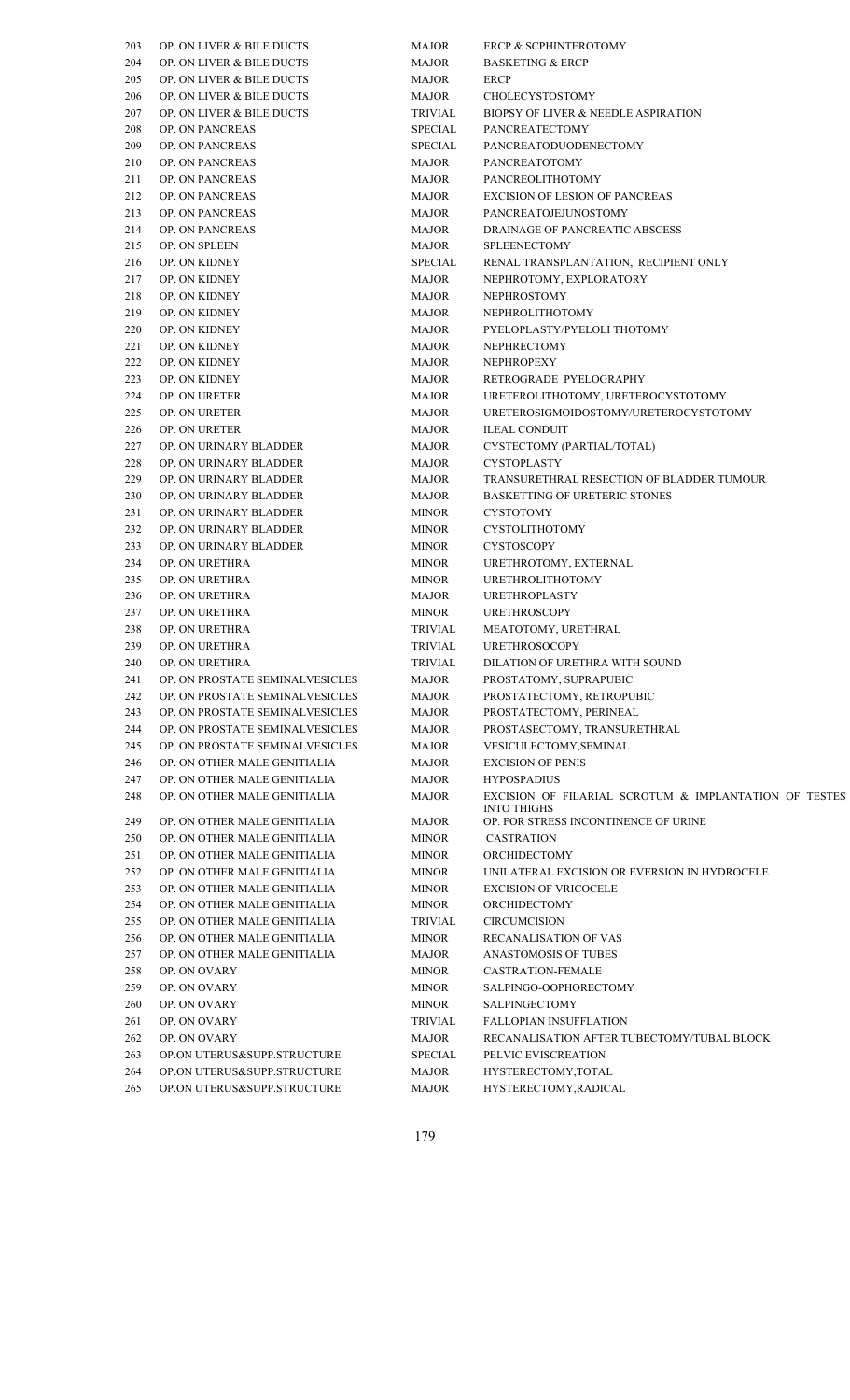| 266 | OP.ON UTERUS&SUPP.STRUCTURE                      | MAJOR          | HYSTERECTOMY, VAGINAL                                  |
|-----|--------------------------------------------------|----------------|--------------------------------------------------------|
| 267 | OP.ON UTERUS&SUPP.STRUCTURE                      | <b>MINOR</b>   | <b>HYSTEROTOMY</b>                                     |
| 268 | OP.ON UTERUS&SUPP.STRUCTURE                      | <b>MINOR</b>   | <b>HYSTEROPEXY</b>                                     |
| 269 | OP.ON UTERUS&SUPP.STRUCTURE                      | <b>MINOR</b>   | <b>COLPORRHAPHY</b>                                    |
| 270 | OP.ON UTERUS&SUPP.STRUCTURE                      | <b>TRIVIAL</b> | <b>DILATION OF CERVIX</b>                              |
| 271 | OP.ON UTERUS&SUPP.STRUCTURE                      | <b>MINOR</b>   | <b>CURETTAGE OF UTERUS</b>                             |
| 272 | OP.ON UTERUS&SUPP.STRUCTURE                      | <b>TRIVIAL</b> | <b>CAUTERIZATION OF CERVI</b>                          |
| 273 | OP.ON UTERUS&SUPP.STRUCTURE                      | <b>TRIVIAL</b> | <b>BIOPSY OF UTERUS</b>                                |
| 274 | OP.ON UTERUS&SUPP.STRUCTURE                      | <b>TRIVIAL</b> | <b>COLPOTOMY</b>                                       |
| 275 | OP. ON VAGINA                                    | <b>MAJOR</b>   | <b>PERINEORRHAPHY</b>                                  |
| 276 | OP. ON VAGINA                                    | <b>TRIVIAL</b> | <b>INCISION OF ABSCESS OF B</b>                        |
| 277 | OP. ON VAGINA                                    | <b>MINOR</b>   | <b>BIOPSY OF VULVA</b>                                 |
| 278 | OP. ON VAGINA                                    | <b>MAJOR</b>   | REPAIR OF VESICO VAGINA                                |
| 279 | <b>OBSTETRIC OPERATIONS</b>                      | MAJOR          | <b>CAESAREAN SECTION</b>                               |
| 280 | <b>OBSTETRIC OPERATIONS</b>                      | <b>MAJOR</b>   | <b>EMBRYOTOMY</b>                                      |
| 281 | <b>OBSTETRIC OPERATIONS</b>                      | MAJOR          | CRANIOTOMY, FOETAL                                     |
| 282 | <b>OBSTETRIC OPERATIONS</b>                      | <b>MINOR</b>   | VERSION, INTERNAL                                      |
| 283 | <b>OBSTETRIC OPERATIONS</b>                      | <b>MINOR</b>   | <b>EPISIOTOMY &amp; STITCHING</b>                      |
| 284 | <b>OBSTETRIC OPERATIONS</b>                      | TRIVIAL        | <b>VERSION, EXTERNAL</b>                               |
| 285 | OP. ON BONE                                      | <b>SPECIAL</b> | HIP REPLACEMENT                                        |
| 286 | OP. ON BONE                                      | <b>SPECIAL</b> | KNEE REPLACEMNT                                        |
| 287 | OP. ON BONE                                      | <b>SPECIAL</b> | SPINAL FUSION, ANTERIOR                                |
| 288 | OP. ON BONE                                      | <b>SPECIAL</b> | LIMB SAVING OP. WITH IMI                               |
| 289 | OP. ON BONE                                      | <b>MAJOR</b>   | OPEN REDUCTION OF FRAC                                 |
| 290 | OP. ON BONE                                      | <b>MAJOR</b>   | REDUCTION OF FRACTURE                                  |
| 291 | OP. ON BONE                                      | <b>MAJOR</b>   | <b>LAMINECTOMY &amp; DECOMP</b>                        |
| 292 | OP. ON BONE                                      | <b>MAJOR</b>   | <b>LAMINECTOMY WITH DISC</b>                           |
| 293 | OP. ON BONE                                      | <b>MINOR</b>   | <b>SEQUESTRECTOMY</b>                                  |
| 294 | OP. ON BONE                                      | <b>MINOR</b>   | <b>CLOSED REDUCTION OF FR</b>                          |
| 295 | OP. ON BONE                                      | <b>MINOR</b>   | DEBRIDEMENT OF COMPOU                                  |
| 296 | OP. ON BONE                                      | <b>TRIVIAL</b> | NEEDLE BIOPSY OF BONE O                                |
| 297 | OP. ON JOINTS                                    | <b>MAJOR</b>   | ARTHROSCOPY-DIAGONIST                                  |
| 298 | OP. ON JOINTS                                    | <b>MAJOR</b>   | KNEE ANTERIOR CRUCIATI                                 |
| 299 | OP. ON JOINTS                                    | MAJOR          | <b>EXTERNAL FIXATION STAE</b>                          |
| 300 | OP. ON JOINTS                                    | MAJOR          | <b>ARTHORTOMY</b>                                      |
| 301 | OP. ON JOINTS                                    | MAJOR          | <b>EXCISION OF SEMILUNAR O</b>                         |
| 302 | OP. ON JOINTS                                    | $\mbox{MINOR}$ | <b>BURSECTOMY</b>                                      |
| 303 | OP. ON JOINTS                                    | <b>MINOR</b>   | CLOSED REDUCTION OF DI                                 |
| 304 | OP. ON JOINTS                                    | <b>MAJOR</b>   | OPEN REDUCTION OF DISLO                                |
| 305 | OP. ON JOINTS                                    | <b>MAJOR</b>   | <b>ARTHRODESIS</b>                                     |
| 306 | OP. ON JOINTS                                    | <b>MINOR</b>   | <b>ASPIRATION OF JOINT</b>                             |
| 307 | OP. ON JOINTS                                    | <b>TRIVIAL</b> | MANIPULATION OF JOINT                                  |
|     |                                                  | <b>MINOR</b>   | <b>BIOPSY OF JOINT</b>                                 |
| 308 | OP. ON JOINTS                                    |                |                                                        |
| 309 | OP. ON MUSCLES&TENDONS<br>OP. ON MUSCLES&TENDONS | MAJOR          | TRANSPLANTATION OF MU<br><b>TRANSPLANTATION OF TEI</b> |
| 310 |                                                  | MAJOR          |                                                        |
| 311 | OP. ON MUSCLES&TENDONS                           | <b>TRIVIAL</b> | <b>TENOTOMY</b>                                        |
| 312 | OP. ON UPPER LIMB                                | <b>SPECIAL</b> | <b>INTERSCAPULOTHORACIC</b>                            |
| 313 | OP. ON UPPER LIMB                                | MAJOR          | DISARTICULATION AT SHO                                 |
| 314 | OP. ON UPPER LIMB                                | MAJOR          | AMPUTATION, FOREARM                                    |
| 315 | OP. ON UPPER LIMB                                | <b>MAJOR</b>   | AMPUTATION, ARM                                        |
| 316 | OP. ON UPPER LIMB                                | <b>MAJOR</b>   | DISARTICULATION AT ELB                                 |
| 317 | OP. ON UPPER LIMB                                | MAJOR          | DISARTICULATION AT WRI                                 |
| 318 | OP. ON UPPER LIMB                                | <b>MINOR</b>   | AMPUTATION, THUMB                                      |
| 319 | OP. ON UPPER LIMB                                | TRIVIAL        | DISARTICUALATION OF FIN                                |
| 320 | OP. ON LOWER LIMB                                | <b>SPECIAL</b> | ABDOMINOPELVIC AMPUT.                                  |
| 321 | OP. ON LOWER LIMB                                | MAJOR          | DISARTICULATION OF HIP.                                |
| 322 | OP. ON LOWER LIMB                                | <b>MAJOR</b>   | AMPUTATION, THIGH                                      |
| 323 | OP. ON LOWER LIMB                                | <b>MAJOR</b>   | AMPUTATION, LEG                                        |
| 324 | OP. ON LOWER LIMB                                | <b>MAJOR</b>   | AMPUTATION, FOOT                                       |
| 325 | OP. ON LOWER LIMB                                | MAJOR          | DISARTICULATION AT KNE                                 |
| 326 | OP. ON LOWER LIMB                                | TRIVIAL        | AMPUTATION, TOE                                        |
| 327 | OP. ON ARTERIES                                  | <b>SPECIAL</b> | <b>EXCISION OF ANEURYSM C</b>                          |
| 328 | OP. ON PERIPHERAL ARTERIES                       | MAJOR          | ARTERIOTOMY WITH EXPL                                  |

| 266 | OP.ON UTERUS&SUPP.STRUCTURE       | <b>MAJOR</b>   | HYSTERECTOMY, VAGINAL                          |
|-----|-----------------------------------|----------------|------------------------------------------------|
| 267 | OP.ON UTERUS&SUPP.STRUCTURE       | <b>MINOR</b>   | <b>HYSTEROTOMY</b>                             |
| 268 | OP.ON UTERUS&SUPP.STRUCTURE       | <b>MINOR</b>   | <b>HYSTEROPEXY</b>                             |
| 269 | OP.ON UTERUS&SUPP.STRUCTURE       | <b>MINOR</b>   | <b>COLPORRHAPHY</b>                            |
| 270 | OP.ON UTERUS&SUPP.STRUCTURE       | <b>TRIVIAL</b> | DILATION OF CERVIX                             |
| 271 | OP.ON UTERUS&SUPP.STRUCTURE       | <b>MINOR</b>   | <b>CURETTAGE OF UTERUS</b>                     |
| 272 | OP.ON UTERUS&SUPP.STRUCTURE       | <b>TRIVIAL</b> | <b>CAUTERIZATION OF CERVIX</b>                 |
| 273 | OP.ON UTERUS&SUPP.STRUCTURE       | <b>TRIVIAL</b> | <b>BIOPSY OF UTERUS</b>                        |
| 274 | OP.ON UTERUS&SUPP.STRUCTURE       | <b>TRIVIAL</b> | <b>COLPOTOMY</b>                               |
| 275 | OP. ON VAGINA                     | <b>MAJOR</b>   | PERINEORRHAPHY                                 |
| 276 | OP. ON VAGINA                     | <b>TRIVIAL</b> | INCISION OF ABSCESS OF BARTHOLIN'S GLANDS      |
| 277 | OP. ON VAGINA                     | <b>MINOR</b>   | <b>BIOPSY OF VULVA</b>                         |
| 278 | OP. ON VAGINA                     | <b>MAJOR</b>   | REPAIR OF VESICO VAGINAL FISTULA               |
| 279 | OBSTETRIC OPERATIONS              | <b>MAJOR</b>   | <b>CAESAREAN SECTION</b>                       |
| 280 | <b>OBSTETRIC OPERATIONS</b>       | <b>MAJOR</b>   | <b>EMBRYOTOMY</b>                              |
| 281 | OBSTETRIC OPERATIONS              | <b>MAJOR</b>   | CRANIOTOMY, FOETAL                             |
| 282 | <b>OBSTETRIC OPERATIONS</b>       | <b>MINOR</b>   | <b>VERSION, INTERNAL</b>                       |
| 283 | <b>OBSTETRIC OPERATIONS</b>       | <b>MINOR</b>   | <b>EPISIOTOMY &amp; STITCHING</b>              |
| 284 | <b>OBSTETRIC OPERATIONS</b>       | <b>TRIVIAL</b> | <b>VERSION, EXTERNAL</b>                       |
| 285 | OP. ON BONE                       | <b>SPECIAL</b> | <b>HIP REPLACEMENT</b>                         |
| 286 | OP. ON BONE                       | SPECIAL        | <b>KNEE REPLACEMNT</b>                         |
| 287 | OP. ON BONE                       | <b>SPECIAL</b> | SPINAL FUSION, ANTERIOR, POSTERIOR             |
| 288 | OP. ON BONE                       | <b>SPECIAL</b> | LIMB SAVING OP. WITH IMPLANTS                  |
| 289 | OP. ON BONE                       | <b>MAJOR</b>   | OPEN REDUCTION OF FRACTURE WITHOUT FIXATION    |
| 290 | OP. ON BONE                       | <b>MAJOR</b>   | REDUCTION OF FRACTURE FIXATION                 |
| 291 | OP. ON BONE                       | <b>MAJOR</b>   | LAMINECTOMY & DECOMPRESSION                    |
| 292 | OP. ON BONE                       | <b>MAJOR</b>   | LAMINECTOMY WITH DISCECTOMY                    |
| 293 | OP. ON BONE                       | <b>MINOR</b>   | <b>SEQUESTRECTOMY</b>                          |
| 294 | OP. ON BONE                       | <b>MINOR</b>   | <b>CLOSED REDUCTION OF FRACTURE</b>            |
| 295 | OP. ON BONE                       | <b>MINOR</b>   | DEBRIDEMENT OF COMPOUND FRACTURE               |
| 296 | OP. ON BONE                       | <b>TRIVIAL</b> | NEEDLE BIOPSY OF BONE OR MARROW                |
| 297 | OP. ON JOINTS                     | <b>MAJOR</b>   | ARTHROSCOPY-DIAGONISTIC/OPERATIVE              |
| 298 | OP. ON JOINTS                     | $\rm MAJOR$    | KNEE ANTERIOR CRUCIATE LIGAMENT RECONSTRUCTION |
| 299 | OP. ON JOINTS                     | <b>MAJOR</b>   | EXTERNAL FIXATION STABILISATION                |
| 300 | OP. ON JOINTS                     | <b>MAJOR</b>   | <b>ARTHORTOMY</b>                              |
| 301 | OP. ON JOINTS                     | <b>MAJOR</b>   | <b>EXCISION OF SEMILUNAR CARTILAGE</b>         |
| 302 | OP. ON JOINTS                     | <b>MINOR</b>   | <b>BURSECTOMY</b>                              |
| 303 | OP. ON JOINTS                     | <b>MINOR</b>   | CLOSED REDUCTION OF DISLOCATION                |
| 304 | OP. ON JOINTS                     | <b>MAJOR</b>   | OPEN REDUCTION OF DISLOCATION                  |
| 305 | OP. ON JOINTS                     | <b>MAJOR</b>   | <b>ARTHRODESIS</b>                             |
| 306 | OP. ON JOINTS                     | <b>MINOR</b>   | <b>ASPIRATION OF JOINT</b>                     |
| 307 | OP. ON JOINTS                     | TRIVIAL        | <b>MANIPULATION OF JOINT</b>                   |
| 308 | OP. ON JOINTS                     | <b>MINOR</b>   | <b>BIOPSY OF JOINT</b>                         |
| 309 | <b>OP. ON MUSCLES&amp;TENDONS</b> | <b>MAJOR</b>   | TRANSPLANTATION OF MUSCLE ORIGIN               |
| 310 | OP. ON MUSCLES&TENDONS            | <b>MAJOR</b>   | <b>TRANSPLANTATION OF TENDON</b>               |
| 311 | OP. ON MUSCLES&TENDONS            | TRIVIAL        | <b>TENOTOMY</b>                                |
| 312 | OP. ON UPPER LIMB                 | SPECIAL        | INTERSCAPULOTHORACIC AMPUTATION                |
| 313 | OP. ON UPPER LIMB                 | <b>MAJOR</b>   | DISARTICULATION AT SHOULDER                    |
| 314 | OP. ON UPPER LIMB                 | <b>MAJOR</b>   | AMPUTATION, FOREARM                            |
| 315 | OP. ON UPPER LIMB                 | <b>MAJOR</b>   | AMPUTATION, ARM                                |
| 316 | OP. ON UPPER LIMB                 | <b>MAJOR</b>   | DISARTICULATION AT ELBOW                       |
| 317 | OP. ON UPPER LIMB                 | <b>MAJOR</b>   | DISARTICULATION AT WRIST                       |
| 318 | OP. ON UPPER LIMB                 | <b>MINOR</b>   | AMPUTATION, THUMB                              |
| 319 | OP. ON UPPER LIMB                 | TRIVIAL        | DISARTICUALATION OF FINGER                     |
| 320 | OP. ON LOWER LIMB                 | SPECIAL        | ABDOMINOPELVIC AMPUTATION                      |
| 321 | OP. ON LOWER LIMB                 | <b>MAJOR</b>   | DISARTICULATION OF HIP JOINT                   |
| 322 | OP. ON LOWER LIMB                 | <b>MAJOR</b>   | AMPUTATION, THIGH                              |
| 323 | OP. ON LOWER LIMB                 | <b>MAJOR</b>   | <b>AMPUTATION, LEG</b>                         |
| 324 | OP. ON LOWER LIMB                 | <b>MAJOR</b>   | AMPUTATION, FOOT                               |
| 325 | OP. ON LOWER LIMB                 | <b>MAJOR</b>   | DISARTICULATION AT KNEE                        |
| 326 | OP. ON LOWER LIMB                 | TRIVIAL        | AMPUTATION, TOE                                |
| 327 | <b>OP. ON ARTERIES</b>            | <b>SPECIAL</b> | <b>EXCISION OF ANEURYSM OF GREAT VESSELS</b>   |
| 328 | OP. ON PERIPHERAL ARTERIES        | <b>MAJOR</b>   | ARTERIOTOMY WITH EXPLORATION                   |
|     |                                   |                |                                                |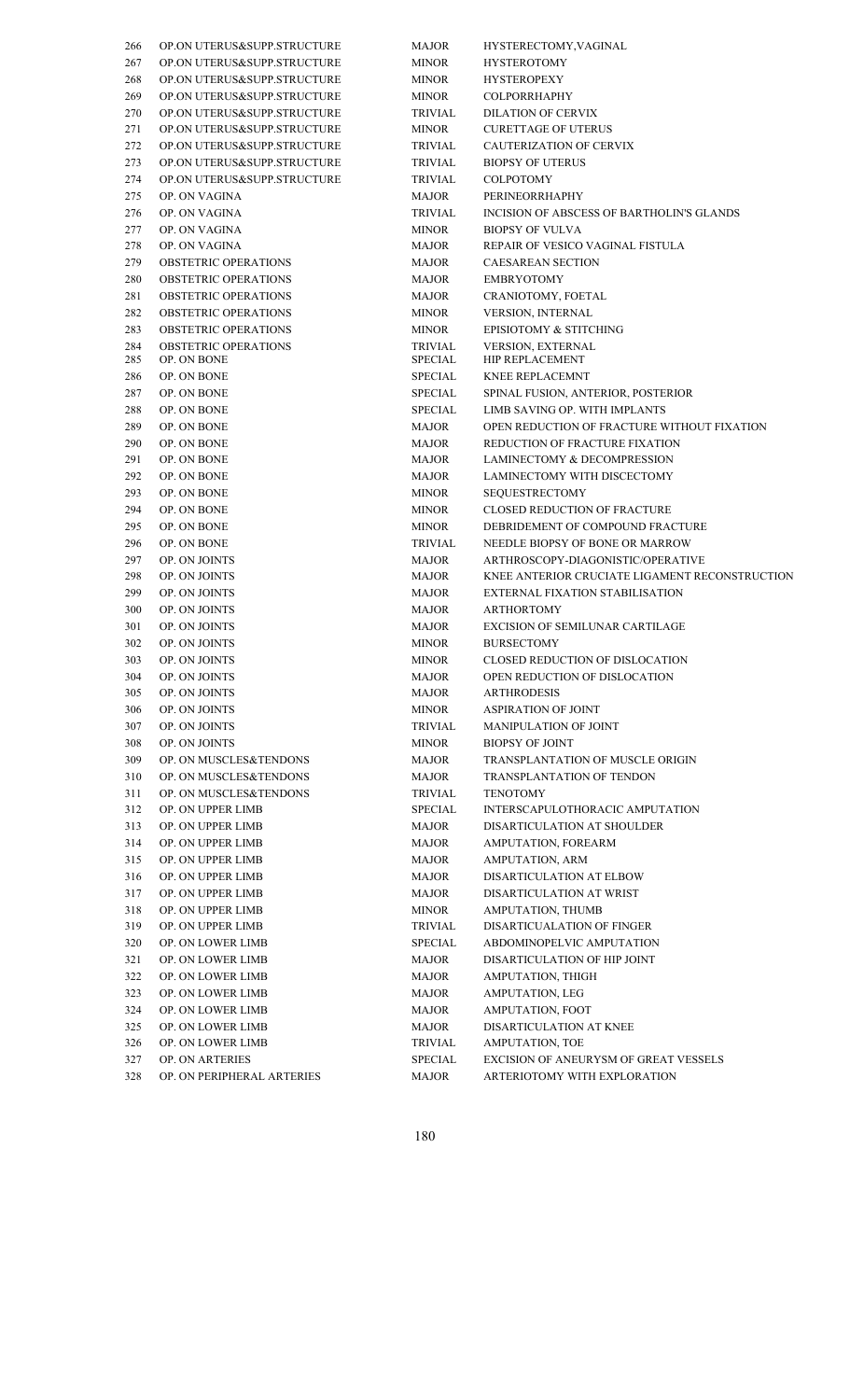| 329 | OP. ON PERIPHERAL ARTERIES            | <b>MAJOR</b>   | ARTERIOTOMY WITH EMBOLECTOMY                    |
|-----|---------------------------------------|----------------|-------------------------------------------------|
| 330 | OP. ON PERIPHERAL ARTERIES            | <b>MAJOR</b>   | <b>ARTERECTOMY</b>                              |
| 331 | OP. ON PERIPHERAL ARTERIES            | <b>MAJOR</b>   | <b>ANEURSMORRHAPHY</b>                          |
| 332 | OP. ON PERIPHERAL ARTERIES            | <b>MAJOR</b>   | <b>BYPASS GRAFTS</b>                            |
| 333 | OP. ON PERIPHERAL ARTERIES            | <b>MINOR</b>   | <b>LIGATION OF ARTERY</b>                       |
| 334 | OP. ON VEINS                          | <b>SPECIAL</b> | PORTO CAVAL&OTHER SHUNT OPERATIONS              |
| 335 | OP. ON VEINS                          | <b>MINOR</b>   | PHLEBOTOMY WITH EXPLORATION                     |
| 336 | OP. ON VEINS                          | <b>MINOR</b>   | <b>LIGATION OF VEIN</b>                         |
| 337 | OP. ON VEINS                          | <b>MINOR</b>   | STRIPPING OF VARICOSE VEIN                      |
| 338 | OP. ON VEINS                          | <b>TRIVIAL</b> | INJ. OF VEIN                                    |
| 339 | OP. ON VEINS                          | <b>TRIVIAL</b> | <b>VENOGRAPHY</b>                               |
| 340 | OP. ON LYMPHATIC SYSTEMS              | <b>MAJOR</b>   | LYMPHADENECTOMY, RADICAL                        |
| 341 | OP. ON LYMPHATIC SYSTEMS              | <b>MAJOR</b>   | <b>BLOCK DISSECTION, NECK</b>                   |
| 342 | OP. ON LYMPHATIC SYSTEMS              | <b>MAJOR</b>   | INGUINAL BLOCK DISSECTION                       |
| 343 | OP. ON LYMPHATIC SYSTEMS              | <b>MINOR</b>   | LYMPHADENECTOMY, SIMPLE                         |
| 344 | OP. ON LYMPHATIC SYSTEMS              | <b>MINOR</b>   | <b>LYMPHANGIOPLASTY</b>                         |
| 345 | OP. ON LYMPHATIC SYSTEMS              | <b>MINOR</b>   | <b>BIOPSY OF LYMPH NODE</b>                     |
| 346 | OP. ON SKIN                           | <b>MAJOR</b>   | <b>ROTATION GRAFTS</b>                          |
| 347 | OP. ON SKIN                           | <b>MAJOR</b>   | <b>SKIN GRAFTS</b>                              |
| 348 | OP. ON SKIN                           | <b>MAJOR</b>   | PEDICLE GRAFTS                                  |
| 349 | OP. ON SKIN                           | <b>TRIVIAL</b> | I & D, SUPERFICIAL                              |
| 350 | OP. ON SKIN                           | <b>TRIVIAL</b> | <b>ONYCHOTOMY</b>                               |
| 351 | OP. ON SKIN                           | <b>TRIVIAL</b> | REMOVAL OF FOREIGN BODY FROM SUPERFICIAL TISSUE |
| 352 | OP. ON SKIN                           | <b>TRIVIAL</b> | <b>EXCISION OF SUPERFICIAL CYST</b>             |
| 353 | OP. ON SKIN                           | <b>TRIVIAL</b> | <b>REMOVAL OF NAIL</b>                          |
| 354 | OP. ON SKIN                           | <b>TRIVIAL</b> | <b>SUTURE OF SUPERFICIAL WOUNDS</b>             |
| 355 | OP. ON SKIN                           | <b>TRIVIAL</b> | DEBRIDEMENT OF WOUNDS                           |
| 356 | OP. ON SKIN                           | <b>TRIVIAL</b> | <b>BIOPSY OF SKIN</b>                           |
| 357 | OP. ON SKIN                           | <b>SPECIAL</b> | MICRO VASCULAR MYOCUTANEOUS FLAP                |
| 358 | SURG. PROCEDURE NOT CLASSIFIED        | <b>MAJOR</b>   | <b>LASER FULGURATION</b>                        |
| 359 | SURG. PROCEDURE NOT CLASSIFIED        | <b>MAJOR</b>   | EXCISION OF MALIGNANT TUMOURS LIMBS/PARIETIES   |
| 360 | SURG. PROCEDURE NOT CLASSIFIED        | <b>MINOR</b>   | <b>ENDOSCOPIES WITH/WITHOUT BIOPSIES</b>        |
| 361 | SURG. PROCEDURE NOT CLASSIFIED        | <b>MAJOR</b>   | COLONOSCOPYWITH/WITHOUT BIOPSY                  |
| 362 | SURG. PROCEDURE NOT CLASSIFIED        | TRIVIAL        | CATHERIZATION-URETHRAL                          |
| 363 | SURG. PROCEDURE NOT CLASSIFIED        | TRIVIAL        | <b>I.V. TRANSFUSION</b>                         |
| 364 | <b>SURG. PROCEDURE NOT CLASSIFIED</b> | <b>TRIVIAL</b> | I.V. CHEMOTHERAPY WITH DRUG INFUSION            |
|     |                                       |                |                                                 |

(Rly Bd's .No.2000/H/6-1/45 dt 21-12-01)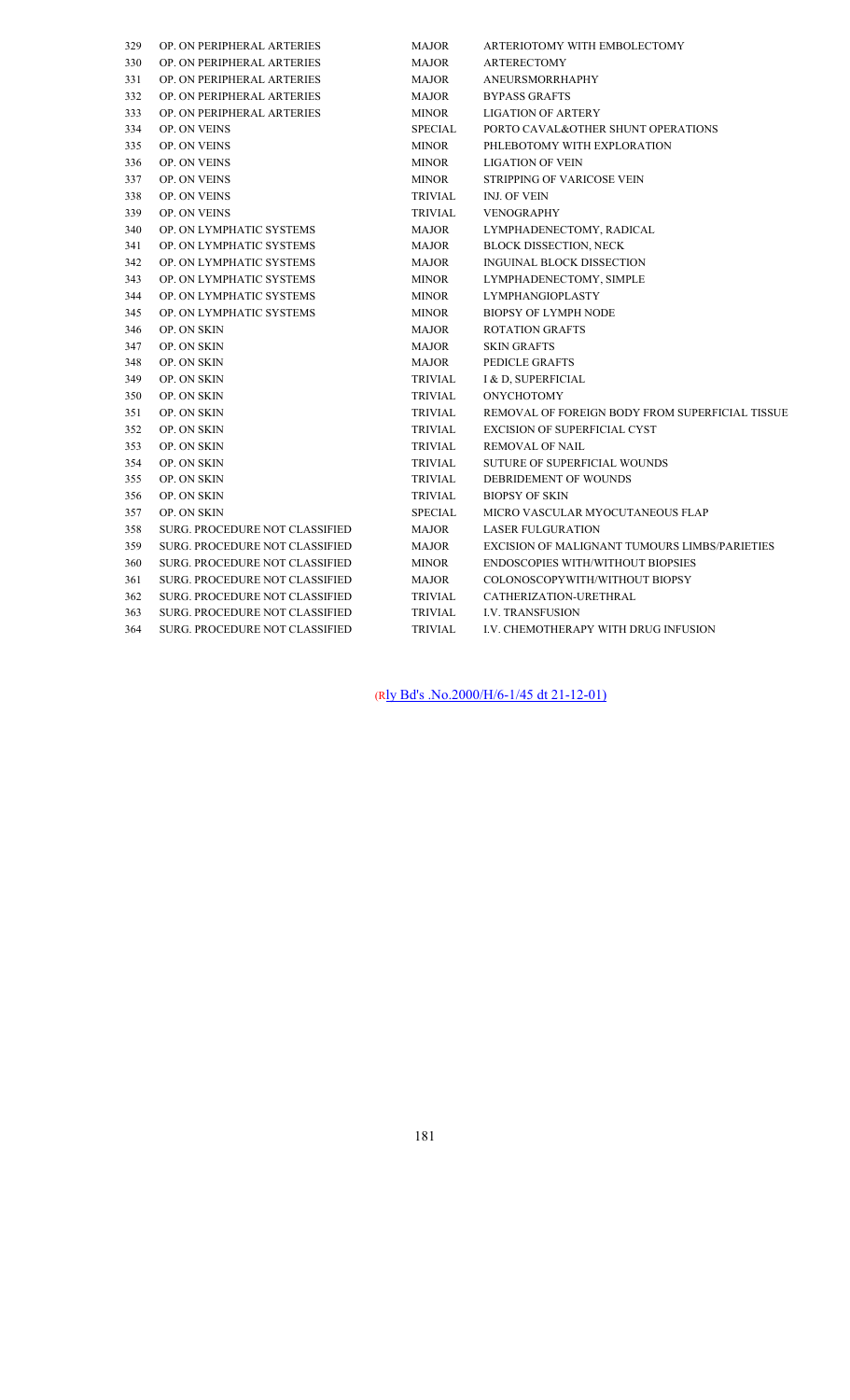# **ANNEXURE III**

#### (See Para 645,653) **CERTIFICATE TO BE OBTAINED FROM AN ATTENDING NON-RAILWAY INSTITUTION FOR CLAIMING REIMBURSEMENT OF MEDICAL EXPENSES**

# **CERTIFICATE 'A'**

(To be completed in the case of patients who are not admitted to hospital for treatment)

|    | 2. Office in which employed                    |  |  |  |  |  |
|----|------------------------------------------------|--|--|--|--|--|
|    | 3. Pay of the Railway employee                 |  |  |  |  |  |
|    | 4. Place of duty                               |  |  |  |  |  |
|    | 5. Actual residential address                  |  |  |  |  |  |
|    |                                                |  |  |  |  |  |
|    | Note: In the case of children, state age also. |  |  |  |  |  |
| 7. | Place at which the patient fell ill            |  |  |  |  |  |
| 8. | Nature of illness and its duration             |  |  |  |  |  |

(a) that the injections administered were not for immunising or prophylactic, purposes.

(b) that the patient has been under treatment at ......................................... hospital/dispensary and that the under mentioned medicines prescribed by me in this connection were essential for the recovery/prevention of serious deterioration in the condition of the patient. The medicines are not stocked in the ........................................... (name of hospital/dispensary) for supply to private patients and do not include proprietary preparation for which cheaper substances of equal therapeutic value are available nor preparations which are primarily foods, toilets or disinfectants.

| Name of medicines | Price |
|-------------------|-------|
|                   |       |
|                   |       |
|                   |       |
|                   |       |

(a) that the patient is/was suffering from .............................................. and is/was under my treatment from ......................... to ..................

(b) that the patient was given pre-natal or post-natal treatment.

(e) that the X-ray, laboratory tests, etc. for which an expenditure of Rs ............................... was incurred were necessary and were undertaken on my advice at ..................................................... (name of hospital or laboratory).

(f) that I referred the patient to Dr................................... for specialist consultation and that the necessary approval of the ....................... (name of the principal Medical Officer) as required under the rules was obtained.

(g) that the patient did not require hospitalisation.

Date...................................

Place .................................. to which attached

 Signature and designation of the Medical Officer

Name of the hospital/dispensary<br>to which attached

Note: Certificates not applicable should be struck off. Essentiality certificate as given in (b) as above is compulsory and must be filled in by the Medical Officer in all cases.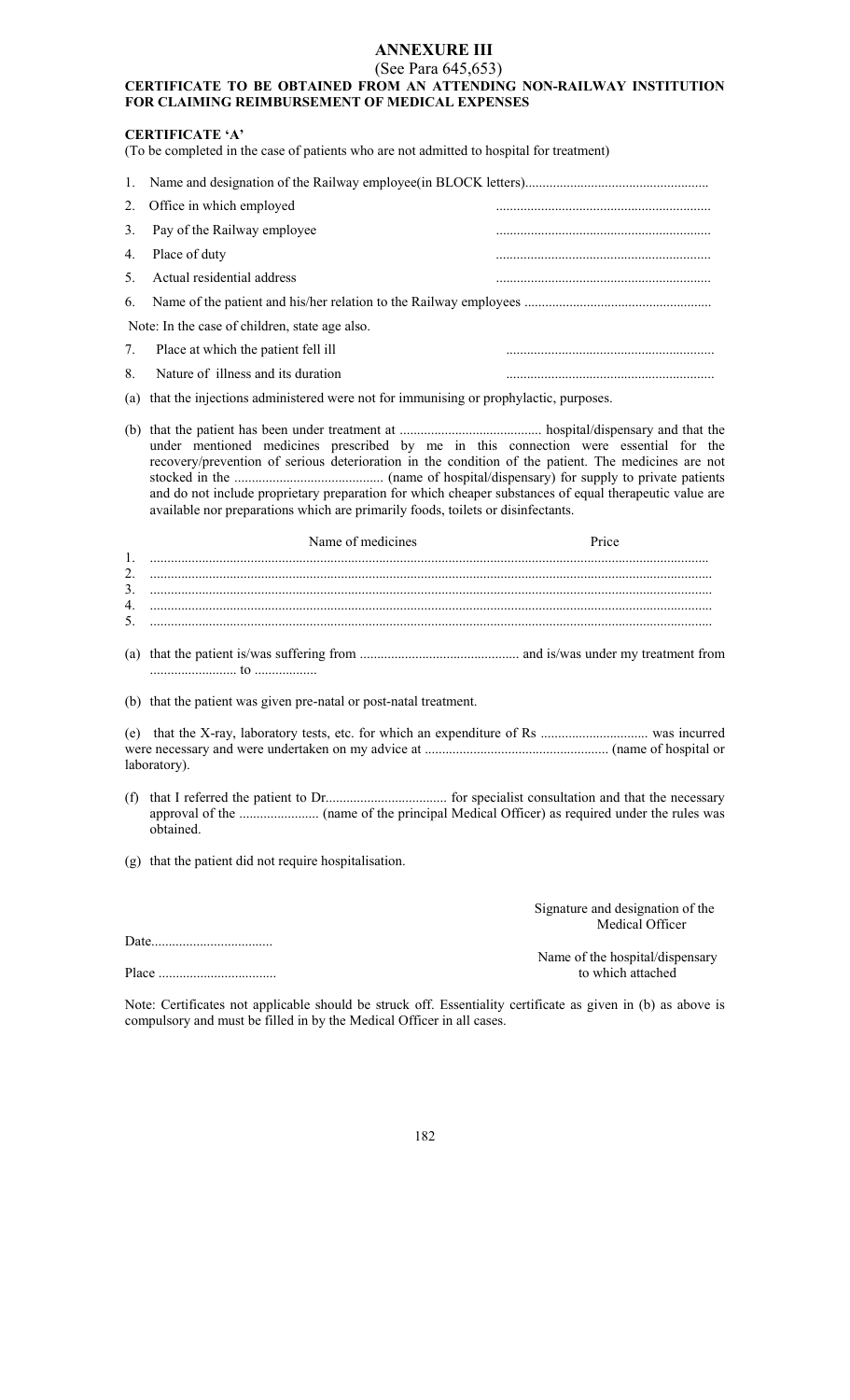# **CERTIFICATE 'B'**

(To be completed in the case of patients who are admitted to hospital for treatment)

Part A

I, Dr....................................................... hereby certify:

- (a) that the patient was admitted to hospital on my advice/on the advice of .................................................................... (name of Medical Officer).
- (b) that the patient has been under treatment at ................................................. and that the under mentioned medicines prescribed by me in this connection were essential for the recovery/prevention of serious deterioration in the condition of the patient. The medicines are not stocked in the (name of the hospital).............................................. for supply to private patients and do not include proprietary preparations for which cheaper substances of equal therapeutic value are available nor preparations which are primarily foods, toilets or disinfectants.

|     | Name of medicines                                                                  | <b>Price</b> |  |
|-----|------------------------------------------------------------------------------------|--------------|--|
|     |                                                                                    |              |  |
|     |                                                                                    |              |  |
|     |                                                                                    |              |  |
|     |                                                                                    |              |  |
|     |                                                                                    |              |  |
|     |                                                                                    |              |  |
| (c) | that the injections administered were not for immunising or prophylactic purposes. |              |  |

(d) that the patient was suffering from .............................................. and was under my treatment from ..................................... to ...........................

- (e) that the X-ray, laboratory tests, etc. for which an expenditure of Rs.............................. was incurred were necessary and were undertaken on my advice at .................................................................. (name of hospital or laboratory).
- (f) that I called in Dr....................................................... for specialist consultation and that the necessary approval of the ................................. (name of the principal Medical Officer), as required under the rules was obtained.

..................................................... Date ............................... Signature and designation of the Medical Officer in charge of the case at the hospital

#### **Part B**

 I certify that the patients has been under treatment at the ............................................................... hospital and that the services of the special nurses, for which an expenditure of Rs.................................... was incurred vide bills and receipts attached, were essential for the recovery/prevention of serious deterioration in the condition of the patient.

Date......................... . ...........................................................

Signature and designation of the Medical Officer in charge of the at the hospital.

Countersigned

......................................... Principal Medical Officer

#### **Part C**

|            | certify |  |  |  | wife/son/daughter |  |
|------------|---------|--|--|--|-------------------|--|
|            |         |  |  |  |                   |  |
| treatment. |         |  |  |  |                   |  |

| Date<br>  | .                  |
|-----------|--------------------|
| Place<br> | Medical Department |
|           | Hospital           |

Note: Certificates not applicable should be struck off. The Essentiality Certificate as given in Part A (b) above is compulsory and must be filled in by the Medical Officer in all cases.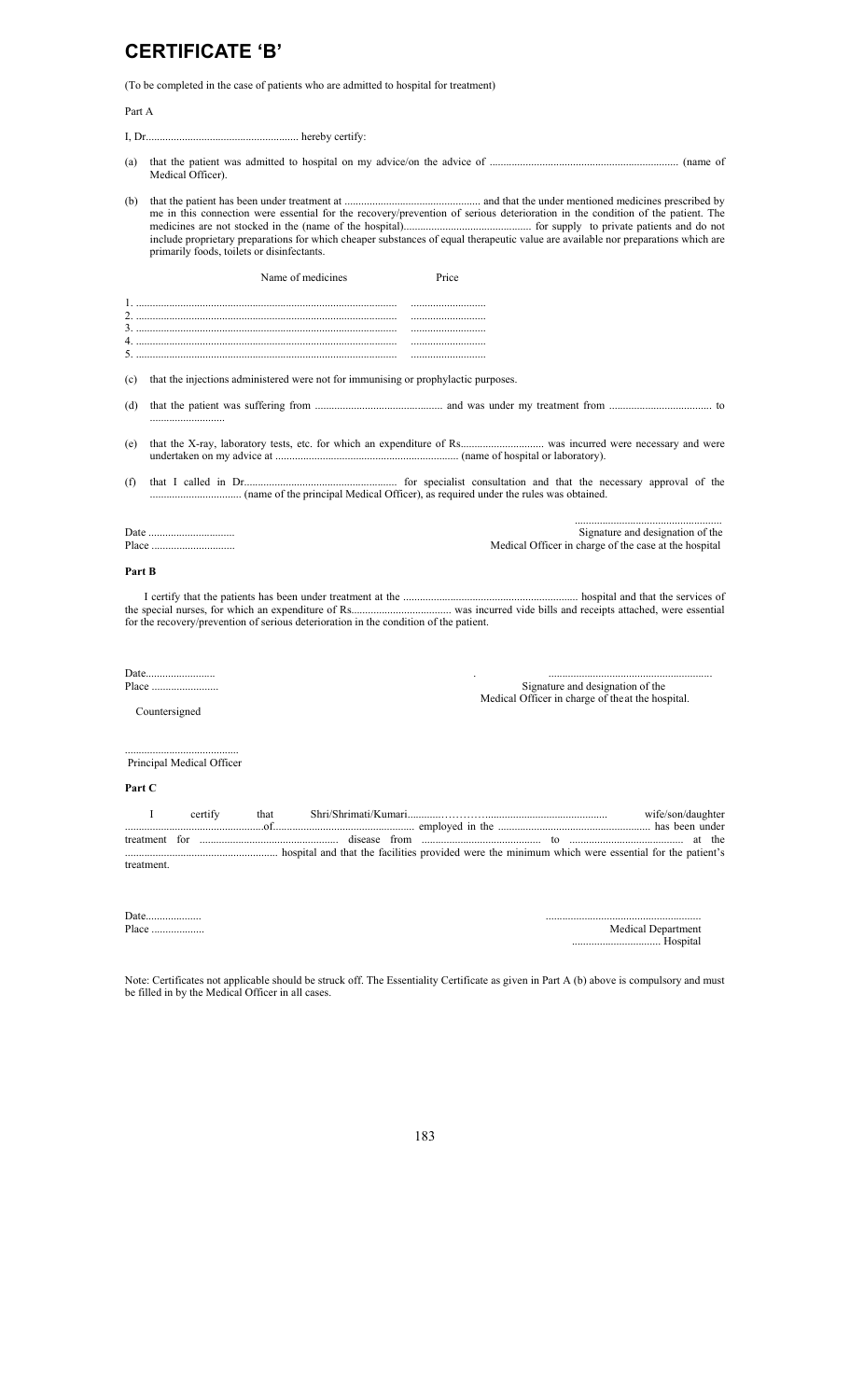#### **ANNEXURE IV (See Para 653)**

|                                  | FORM OF APPLICATION TO BE SUBMITTED BY A RAILWAY EMPLOYEE FOR CLAIMING<br><b>REIMBURSEMENT OF MEDICAL EXPENSES</b><br>(Note: Separate form should be used for each patient)                                                                                                                                              |  |
|----------------------------------|--------------------------------------------------------------------------------------------------------------------------------------------------------------------------------------------------------------------------------------------------------------------------------------------------------------------------|--|
| 1.<br>2.<br>3.<br>4.<br>5.<br>1. | Name and designation of the Railway employee (in BLOCK letters)<br>Office in which employed<br>Pay of the Railway employee<br>Place of duty<br>Actual residential address<br>Name of the patient and his/her relationship to the Railway employee                                                                        |  |
|                                  | Note: In the case of children, state age also.                                                                                                                                                                                                                                                                           |  |
| 7.<br>8.<br>9.                   | Place at which the patient fell ill<br>Nature of illness and its duration<br>Details of the amount claimed                                                                                                                                                                                                               |  |
| Ι.                               | Medical Attendance:                                                                                                                                                                                                                                                                                                      |  |
| (i)                              | Fees for consultation indicating                                                                                                                                                                                                                                                                                         |  |
|                                  | (a) the same and designation of the Medical Officer consulted and<br>the hospital or dispensary to which attached.                                                                                                                                                                                                       |  |
|                                  | (b) the number and dates of consultations and the feed paid for each<br>consultation.                                                                                                                                                                                                                                    |  |
|                                  | (c) the number and dates of injections and the fee paid for each<br>injection.                                                                                                                                                                                                                                           |  |
|                                  | (d) whether consultations and/or injections were had at the hospital,<br>at the consulting room of the Medical Officer or at the<br>residence of the patient.                                                                                                                                                            |  |
|                                  | (ii) Charges for pathological, bacteriological, radiological or other<br>similar tests undertaken during diagnosis, indicating:                                                                                                                                                                                          |  |
|                                  | (a) the name of the hospital or laboratory where the tests were<br>undertaken.                                                                                                                                                                                                                                           |  |
|                                  | (b) whether the tests were undertaken on the advice of the<br>Authorised Medical Officer. If so, a certificate to<br>hat effect should be attached.                                                                                                                                                                      |  |
|                                  | (c) Cost of medicines purchased from the market (List of<br>medicines, cash memo and the essentiality certificates<br>should be attached).                                                                                                                                                                               |  |
| П.                               | Hospital Treatment:                                                                                                                                                                                                                                                                                                      |  |
|                                  | Charges or hospital treatment, indicating separately the charges for:                                                                                                                                                                                                                                                    |  |
|                                  | (i) Accommodation<br>(State whether it was according to the status or pay of the Railway<br>employee and in cases where the accommodation is higher than<br>the status of the Railway employee, a certificate should be attached<br>to the effect that the accommodation to which he was entitled was<br>not available). |  |
|                                  | (ii) Diet                                                                                                                                                                                                                                                                                                                |  |
|                                  | (iii) Surgical operation or medical treatment                                                                                                                                                                                                                                                                            |  |
|                                  | (iv) Pathological, bacteriological, radiological or other similar tests<br>indicating:                                                                                                                                                                                                                                   |  |
|                                  | (a) the name of the hospital or laboratory at which undertaken<br>(b) and whether undertaken on the advice of the Medical Officer                                                                                                                                                                                        |  |

 in charge of the case at the hospital. If so, a certificate to that effect should be attached.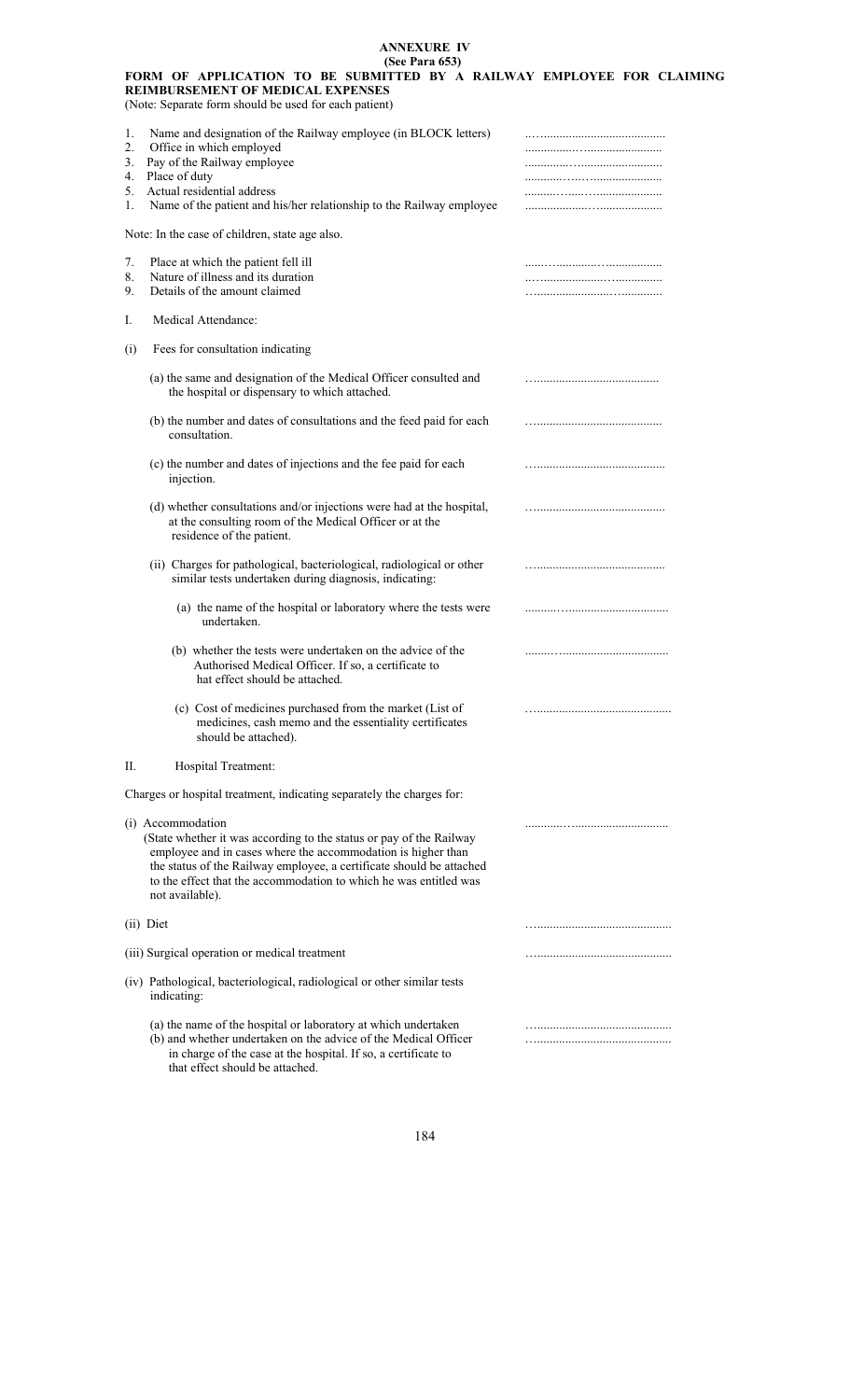| (v)  | Medicines                                                                                                                                                                                                                                                                                                                                                                                                                      |  |
|------|--------------------------------------------------------------------------------------------------------------------------------------------------------------------------------------------------------------------------------------------------------------------------------------------------------------------------------------------------------------------------------------------------------------------------------|--|
|      | (vi) Special medicines<br>(List of medicines, cash memo and the essentiality certificate<br>should be attached).                                                                                                                                                                                                                                                                                                               |  |
|      | (vii) Ordinary nursing.                                                                                                                                                                                                                                                                                                                                                                                                        |  |
|      | (viii) Special nursing i.e., nurses special engaged for the patient<br>(State whether they were employed on the advice of the Medical<br>Officer in charge of the case at the hospital or at the request<br>of the Railway employee or patient. In the former case,<br>a certificate from the Medical Officer in charge of the case and<br>countersigned by the Medical Superintendent of the hospital<br>should be attached). |  |
| (ix) | Ambulance charges<br>(State the journey $-$ to and from $-$ undertaken)                                                                                                                                                                                                                                                                                                                                                        |  |
| (x)  | Any other charges e.g., charges for electric light, fan, heater,<br>air-conditioning, etc.<br>(State also whether the facilities referred to are a part of the facilities normally provided to all patients and no<br>choice was left to the patient).                                                                                                                                                                         |  |

Note: (1) If the treatment was received by the Railway employee at his residence under Para 634, give particulars of such treatment and attach a certificate from the Authorised Medical Officer as required.

 (2) If the treatment was received at a hospital other than a Government, recognised hospital, necessary details and the certificate of the Authorised Medical Officer that the requisite treatment was not available in any nearest Government/recognised hospital should be furnished.

III. Consultation with a specialist:

Fees paid to a specialist or a Medical Officer other than the Authorised Medical Officer, indicating:

| (a) the name and designation of the specialist Medical Officer<br>consulted and the hospital to which attached.                                                                                                                                                |  |
|----------------------------------------------------------------------------------------------------------------------------------------------------------------------------------------------------------------------------------------------------------------|--|
| (b) number and dates of consultations and the fee charged for<br>each consultation.                                                                                                                                                                            |  |
| (c) whether consultation was had at the hospital, at the consulting<br>room of the specialist or Medical Officer, or at the residence<br>of the patient.                                                                                                       |  |
| (d) whether the specialist or Medical Officer was consulted on the<br>advice of the Authorised Medical Officer and the prior<br>approval of the Chief Medical Director of the Railway was<br>obtained. If so, a certificate to that effect should be attached. |  |
| 10. Total amount claimed                                                                                                                                                                                                                                       |  |
| 11. List of enclosures                                                                                                                                                                                                                                         |  |
|                                                                                                                                                                                                                                                                |  |
|                                                                                                                                                                                                                                                                |  |

#### DECLARATION TO BE SIGNED BY THE RAILWAY EMPLOYEE

 I hereby declare that the statements in this application are true to the best of my knowledge and belief and that the person for whom medical expenses were incurred is wholly dependent upon me.

Date........................... ........................................................

Signature of the Railway employee.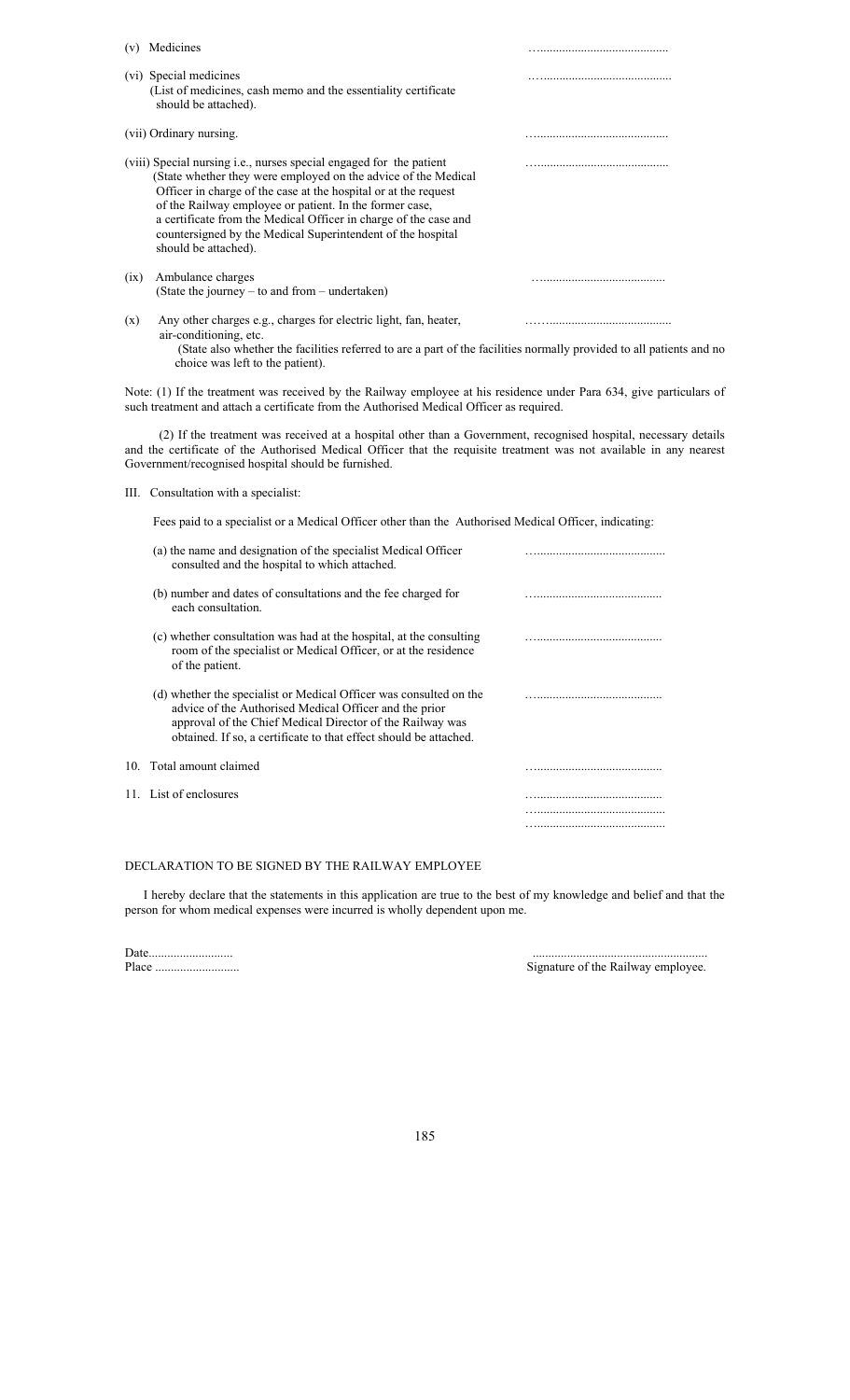# **............................ RAILWAY**

# **MEDICAL DEPARTMENT**

# **ESSENTIALITY CERTIFICATE**

|  | hospital/my consulting room and that the under mentioned medicines prescribed by me in this connection    |  |  |  |  |  |
|--|-----------------------------------------------------------------------------------------------------------|--|--|--|--|--|
|  | were essential for the recovery/prevention of serious deterioration in the condition of the patient. The  |  |  |  |  |  |
|  |                                                                                                           |  |  |  |  |  |
|  |                                                                                                           |  |  |  |  |  |
|  |                                                                                                           |  |  |  |  |  |
|  | private patients cheaper substances of equal therapeutic value are available, nor preparations, which are |  |  |  |  |  |
|  | primarily foods, toilers or disinfectants.                                                                |  |  |  |  |  |

|   | Name of medicines | Price |
|---|-------------------|-------|
|   |                   |       |
|   |                   |       |
| 4 |                   |       |
|   |                   |       |

 ................................................... Signature of the Medical Officer In charge of the case at the hospital.

 ................................................... Date ............................. Signature and designation of the Place ............................ Authorised Medical Officer